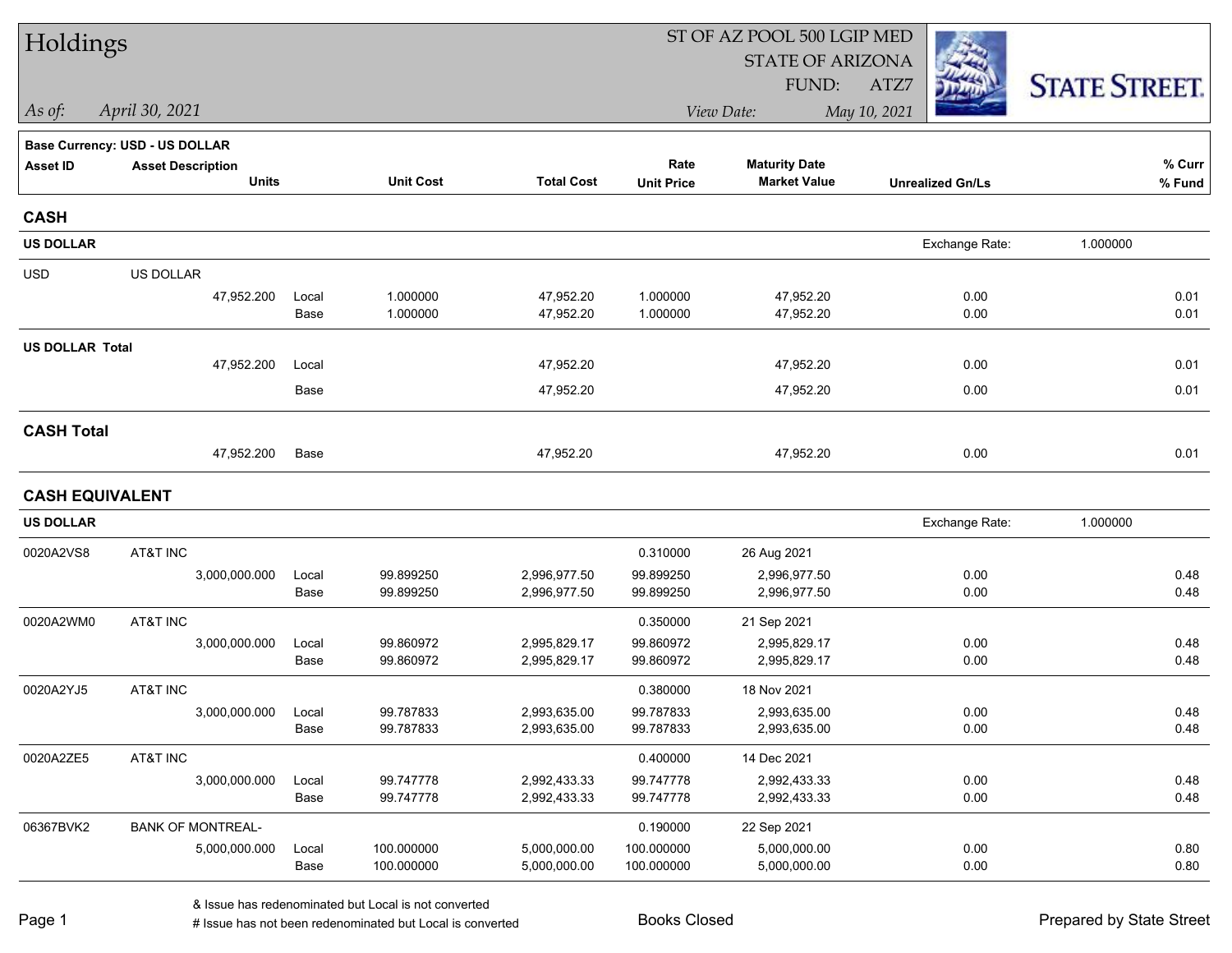| Holdings        |                                                |       |                  |                   |                   | 51 OF AZ POOL 500 LGIP MED |                         |                      |
|-----------------|------------------------------------------------|-------|------------------|-------------------|-------------------|----------------------------|-------------------------|----------------------|
|                 |                                                |       |                  |                   |                   | <b>STATE OF ARIZONA</b>    |                         |                      |
|                 |                                                |       |                  |                   |                   | FUND:                      | ATZ7                    | <b>STATE STREET.</b> |
| $As$ of:        | April 30, 2021                                 |       |                  |                   |                   | View Date:                 | May 10, 2021            |                      |
|                 | Base Currency: USD - US DOLLAR                 |       |                  |                   |                   |                            |                         |                      |
| <b>Asset ID</b> | <b>Asset Description</b>                       |       |                  |                   | Rate              | <b>Maturity Date</b>       |                         | % Curr               |
|                 | <b>Units</b>                                   |       | <b>Unit Cost</b> | <b>Total Cost</b> | <b>Unit Price</b> | <b>Market Value</b>        | <b>Unrealized Gn/Ls</b> | % Fund               |
| 07644BA36       | BEDFORD ROW FDG CORP                           |       |                  |                   | 0.210000          | 03 Jan 2022                |                         |                      |
|                 | 5,000,000.000                                  | Local | 99.855917        | 4,992,795.83      | 99.855917         | 4,992,795.83               | 0.00                    | 0.80                 |
|                 |                                                | Base  | 99.855917        | 4,992,795.83      | 99.855917         | 4,992,795.83               | 0.00                    | 0.80                 |
| 136069TY7       | CANADIAN IMPERIAL BANK SR UNSECURED 06/22 2.55 |       |                  |                   | 2.550000          | 16 Jun 2022                |                         |                      |
|                 | 3,000,000.000                                  | Local | 99.979067        | 2,999,372.01      | 99.979067         | 2,999,372.01               | 0.00                    | 0.48                 |
|                 |                                                | Base  | 99.979067        | 2,999,372.01      | 99.979067         | 2,999,372.01               | 0.00                    | 0.48                 |
| 138994009       | CANTOR FITZGERALD REPO REPO                    |       |                  |                   | 0.250000          | 03 May 2021                |                         |                      |
|                 | 10,000,000.000                                 | Local | 100.000000       | 10,000,000.00     | 100.000000        | 10,000,000.00              | 0.00                    | 1.61                 |
|                 |                                                | Base  | 100.000000       | 10,000,000.00     | 100.000000        | 10,000,000.00              | 0.00                    | 1.61                 |
| 138994009       | CANTOR FITZGERALD REPO REPO                    |       |                  |                   | 0.350000          | 03 May 2021                |                         |                      |
|                 | 5,000,000.000                                  | Local | 100.000000       | 5,000,000.00      | 100.000000        | 5,000,000.00               | 0.00                    | 0.80                 |
|                 |                                                | Base  | 100.000000       | 5,000,000.00      | 100.000000        | 5,000,000.00               | 0.00                    | 0.80                 |
| 138994009       | CANTOR FITZGERALD REPO REPO                    |       |                  |                   | 0.350000          | 01 Jul 2021                |                         |                      |
|                 | 5,000,000.000                                  | Local | 100.000000       | 5,000,000.00      | 100.000000        | 5,000,000.00               | 0.00                    | 0.80                 |
|                 |                                                | Base  | 100.000000       | 5,000,000.00      | 100.000000        | 5,000,000.00               | 0.00                    | 0.80                 |
| 138994009       | CANTOR FITZGERALD REPO REPO                    |       |                  |                   | 0.300000          | 19 Jul 2021                |                         |                      |
|                 | 5,000,000.000                                  | Local | 100.000000       | 5,000,000.00      | 100.000000        | 5,000,000.00               | 0.00                    | 0.80                 |
|                 |                                                | Base  | 100.000000       | 5,000,000.00      | 100.000000        | 5,000,000.00               | 0.00                    | 0.80                 |
| 15060XT10       | CEDAR SPRING CPTL CO                           |       |                  |                   | 0.150000          | 01 Jun 2021                |                         |                      |
|                 | 5,000,000.000                                  | Local | 99.987083        | 4,999,354.16      | 99.987083         | 4,999,354.16               | 0.00                    | 0.80                 |
|                 |                                                | Base  | 99.987083        | 4,999,354.16      | 99.987083         | 4,999,354.16               | 0.00                    | 0.80                 |
| 15060XUS9       | CEDAR SPRING CPTL CO                           |       |                  |                   | 0.200000          | 26 Jul 2021                |                         |                      |
|                 | 3,000,000.000                                  | Local | 99.952222        | 2,998,566.67      | 99.952222         | 2,998,566.67               | 0.00                    | 0.48                 |
|                 |                                                | Base  | 99.952222        | 2,998,566.67      | 99.952222         | 2,998,566.67               | 0.00                    | 0.48                 |
| 15963TU15       | <b>CHARIOT FNDG LLC</b>                        |       |                  |                   | 0.150000          | 01 Jul 2021                |                         |                      |
|                 | 1,675,000.000                                  | Local | 99.974583        | 1,674,574.27      | 99.974583         | 1,674,574.27               | 0.00                    | 0.27                 |
|                 |                                                | Base  | 99.974583        | 1,674,574.27      | 99.974583         | 1,674,574.27               | 0.00                    | 0.27                 |
| 16677JSQ0       | CHEVRON CORP                                   |       |                  |                   | 0.380000          | 24 May 2021                |                         |                      |
|                 | 5,000,000.000                                  | Local | 99.975722        | 4,998,786.11      | 99.975722         | 4,998,786.11               | 0.00                    | 0.80                 |
|                 |                                                | Base  | 99.975722        | 4,998,786.11      | 99.975722         | 4,998,786.11               | 0.00                    | 0.80                 |

 $STOT$   $BT A Z DOQI$  500 LGIP MED

٦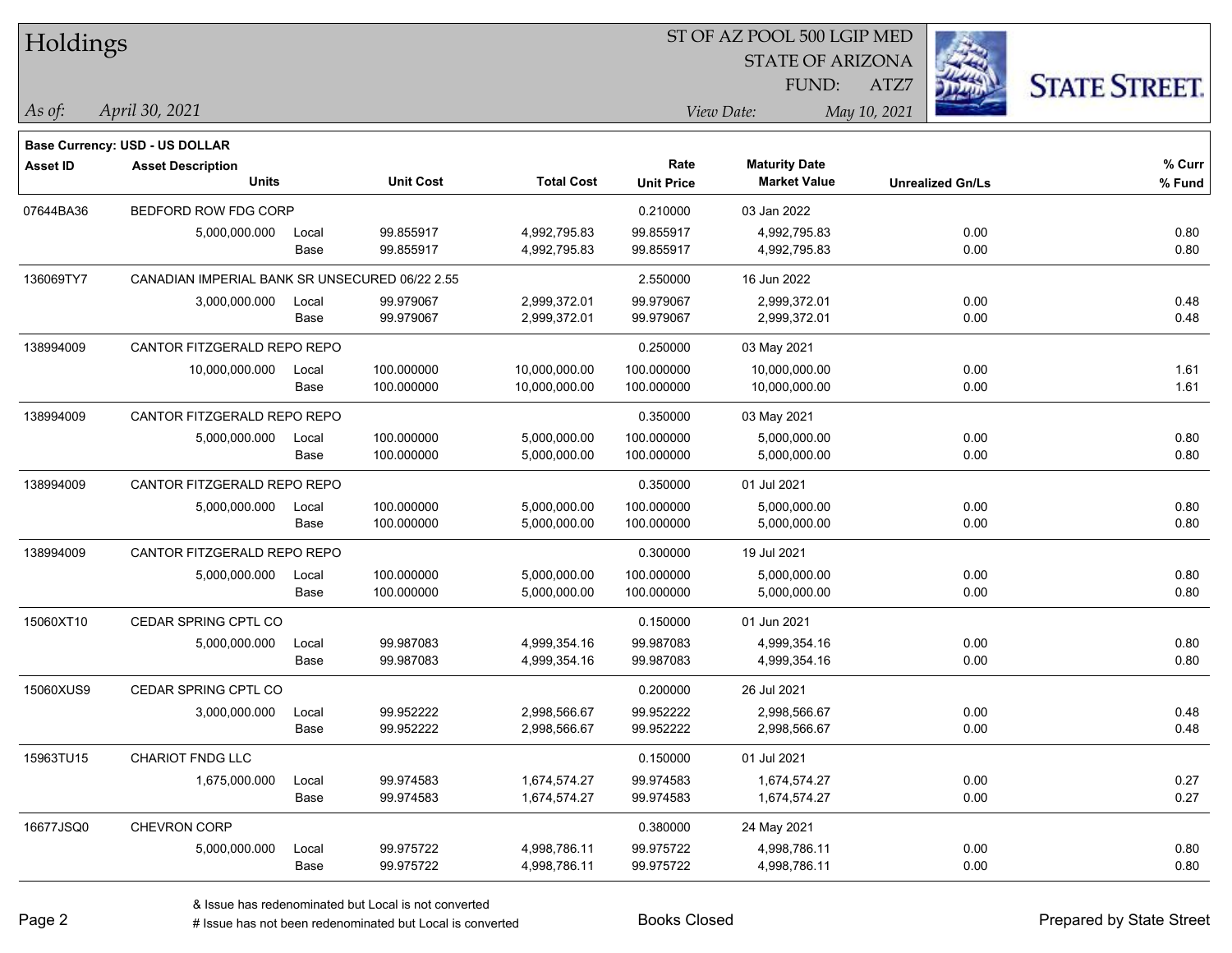| Holdings        |                                       |       |                  |                   |                   | ST OF AZ POOL 500 LGIP MED |                         |                      |
|-----------------|---------------------------------------|-------|------------------|-------------------|-------------------|----------------------------|-------------------------|----------------------|
|                 |                                       |       |                  |                   |                   | <b>STATE OF ARIZONA</b>    |                         |                      |
|                 |                                       |       |                  |                   |                   | FUND:                      | ATZ7                    | <b>STATE STREET.</b> |
| As of:          | April 30, 2021                        |       |                  |                   | View Date:        |                            | May 10, 2021            |                      |
|                 | <b>Base Currency: USD - US DOLLAR</b> |       |                  |                   |                   |                            |                         |                      |
| <b>Asset ID</b> | <b>Asset Description</b>              |       |                  |                   | Rate              | <b>Maturity Date</b>       |                         | % Curr               |
|                 | <b>Units</b>                          |       | <b>Unit Cost</b> | <b>Total Cost</b> | <b>Unit Price</b> | <b>Market Value</b>        | <b>Unrealized Gn/Ls</b> | % Fund               |
| 16677JXV3       | <b>CHEVRON CORP</b>                   |       |                  |                   | 0.160000          | 29 Oct 2021                |                         |                      |
|                 | 5,000,000.000                         | Local | 99.919556        | 4,995,977.78      | 99.919556         | 4,995,977.78               | 0.00                    | 0.80                 |
|                 |                                       | Base  | 99.919556        | 4,995,977.78      | 99.919556         | 4,995,977.78               | 0.00                    | 0.80                 |
| 17327AW11       | CITIGROUP GLOBAL MKTS INC S           |       |                  |                   | 0.270000          | 01 Sep 2021                |                         |                      |
|                 | 3,000,000.000                         | Local | 99.907750        | 2,997,232.50      | 99.907750         | 2,997,232.50               | 0.00                    | 0.48                 |
|                 |                                       | Base  | 99.907750        | 2,997,232.50      | 99.907750         | 2,997,232.50               | 0.00                    | 0.48                 |
| 20632KTE9       | CONCORD MIN CPTL CO                   |       |                  |                   | 0.280000          | 14 Jun 2021                |                         |                      |
|                 | 2,805,000.000                         | Local | 99.965778        | 2,804,040.06      | 99.965778         | 2,804,040.06               | 0.00                    | 0.45                 |
|                 |                                       | Base  | 99.965778        | 2,804,040.06      | 99.965778         | 2,804,040.06               | 0.00                    | 0.45                 |
| 2546R2S31       | WALT DISNEY CO                        |       |                  |                   | 0.500000          | 03 May 2021                |                         |                      |
|                 | 3,000,000.000                         | Local | 99.997222        | 2,999,916.66      | 99.997222         | 2,999,916.66               | 0.00                    | 0.48                 |
|                 |                                       | Base  | 99.997222        | 2,999,916.66      | 99.997222         | 2,999,916.66               | 0.00                    | 0.48                 |
| 2546R2WF9       | WALT DISNEY CO                        |       |                  |                   | 0.280000          | 15 Sep 2021                |                         |                      |
|                 | 3,000,000.000                         | Local | 99.893444        | 2,996,803.33      | 99.893444         | 2,996,803.33               | 0.00                    | 0.48                 |
|                 |                                       | Base  | 99.893444        | 2,996,803.33      | 99.893444         | 2,996,803.33               | 0.00                    | 0.48                 |
| 2546R2XV3       | WALT DISNEY CO                        |       |                  |                   | 0.250000          | 29 Oct 2021                |                         |                      |
|                 | 5,000,000.000                         | Local | 99.874306        | 4,993,715.28      | 99.874306         | 4,993,715.28               | 0.00                    | 0.80                 |
|                 |                                       | Base  | 99.874306        | 4,993,715.28      | 99.874306         | 4,993,715.28               | 0.00                    | 0.80                 |
| 2546R2YF7       | WALT DISNEY CO                        |       |                  |                   | 0.260000          | 15 Nov 2021                |                         |                      |
|                 | 3,000,000.000                         | Local | 99.857000        | 2,995,710.00      | 99.857000         | 2,995,710.00               | 0.00                    | 0.48                 |
|                 |                                       | Base  | 99.857000        | 2,995,710.00      | 99.857000         | 2,995,710.00               | 0.00                    | 0.48                 |
| 26244HTQ6       | DUKE ENERGY CORP                      |       |                  |                   | 0.200000          | 24 Jun 2021                |                         |                      |
|                 | 5,000,000.000                         | Local | 99.970000        | 4,998,500.00      | 99.970000         | 4,998,500.00               | 0.00                    | 0.80                 |
|                 |                                       | Base  | 99.970000        | 4,998,500.00      | 99.970000         | 4,998,500.00               | 0.00                    | 0.80                 |
| 40588LTU3       | HALKIN FINANCE LLC USC                |       |                  |                   | 0.270000          | 28 Jun 2021                |                         |                      |
|                 | 3,000,000.000                         | Local | 99.956500        | 2,998,695.00      | 99.956500         | 2,998,695.00               | 0.00                    | 0.48                 |
|                 |                                       | Base  | 99.956500        | 2,998,695.00      | 99.956500         | 2,998,695.00               | 0.00                    | 0.48                 |
| 40588LX12       | HALKIN FINANCE LLC USC                |       |                  |                   | 0.210000          | 01 Oct 2021                |                         |                      |
|                 | 5,000,000.000                         | Local | 99.910750        | 4,995,537.50      | 99.910750         | 4,995,537.50               | 0.00                    | 0.80                 |
|                 |                                       | Base  | 99.910750        | 4,995,537.50      | 99.910750         | 4,995,537.50               | 0.00                    | 0.80                 |

 $\sim$ 

 $\overline{\phantom{0}}$ 

 $\overline{\phantom{0}}$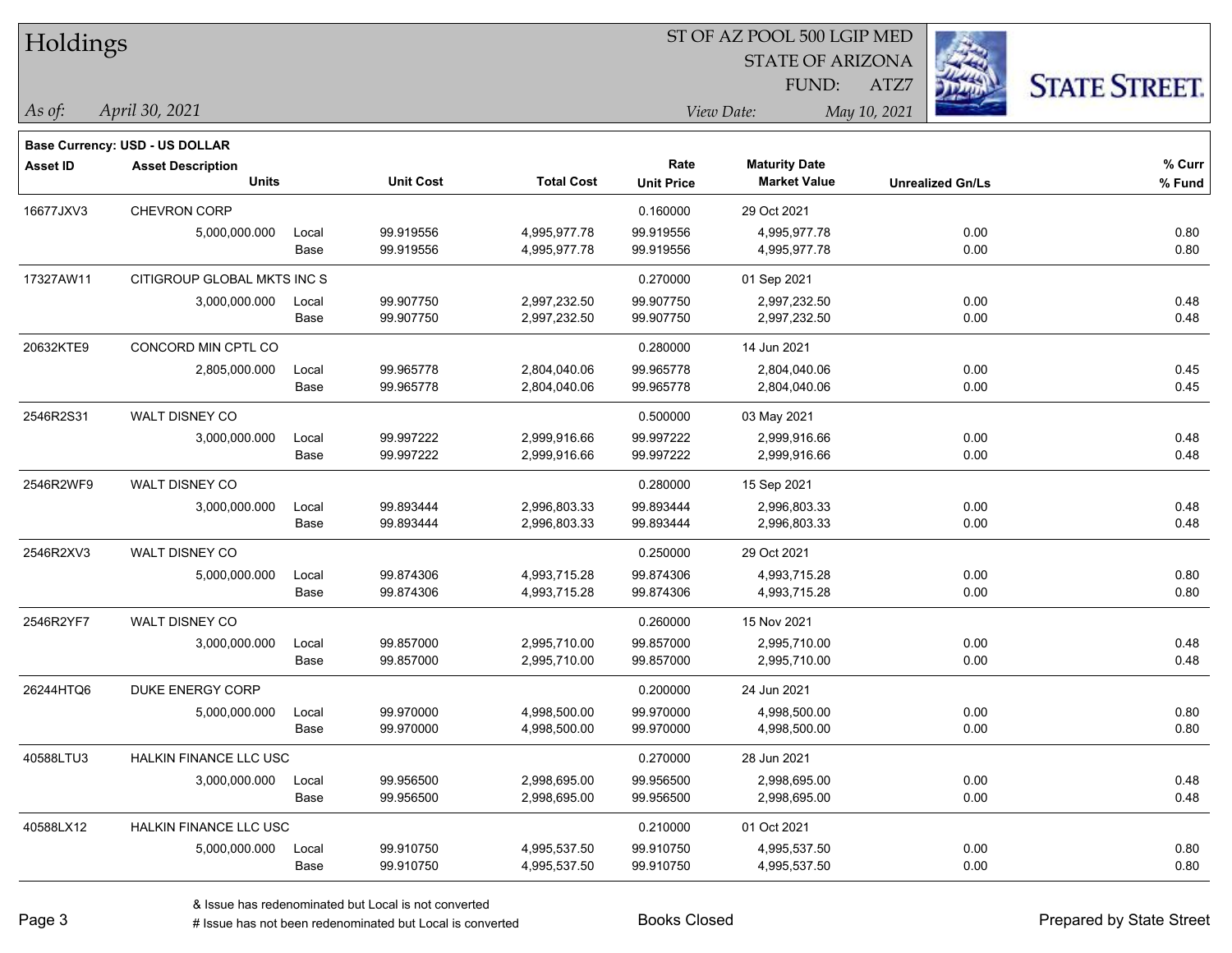| Holdings        |                                   |               |                        |                              |                           | ST OF AZ POOL 500 LGIP MED                  |                         |                      |
|-----------------|-----------------------------------|---------------|------------------------|------------------------------|---------------------------|---------------------------------------------|-------------------------|----------------------|
|                 |                                   |               |                        |                              |                           | <b>STATE OF ARIZONA</b>                     |                         |                      |
|                 |                                   |               |                        |                              |                           | FUND:                                       | ATZ7                    | <b>STATE STREET.</b> |
| As of:          | April 30, 2021                    |               |                        |                              | View Date:                |                                             | May 10, 2021            |                      |
|                 |                                   |               |                        |                              |                           |                                             |                         |                      |
|                 | Base Currency: USD - US DOLLAR    |               |                        |                              |                           |                                             |                         |                      |
| <b>Asset ID</b> | <b>Asset Description</b><br>Units |               | <b>Unit Cost</b>       | <b>Total Cost</b>            | Rate<br><b>Unit Price</b> | <b>Maturity Date</b><br><b>Market Value</b> | <b>Unrealized Gn/Ls</b> | $%$ Curr<br>% Fund   |
|                 | <b>INSTITUTIONAL SECURED</b>      |               |                        |                              |                           |                                             |                         |                      |
| 45779PS66       |                                   |               | 99.997778              |                              | 0.160000<br>99.997778     | 06 May 2021                                 |                         |                      |
|                 | 5,000,000.000                     | Local<br>Base | 99.997778              | 4,999,888.89<br>4,999,888.89 | 99.997778                 | 4,999,888.89<br>4,999,888.89                | 0.00<br>0.00            | 0.80<br>0.80         |
|                 |                                   |               |                        |                              |                           |                                             |                         |                      |
| 45779PSL3       | <b>INSTITUTIONAL SECURED</b>      |               |                        |                              | 0.160000                  | 20 May 2021                                 |                         |                      |
|                 | 5,000,000.000                     | Local<br>Base | 99.991555<br>99.991555 | 4,999,577.77<br>4,999,577.77 | 99.991555<br>99.991555    | 4,999,577.77<br>4,999,577.77                | 0.00<br>0.00            | 0.80<br>0.80         |
| 45856WTQ2       | INTERCONTINENTAL EXCHANGE         |               |                        |                              | 0.220000                  |                                             |                         |                      |
|                 | 1,750,000.000                     |               | 99.967000              | 1,749,422.50                 | 99.967000                 | 24 Jun 2021<br>1,749,422.50                 |                         | 0.28                 |
|                 |                                   | Local<br>Base | 99.967000              | 1,749,422.50                 | 99.967000                 | 1,749,422.50                                | 0.00<br>0.00            | 0.28                 |
| 56274LSR6       | MANHATTAN ASSET FDG.              |               |                        |                              | 0.140000                  | 25 May 2021                                 |                         |                      |
|                 | 4,060,000.000                     | Local         | 99.990667              | 4,059,621.07                 | 99.990667                 | 4,059,621.07                                | 0.00                    | 0.65                 |
|                 |                                   | Base          | 99.990667              | 4,059,621.07                 | 99.990667                 | 4,059,621.07                                | 0.00                    | 0.65                 |
| 56274LYW8       | MANHATTAN ASSET FDG.              |               |                        |                              | 0.200000                  | 30 Nov 2021                                 |                         |                      |
|                 | 5,000,000.000                     | Local         | 99.881667              | 4,994,083.34                 | 99.881667                 | 4,994,083.34                                | 0.00                    | 0.80                 |
|                 |                                   | Base          | 99.881667              | 4,994,083.34                 | 99.881667                 | 4,994,083.34                                | 0.00                    | 0.80                 |
| 57978CS44       | <b>MCCORMICK &amp; COMPANY</b>    |               |                        |                              | 0.150000                  | 04 May 2021                                 |                         |                      |
|                 | 4,500,000.000                     | Local         | 99.998750              | 4,499,943.75                 | 99.998750                 | 4,499,943.75                                | 0.00                    | 0.72                 |
|                 |                                   | Base          | 99.998750              | 4,499,943.75                 | 99.998750                 | 4,499,943.75                                | 0.00                    | 0.72                 |
| 59157TT11       | METLIFE SHORT TERM FDG            |               |                        |                              | 0.220000                  | 01 Jun 2021                                 |                         |                      |
|                 | 2,500,000.000                     | Local         | 99.981056              | 2,499,526.39                 | 99.981056                 | 2,499,526.39                                | 0.00                    | 0.40                 |
|                 |                                   | Base          | 99.981056              | 2,499,526.39                 | 99.981056                 | 2,499,526.39                                | 0.00                    | 0.40                 |
| 59157TU19       | METLIFE SHORT TERM FDG            |               |                        |                              | 0.210000                  | 01 Jul 2021                                 |                         |                      |
|                 | 1,992,000.000                     | Local         | 99.964417              | 1,991,291.18                 | 99.964417                 | 1,991,291.18                                | 0.00                    | 0.32                 |
|                 |                                   | Base          | 99.964417              | 1,991,291.18                 | 99.964417                 | 1,991,291.18                                | 0.00                    | 0.32                 |
| 63743CS79       | NATL RURAL UTIL COOP              |               |                        |                              | 0.150000                  | 07 May 2021                                 |                         |                      |
|                 | 3,000,000.000                     | Local         | 99.997500              | 2,999,925.00                 | 99.997500                 | 2,999,925.00                                | 0.00                    | 0.48                 |
|                 |                                   | Base          | 99.997500              | 2,999,925.00                 | 99.997500                 | 2,999,925.00                                | 0.00                    | 0.48                 |
| 8225X2TM6       | SHELL INTNL FNC B.V               |               |                        |                              | 0.500000                  | 21 Jun 2021                                 |                         |                      |
|                 | 3,000,000.000                     | Local         | 99.929167              | 2,997,875.00                 | 99.929167                 | 2,997,875.00                                | 0.00                    | 0.48                 |
|                 |                                   | Base          | 99.929167              | 2,997,875.00                 | 99.929167                 | 2,997,875.00                                | 0.00                    | 0.48                 |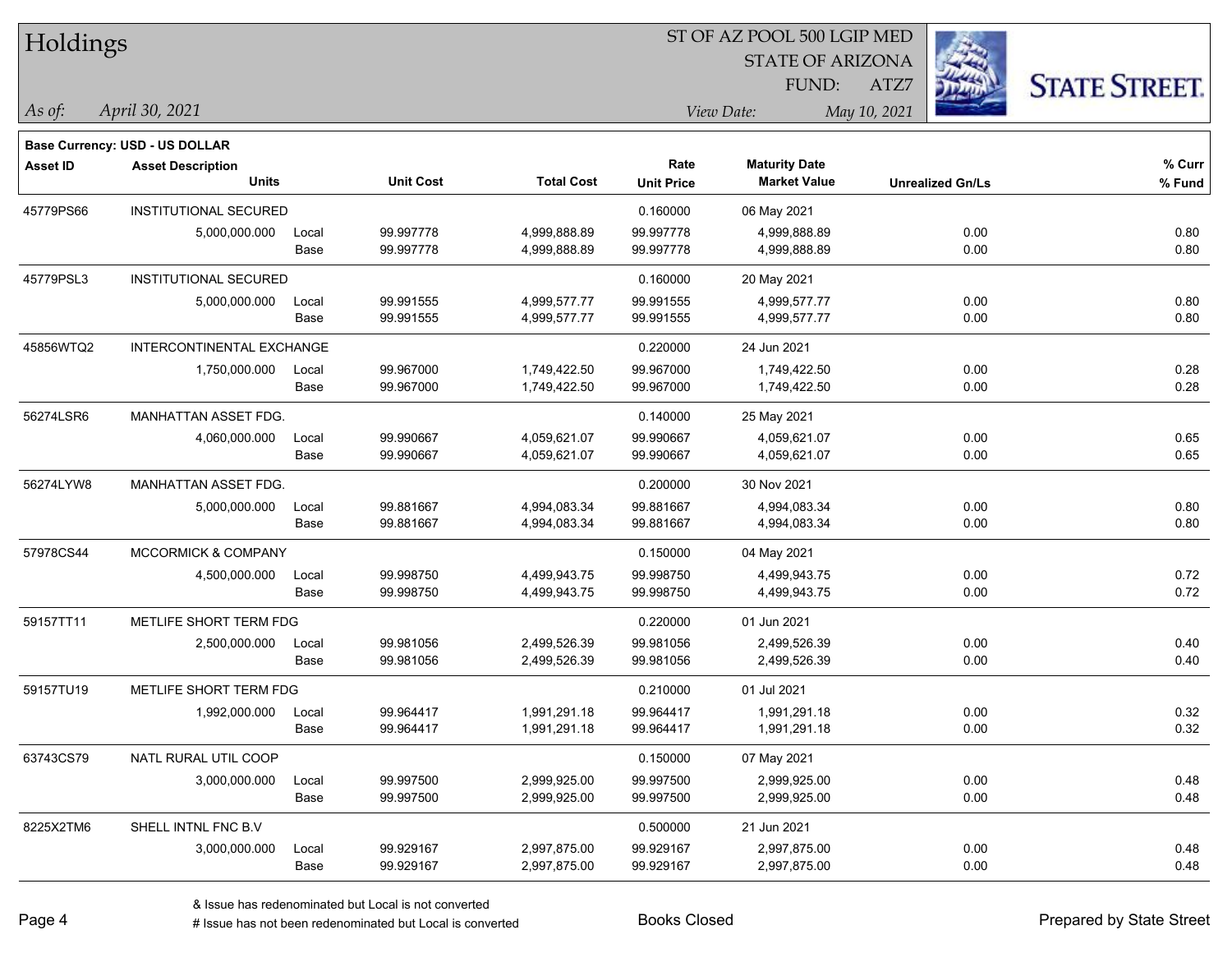| Holdings        |                                       |       |                  |                   |                   | ST OF AZ POOL 500 LGIP MED |                         |                     |
|-----------------|---------------------------------------|-------|------------------|-------------------|-------------------|----------------------------|-------------------------|---------------------|
|                 |                                       |       |                  |                   |                   | <b>STATE OF ARIZONA</b>    |                         |                     |
|                 |                                       |       |                  |                   |                   | FUND:                      | ATZ7                    | <b>STATE STREET</b> |
| As of:          | April 30, 2021                        |       |                  |                   |                   | View Date:                 | May 10, 2021            |                     |
|                 | <b>Base Currency: USD - US DOLLAR</b> |       |                  |                   |                   |                            |                         |                     |
| <b>Asset ID</b> | <b>Asset Description</b>              |       |                  |                   | Rate              | <b>Maturity Date</b>       |                         | % Curr              |
|                 | <b>Units</b>                          |       | <b>Unit Cost</b> | <b>Total Cost</b> | <b>Unit Price</b> | <b>Market Value</b>        | <b>Unrealized Gn/Ls</b> | % Fund              |
| 8225X2W18       | SHELL INTNL FNC B.V                   |       |                  |                   | 0.260000          | 01 Sep 2021                |                         |                     |
|                 | 3,000,000.000                         | Local | 99.911167        | 2,997,335.00      | 99.911167         | 2,997,335.00               | 0.00                    | 0.48                |
|                 |                                       | Base  | 99.911167        | 2,997,335.00      | 99.911167         | 2,997,335.00               | 0.00                    | 0.48                |
| 8225X2X17       | SHELL INTNL FNC B.V                   |       |                  |                   | 0.150000          | 01 Oct 2021                |                         |                     |
|                 | 3,000,000.000                         | Local | 99.936250        | 2,998,087.50      | 99.936250         | 2,998,087.50               | 0.00                    | 0.48                |
|                 |                                       | Base  | 99.936250        | 2,998,087.50      | 99.936250         | 2,998,087.50               | 0.00                    | 0.48                |
| 86564GUY5       | SUMITOMO MITSUI TRUST NY              |       |                  |                   | 0.170000          | 30 Jul 2021                |                         |                     |
|                 | 5,000,000.000                         | Local | 99.999975        | 4,999,998.73      | 99.999975         | 4,999,998.73               | 0.00                    | 0.80                |
|                 |                                       | Base  | 99.999975        | 4,999,998.73      | 99.999975         | 4,999,998.73               | 0.00                    | 0.80                |
| 89114NPM1       | TORONTO-DOMINION                      |       |                  |                   | 0.260000          | 22 Jul 2021                |                         |                     |
|                 | 760,000.000                           | Local | 99.990859        | 759,930.53        | 99.990859         | 759,930.53                 | 0.00                    | 0.12                |
|                 |                                       | Base  | 99.990859        | 759,930.53        | 99.990859         | 759,930.53                 | 0.00                    | 0.12                |
| 89116EVC4       | TORONTO DOMIN HOLDING                 |       |                  |                   | 0.280000          | 12 Aug 2021                |                         |                     |
|                 | 1,774,000.000                         | Local | 99.919889        | 1,772,578.83      | 99.919889         | 1,772,578.83               | 0.00                    | 0.28                |
|                 |                                       | Base  | 99.919889        | 1,772,578.83      | 99.919889         | 1,772,578.83               | 0.00                    | 0.28                |
| 89119AUS5       | TORONTO DOMINION BANK                 |       |                  |                   | 0.260000          | 26 Jul 2021                |                         |                     |
|                 | 3,000,000.000                         | Local | 99.937889        | 2,998,136.66      | 99.937889         | 2,998,136.66               | 0.00                    | 0.48                |
|                 |                                       | Base  | 99.937889        | 2,998,136.66      | 99.937889         | 2,998,136.66               | 0.00                    | 0.48                |
| 89120DS34       | <b>TORONTO DOMINION BANK</b>          |       |                  |                   | 0.292500          | 10 Jun 2021                |                         |                     |
|                 | 550,000.000                           | Local | 99.976513        | 549,870.82        | 99.976513         | 549,870.82                 | 0.00                    | 0.09                |
|                 |                                       | Base  | 99.976513        | 549,870.82        | 99.976513         | 549,870.82                 | 0.00                    | 0.09                |
| 91058TSQ0       | UNITED HEALTHCARE CO                  |       |                  |                   | 0.140000          | 24 May 2021                |                         |                     |
|                 | 3,000,000.000                         | Local | 99.991056        | 2,999,731.67      | 99.991056         | 2,999,731.67               | 0.00                    | 0.48                |
|                 |                                       | Base  | 99.991056        | 2,999,731.67      | 99.991056         | 2,999,731.67               | 0.00                    | 0.48                |
| 91842JT33       | VW CR INC                             |       |                  |                   | 0.200000          | 03 Jun 2021                |                         |                     |
|                 | 3,000,000.000                         | Local | 99.981667        | 2,999,450.00      | 99.981667         | 2,999,450.00               | 0.00                    | 0.48                |
|                 |                                       | Base  | 99.981667        | 2,999,450.00      | 99.981667         | 2,999,450.00               | 0.00                    | 0.48                |
| 91842KAA4       | VW CR INC                             |       |                  |                   | 0.320000          | 10 Jan 2022                |                         |                     |
|                 | 4,830,000.000                         | Local | 99.774222        | 4,819,094.93      | 99.774222         | 4,819,094.93               | 0.00                    | 0.77                |
|                 |                                       | Base  | 99.774222        | 4,819,094.93      | 99.774222         | 4,819,094.93               | 0.00                    | 0.77                |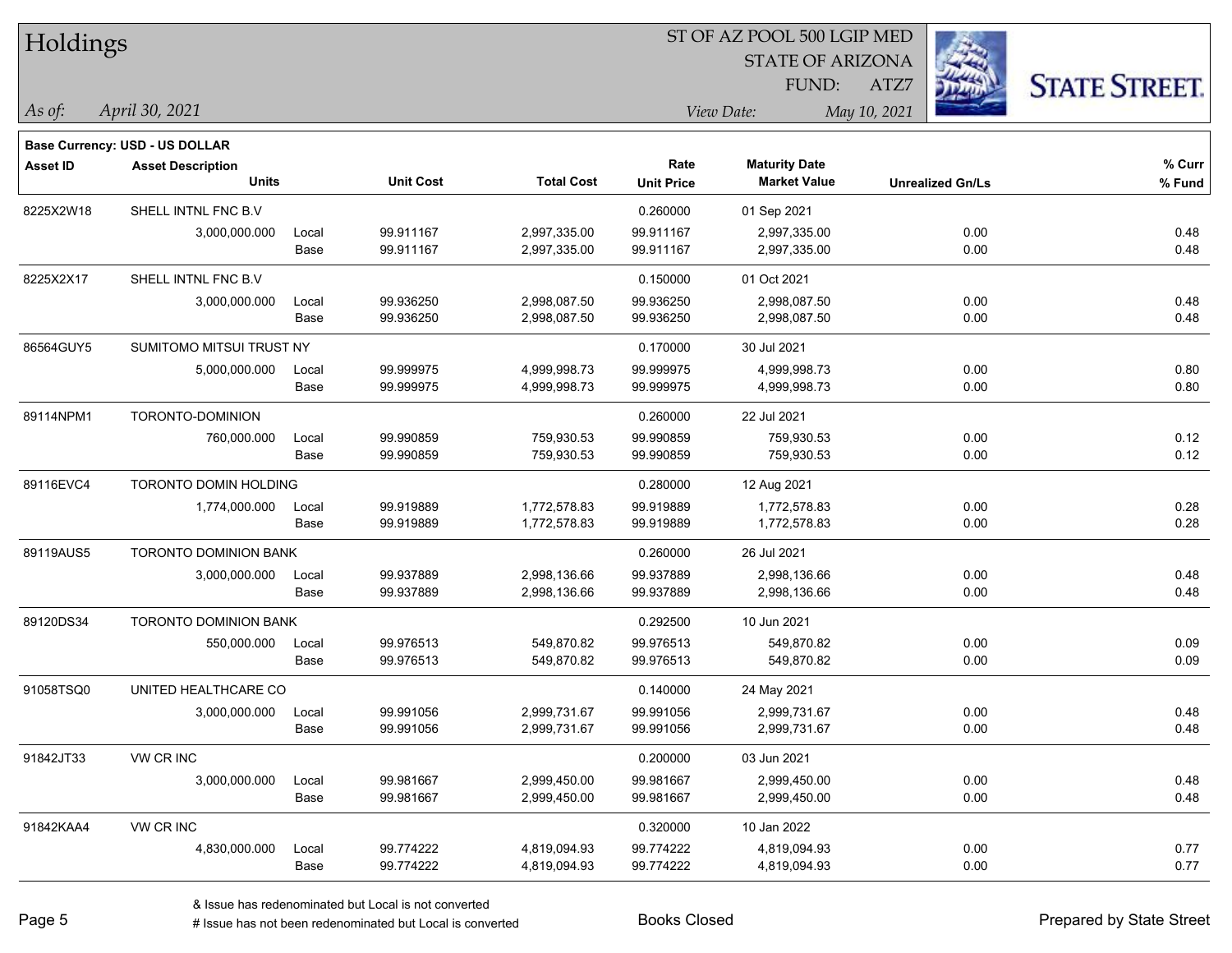| Holdings               |                                       |       |                                                      |                   |                   | ST OF AZ POOL 500 LGIP MED |                         |                |                      |
|------------------------|---------------------------------------|-------|------------------------------------------------------|-------------------|-------------------|----------------------------|-------------------------|----------------|----------------------|
|                        |                                       |       |                                                      |                   |                   | <b>STATE OF ARIZONA</b>    |                         |                |                      |
|                        |                                       |       |                                                      |                   |                   | FUND:                      | ATZ7                    |                | <b>STATE STREET.</b> |
| $\vert$ As of:         | April 30, 2021                        |       |                                                      |                   |                   | View Date:                 | May 10, 2021            |                |                      |
|                        | <b>Base Currency: USD - US DOLLAR</b> |       |                                                      |                   |                   |                            |                         |                |                      |
| <b>Asset ID</b>        | <b>Asset Description</b>              |       |                                                      |                   | Rate              | <b>Maturity Date</b>       |                         |                | % Curr               |
|                        | <b>Units</b>                          |       | <b>Unit Cost</b>                                     | <b>Total Cost</b> | <b>Unit Price</b> | <b>Market Value</b>        | <b>Unrealized Gn/Ls</b> |                | $%$ Fund             |
| 92646KU18              | <b>VICTORY RECEIVABLES</b>            |       |                                                      |                   | 0.150000          | 01 Jul 2021                |                         |                |                      |
|                        | 5,000,000.000                         | Local | 99.974583                                            | 4,998,729.17      | 99.974583         | 4,998,729.17               |                         | 0.00           | 0.80                 |
|                        |                                       | Base  | 99.974583                                            | 4,998,729.17      | 99.974583         | 4,998,729.17               |                         | 0.00           | 0.80                 |
| 93142WS79              | <b>WALGREENS BOOTS</b>                |       |                                                      |                   | 0.320000          | 07 May 2021                |                         |                |                      |
|                        | 5,000,000.000                         | Local | 99.994667                                            | 4,999,733.33      | 99.994667         | 4,999,733.33               |                         | 0.00           | 0.80                 |
|                        |                                       | Base  | 99.994667                                            | 4,999,733.33      | 99.994667         | 4,999,733.33               |                         | 0.00           | 0.80                 |
| 93142WTA1              | <b>WALGREENS BOOTS</b>                |       |                                                      |                   | 0.280000          | 10 Jun 2021                |                         |                |                      |
|                        | 5,000,000.000                         | Local | 99.968889                                            | 4,998,444.44      | 99.968889         | 4,998,444.44               |                         | 0.00           | 0.80                 |
|                        |                                       | Base  | 99.968889                                            | 4,998,444.44      | 99.968889         | 4,998,444.44               |                         | 0.00           | 0.80                 |
| 94107MWA0              | <b>WASTE MANAGEMENT INC</b>           |       |                                                      |                   | 0.240000          | 10 Sep 2021                |                         |                |                      |
|                        | 4,050,000.000                         | Local | 99.912000                                            | 4,046,436.00      | 99.912000         | 4,046,436.00               |                         | 0.00           | 0.65                 |
|                        |                                       | Base  | 99.912000                                            | 4,046,436.00      | 99.912000         | 4,046,436.00               |                         | 0.00           | 0.65                 |
| 94107PAA7              | WASTE MANAGEMENT INC                  |       |                                                      |                   | 0.340000          | 28 Apr 2022                |                         |                |                      |
|                        | 5,000,000.000                         | Local | 99.658111                                            | 4,982,905.56      | 99.658111         | 4,982,905.56               |                         | 0.00           | 0.80                 |
|                        |                                       | Base  | 99.658111                                            | 4,982,905.56      | 99.658111         | 4,982,905.56               |                         | 0.00           | 0.80                 |
| 9612C0Z10              | WESTPAC BANKING CORP.                 |       |                                                      |                   | 0.180000          | 01 Dec 2021                |                         |                |                      |
|                        | 5,000,000.000                         | Local | 99.893000                                            | 4,994,650.00      | 99.893000         | 4,994,650.00               |                         | 0.00           | 0.80                 |
|                        |                                       | Base  | 99.893000                                            | 4,994,650.00      | 99.893000         | 4,994,650.00               |                         | 0.00           | 0.80                 |
| 96130AJN9              | WESTPAC BKING CORP N                  |       |                                                      |                   | 0.240000          | 30 Mar 2022                |                         |                |                      |
|                        | 2,050,000.000                         | Local | 99.999999                                            | 2,049,999.97      | 99.999999         | 2,049,999.97               |                         | 0.00           | 0.33                 |
|                        |                                       | Base  | 99.999999                                            | 2,049,999.97      | 99.999999         | 2,049,999.97               |                         | 0.00           | 0.33                 |
| <b>US DOLLAR Total</b> |                                       |       |                                                      |                   |                   |                            |                         |                |                      |
|                        | 197,296,000.000                       | Local |                                                      | 197, 174, 720. 19 |                   | 197, 174, 720. 19          |                         | 0.00           | 31.67                |
|                        |                                       | Base  |                                                      | 197, 174, 720. 19 |                   | 197, 174, 720. 19          |                         | 0.00           | 31.67                |
|                        | <b>CASH EQUIVALENT Total</b>          |       |                                                      |                   |                   |                            |                         |                |                      |
|                        | 197,296,000.000                       | Base  |                                                      | 197,174,720.19    |                   | 197, 174, 720. 19          |                         | 0.00           | 31.67                |
| <b>FIXED INCOME</b>    |                                       |       |                                                      |                   |                   |                            |                         |                |                      |
| <b>US DOLLAR</b>       |                                       |       |                                                      |                   |                   |                            |                         | Exchange Rate: | 1.000000             |
|                        |                                       |       | & Issue has redenominated but Local is not converted |                   |                   |                            |                         |                |                      |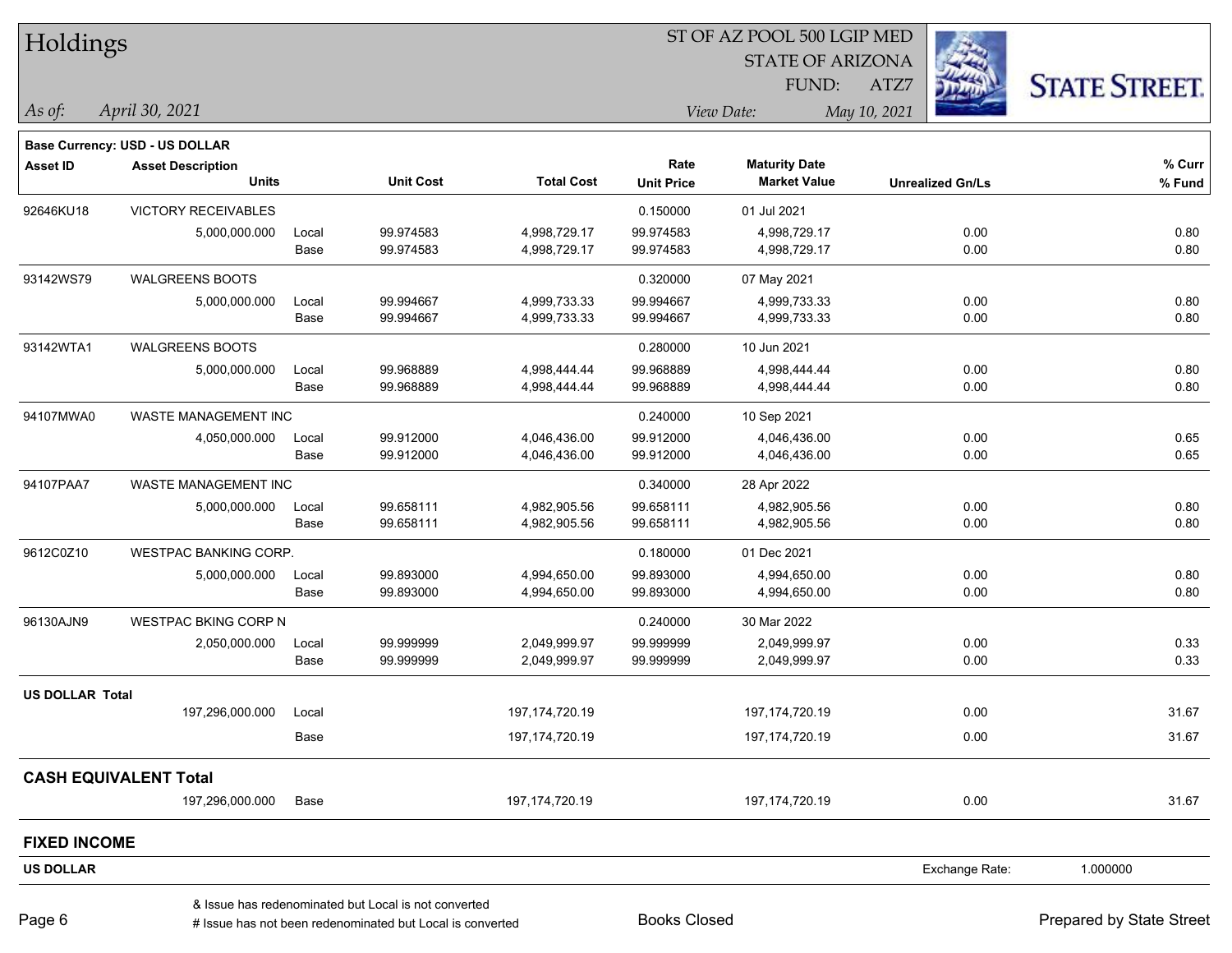| Holdings |  |
|----------|--|
|----------|--|

STATE OF ARIZONA

ATZ7



*April 30, 2021 As of: View Date: May 10, 2021*

**Base Currency: USD - US DOLLAR**

FUND:

| Asset ID       | <b>Asset Description</b>                      |       |                  |                   | Rate              | <b>Maturity Date</b> |                         | % Curr |
|----------------|-----------------------------------------------|-------|------------------|-------------------|-------------------|----------------------|-------------------------|--------|
|                | <b>Units</b>                                  |       | <b>Unit Cost</b> | <b>Total Cost</b> | <b>Unit Price</b> | <b>Market Value</b>  | <b>Unrealized Gn/Ls</b> | % Fund |
| 001055BK7      | AFLAC INC 03/26 1.125                         |       |                  |                   | 1.125000          | 15 Mar 2026          |                         |        |
|                | 2,500,000.000                                 | Local | 99.905858        | 2,497,646.44      | 99.514815         | 2,487,870.38         | $-9,776.06$             | 0.40   |
|                |                                               | Base  | 99.905858        | 2,497,646.44      | 99.514815         | 2,487,870.38         | $-9,776.06$             | 0.40   |
| 00206RMJ8      | AT+T INC SR UNSECURED 03/24 0.9               |       |                  |                   | 0.900000          | 25 Mar 2024          |                         |        |
|                | 3,000,000.000                                 | Local | 99.915095        | 2,997,452.86      | 100.227469        | 3,006,824.07         | 9,371.21                | 0.48   |
|                |                                               | Base  | 99.915095        | 2,997,452.86      | 100.227469        | 3,006,824.07         | 9,371.21                | 0.48   |
| 00206RML3      | AT+T INC SR UNSECURED 03/26 1.7               |       |                  |                   | 1.700000          | 25 Mar 2026          |                         |        |
|                | 3,000,000.000                                 | Local | 99.841898        | 2,995,256.93      | 100.449043        | 3.013.471.29         | 18,214.36               | 0.48   |
|                |                                               | Base  | 99.841898        | 2,995,256.93      | 100.449043        | 3,013,471.29         | 18,214.36               | 0.48   |
| 02079KAH0      | ALPHABET INC SR UNSECURED 08/25 0.45          |       |                  |                   | 0.450000          | 15 Aug 2025          |                         |        |
|                | 3,000,000.000                                 | Local | 99.915754        | 2,997,472.62      | 99.148910         | 2,974,467.30         | $-23,005.32$            | 0.48   |
|                |                                               | Base  | 99.915754        | 2,997,472.62      | 99.148910         | 2,974,467.30         | $-23,005.32$            | 0.48   |
| 025816CD9      | AMERICAN EXPRESS CO SR UNSECURED 05/22 2.75   |       |                  |                   | 2.750000          | 20 May 2022          |                         |        |
|                | 4,000,000.000                                 | Local | 99.957956        | 3,998,318.25      | 102.414002        | 4,096,560.08         | 98,241.83               | 0.66   |
|                |                                               | Base  | 99.957956        | 3,998,318.25      | 102.414002        | 4,096,560.08         | 98,241.83               | 0.66   |
| 025816CG2      | AMERICAN EXPRESS CO SR UNSECURED 07/24 2.5    |       |                  |                   | 2.500000          | 30 Jul 2024          |                         |        |
|                | 5,000,000.000                                 | Local | 99.790973        | 4,989,548.66      | 106.136175        | 5,306,808.75         | 317,260.09              | 0.85   |
|                |                                               | Base  | 99.790973        | 4,989,548.66      | 106.136175        | 5,306,808.75         | 317,260.09              | 0.85   |
| 02582JHS2      | AMERICAN EXPRESS CREDIT ACCOUN AMXCA 2018 3 A |       |                  |                   | 0.434630          | 15 Oct 2025          |                         |        |
|                | 4,000,000.000                                 | Local | 100.000000       | 4,000,000.00      | 100.471500        | 4,018,860.00         | 18,860.00               | 0.65   |
| Original Face: | 4,000,000.000                                 | Base  | 100.000000       | 4,000,000.00      | 100.471500        | 4,018,860.00         | 18,860.00               | 0.65   |
| 02665WDP3      | AMERICAN HONDA FINANCE SR UNSECURED 09/23 VAR |       |                  |                   | 0.595500          | 08 Sep 2023          |                         |        |
|                | 5,000,000.000                                 | Local | 100.000000       | 5,000,000.00      | 100.456000        | 5,022,800.00         | 22,800.00               | 0.81   |
|                |                                               | Base  | 100.000000       | 5,000,000.00      | 100.456000        | 5,022,800.00         | 22,800.00               | 0.81   |
| 037833CP3      | APPLE INC SR UNSECURED 05/22 VAR              |       |                  |                   | 0.552500          | 11 May 2022          |                         |        |
|                | 7,000,000.000                                 | Local | 100.000000       | 7,000,000.00      | 100.336447        | 7,023,551.29         | 23,551.29               | 1.13   |
|                |                                               | Base  | 100.000000       | 7,000,000.00      | 100.336447        | 7,023,551.29         | 23,551.29               | 1.13   |
| 037833DM9      | APPLE INC SR UNSECURED 09/24 1.8              |       |                  |                   | 1.800000          | 11 Sep 2024          |                         |        |
|                | 2,000,000.000                                 | Local | 99.847915        | 1,996,958.30      | 104.129807        | 2,082,596.14         | 85,637.84               | 0.33   |
|                |                                               | Base  | 99.847915        | 1,996,958.30      | 104.129807        | 2,082,596.14         | 85,637.84               | 0.33   |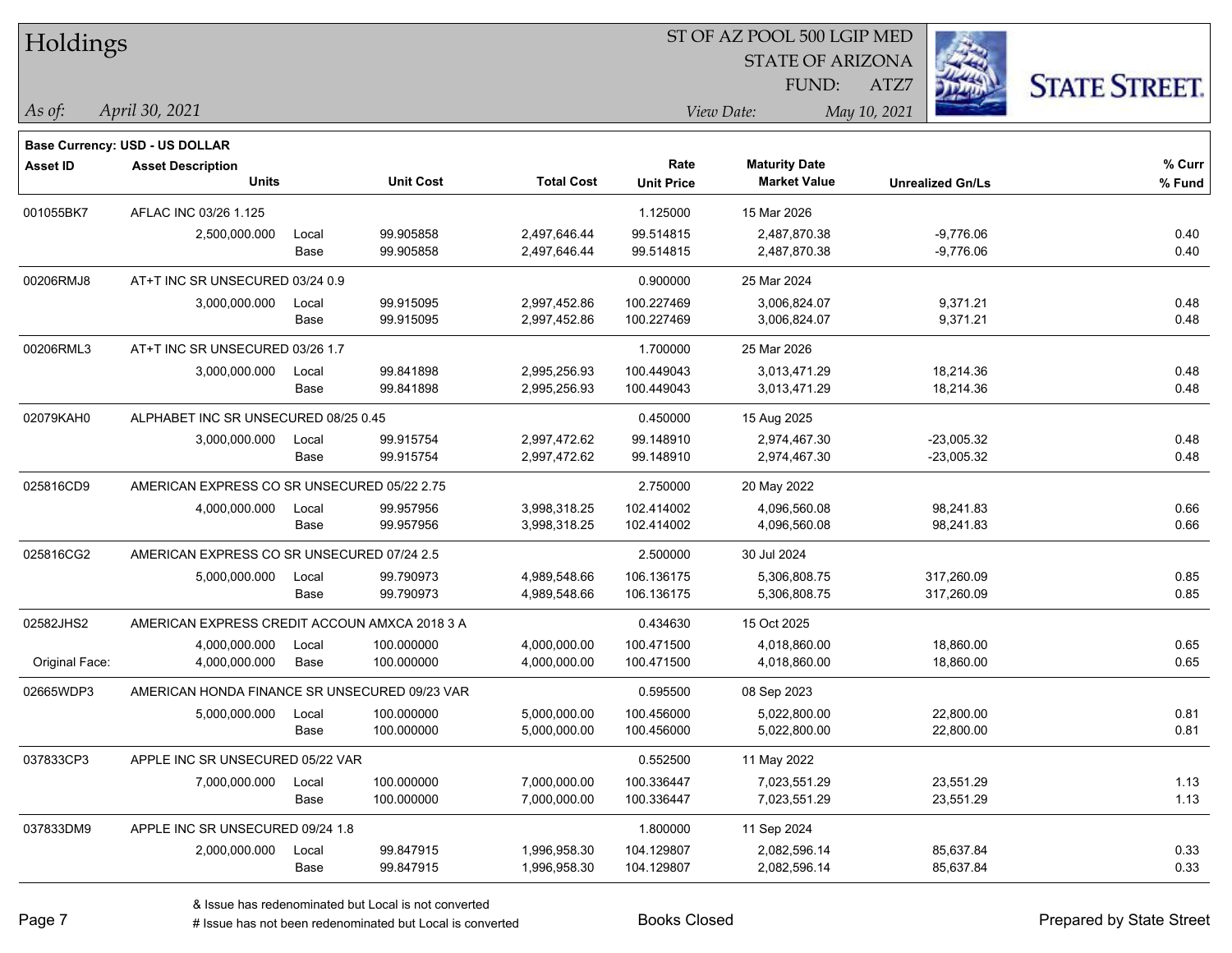| Holdings       |                                               |       |                  |                   |                   | ST OF AZ POOL 500 LGIP MED |                         |                      |  |  |
|----------------|-----------------------------------------------|-------|------------------|-------------------|-------------------|----------------------------|-------------------------|----------------------|--|--|
|                |                                               |       |                  |                   |                   | <b>STATE OF ARIZONA</b>    |                         |                      |  |  |
|                |                                               |       |                  |                   |                   | FUND:                      | ATZ7                    | <b>STATE STREET.</b> |  |  |
| $\vert$ As of: | April 30, 2021                                |       |                  |                   |                   | View Date:                 | May 10, 2021            |                      |  |  |
|                | Base Currency: USD - US DOLLAR                |       |                  |                   |                   |                            |                         |                      |  |  |
| Asset ID       | <b>Asset Description</b>                      |       |                  |                   | Rate              | <b>Maturity Date</b>       |                         | % Curr               |  |  |
|                | <b>Units</b>                                  |       | <b>Unit Cost</b> | <b>Total Cost</b> | <b>Unit Price</b> | <b>Market Value</b>        | <b>Unrealized Gn/Ls</b> | % Fund               |  |  |
| 037833DT4      | APPLE INC SR UNSECURED 05/25 1.125            |       |                  |                   | 1.125000          | 11 May 2025                |                         |                      |  |  |
|                | 5,000,000.000                                 | Local | 99.856381        | 4,992,819.07      | 101.160325        | 5,058,016.25               | 65,197.18               | 0.81                 |  |  |
|                |                                               | Base  | 99.856381        | 4,992,819.07      | 101.160325        | 5,058,016.25               | 65,197.18               | 0.81                 |  |  |
| 037833EB2      | APPLE INC SR UNSECURED 02/26 0.7              |       |                  |                   | 0.700000          | 08 Feb 2026                |                         |                      |  |  |
|                | 5,000,000.000                                 | Local | 99.785279        | 4,989,263.93      | 98.720426         | 4,936,021.30               | $-53,242.63$            | 0.79                 |  |  |
|                |                                               | Base  | 99.785279        | 4,989,263.93      | 98.720426         | 4,936,021.30               | $-53,242.63$            | 0.79                 |  |  |
| 05531GAA9      | TRUIST FINANCIAL CORP SUBORDINATED 03/22 3.95 |       |                  |                   | 3.950000          | 22 Mar 2022                |                         |                      |  |  |
|                | 3,000,000.000                                 | Local | 102.801028       | 3,084,030.84      | 102.948271        | 3,088,448.13               | 4,417.29                | 0.50                 |  |  |
|                |                                               | Base  | 102.801028       | 3,084,030.84      | 102.948271        | 3,088,448.13               | 4,417.29                | 0.50                 |  |  |
| 06048WK66      | BANK OF AMERICA CORP SR UNSECURED 12/25 VAR   |       |                  |                   | 0.650000          | 23 Dec 2025                |                         |                      |  |  |
|                | 3,000,000.000                                 | Local | 99.696964        | 2,990,908.93      | 98.678513         | 2,960,355.39               | $-30,553.54$            | 0.48                 |  |  |
|                |                                               | Base  | 99.696964        | 2,990,908.93      | 98.678513         | 2,960,355.39               | $-30,553.54$            | 0.48                 |  |  |
| 06048WK82      | BANK OF AMERICA CORP SR UNSECURED 01/26 VAR   |       |                  |                   | 0.600000          | 26 Jan 2026                |                         |                      |  |  |
|                | 3,000,000.000                                 | Local | 96.538491        | 2,896,154.72      | 95.795678         | 2,873,870.34               | $-22,284.38$            | 0.46                 |  |  |
|                |                                               | Base  | 96.538491        | 2,896,154.72      | 95.795678         | 2,873,870.34               | $-22,284.38$            | 0.46                 |  |  |
| 06048WXT2      | BANK OF AMERICA CORP SR UNSECURED 09/21 VAR   |       |                  |                   | 2.000000          | 26 Sep 2021                |                         |                      |  |  |
|                | 2,000,000.000                                 | Local | 100.000000       | 2,000,000.00      | 100.362893        | 2,007,257.86               | 7,257.86                | 0.32                 |  |  |
|                |                                               | Base  | 100.000000       | 2,000,000.00      | 100.362893        | 2,007,257.86               | 7,257.86                | 0.32                 |  |  |
| 06051GHF9      | BANK OF AMERICA CORP SR UNSECURED 03/24 VAR   |       |                  |                   | 3.550000          | 05 Mar 2024                |                         |                      |  |  |
|                | 3,564,000.000                                 | Local | 102.168401       | 3,641,281.81      | 105.335943        | 3,754,173.01               | 112,891.20              | 0.60                 |  |  |
|                |                                               | Base  | 102.168401       | 3,641,281.81      | 105.335943        | 3,754,173.01               | 112,891.20              | 0.60                 |  |  |
| 06051GJG5      | BANK OF AMERICA CORP SR UNSECURED 09/25 VAR   |       |                  |                   | 0.981000          | 25 Sep 2025                |                         |                      |  |  |
|                | 4,000,000.000                                 | Local | 100.000000       | 4,000,000.00      | 99.895352         | 3,995,814.08               | $-4,185.92$             | 0.64                 |  |  |
|                |                                               | Base  | 100.000000       | 4,000,000.00      | 99.895352         | 3,995,814.08               | $-4,185.92$             | 0.64                 |  |  |
| 06367WF99      | BANK OF MONTREAL SR UNSECURED 05/23 VAR       |       |                  |                   | 1.100000          | 12 May 2023                |                         |                      |  |  |
|                | 3,000,000.000                                 | Local | 100.000000       | 3,000,000.00      | 101.288000        | 3,038,640.00               | 38,640.00               | 0.49                 |  |  |
|                |                                               | Base  | 100.000000       | 3,000,000.00      | 101.288000        | 3,038,640.00               | 38,640.00               | 0.49                 |  |  |
| 06367WX81      | BANK OF MONTREAL SR UNSECURED 07/25 VAR       |       |                  |                   | 1.000000          | 30 Jul 2025                |                         |                      |  |  |
|                | 4,229,000.000                                 | Local | 100.000000       | 4,229,000.00      | 98.823453         | 4,179,243.83               | $-49,756.17$            | 0.67                 |  |  |
|                |                                               | Base  | 100.000000       | 4,229,000.00      | 98.823453         | 4,179,243.83               | $-49,756.17$            | 0.67                 |  |  |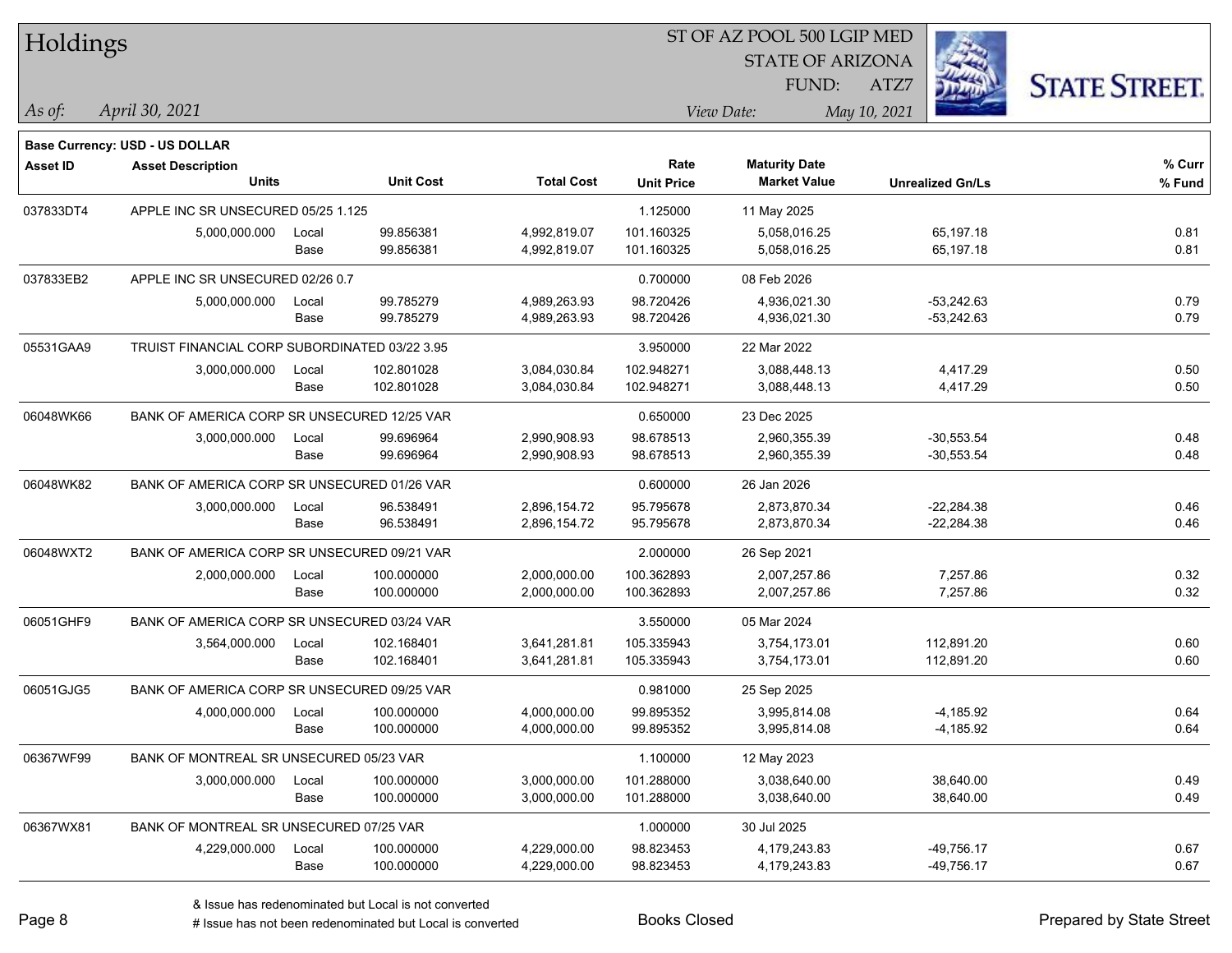| Holdings        |                                                |       |                  |                   |                   | ST OF AZ POOL 500 LGIP MED |                         |                      |
|-----------------|------------------------------------------------|-------|------------------|-------------------|-------------------|----------------------------|-------------------------|----------------------|
|                 |                                                |       |                  |                   |                   | <b>STATE OF ARIZONA</b>    |                         |                      |
|                 |                                                |       |                  |                   |                   | FUND:                      | ATZ7                    | <b>STATE STREET.</b> |
| As of:          | April 30, 2021                                 |       |                  |                   |                   | View Date:                 | May 10, 2021            |                      |
|                 | Base Currency: USD - US DOLLAR                 |       |                  |                   |                   |                            |                         |                      |
| <b>Asset ID</b> | <b>Asset Description</b>                       |       |                  |                   | Rate              | <b>Maturity Date</b>       |                         | % Curr               |
|                 | <b>Units</b>                                   |       | <b>Unit Cost</b> | <b>Total Cost</b> | <b>Unit Price</b> | <b>Market Value</b>        | <b>Unrealized Gn/Ls</b> | % Fund               |
| 06406RAL1       | BANK OF NY MELLON CORP SR UNSECURED 10/24 2.1  |       |                  |                   | 2.100000          | 24 Oct 2024                |                         |                      |
|                 | 3,000,000.000                                  | Local | 99.878161        | 2,996,344.83      | 105.375541        | 3,161,266.23               | 164,921.40              | 0.51                 |
|                 |                                                | Base  | 99.878161        | 2,996,344.83      | 105.375541        | 3,161,266.23               | 164,921.40              | 0.51                 |
| 06406RAP2       | BANK OF NY MELLON CORP SR UNSECURED 12/23 0.35 |       |                  |                   | 0.350000          | 07 Dec 2023                |                         |                      |
|                 | 2,000,000.000                                  | Local | 99.907568        | 1,998,151.36      | 99.918275         | 1,998,365.50               | 214.14                  | 0.32                 |
|                 |                                                | Base  | 99.907568        | 1,998,151.36      | 99.918275         | 1,998,365.50               | 214.14                  | 0.32                 |
| 06406RAS6       | BANK OF NY MELLON CORP SR UNSECURED 04/24 0.5  |       |                  |                   | 0.500000          | 26 Apr 2024                |                         |                      |
|                 | 3,000,000.000                                  | Local | 99.893502        | 2,996,805.07      | 99.931300         | 2,997,939.00               | 1,133.93                | 0.48                 |
|                 |                                                | Base  | 99.893502        | 2,996,805.07      | 99.931300         | 2,997,939.00               | 1,133.93                | 0.48                 |
| 064159F84       | BANK OF NOVA SCOTIA SR UNSECURED 12/25 0.8     |       |                  |                   | 0.800000          | 30 Dec 2025                |                         |                      |
|                 | 2,420,000.000                                  | Local | 98.493239        | 2,383,536.39      | 97.615982         | 2,362,306.76               | $-21,229.63$            | 0.38                 |
|                 |                                                | Base  | 98.493239        | 2,383,536.39      | 97.615982         | 2,362,306.76               | $-21,229.63$            | 0.38                 |
| 064159SH0       | BANK OF NOVA SCOTIA SR UNSECURED 11/22 2       |       |                  |                   | 2.000000          | 15 Nov 2022                |                         |                      |
|                 | 3,000,000.000                                  | Local | 99.984514        | 2,999,535.41      | 102.632613        | 3,078,978.39               | 79,442.98               | 0.49                 |
|                 |                                                | Base  | 99.984514        | 2,999,535.41      | 102.632613        | 3,078,978.39               | 79,442.98               | 0.49                 |
| 07330NAT2       | TRUIST BANK SR UNSECURED 12/24 2.15            |       |                  |                   | 2.150000          | 06 Dec 2024                |                         |                      |
|                 | 5,000,000.000                                  | Local | 99.878463        | 4,993,923.16      | 104.865151        | 5,243,257.55               | 249,334.39              | 0.84                 |
|                 |                                                | Base  | 99.878463        | 4,993,923.16      | 104.865151        | 5,243,257.55               | 249,334.39              | 0.84                 |
| 097023CZ6       | BOEING CO SR UNSECURED 02/24 1.95              |       |                  |                   | 1.950000          | 01 Feb 2024                |                         |                      |
|                 | 3,000,000.000                                  | Local | 99.884641        | 2,996,539.22      | 102.779942        | 3,083,398.26               | 86,859.04               | 0.50                 |
|                 |                                                | Base  | 99.884641        | 2,996,539.22      | 102.779942        | 3,083,398.26               | 86,859.04               | 0.50                 |
| 097023DD4       | BOEING CO SR UNSECURED 02/23 1.167             |       |                  |                   | 1.167000          | 04 Feb 2023                |                         |                      |
|                 | 2,000,000.000                                  | Local | 100.000000       | 2,000,000.00      | 100.398553        | 2,007,971.06               | 7,971.06                | 0.32                 |
|                 |                                                | Base  | 100.000000       | 2,000,000.00      | 100.398553        | 2,007,971.06               | 7,971.06                | 0.32                 |
| 12598AAB6       | CNH EQUIPMENT TRUST CNH 2021 A A2              |       |                  |                   | 0.230000          | 15 Mar 2024                |                         |                      |
|                 | 2,250,000.000                                  | Local | 99.996325        | 2,249,917.31      | 99.949200         | 2,248,857.00               | $-1,060.31$             | 0.36                 |
| Original Face:  | 2,250,000.000                                  | Base  | 99.996325        | 2,249,917.31      | 99.949200         | 2,248,857.00               | $-1,060.31$             | 0.36                 |
| 126650CT5       | CVS HEALTH CORP SR UNSECURED 06/21 2.125       |       |                  |                   | 2.125000          | 01 Jun 2021                |                         |                      |
|                 | 2,000,000.000                                  | Local | 99.999999        | 1,999,999.98      | 100.052000        | 2,001,040.00               | 1,040.02                | 0.32                 |
|                 |                                                | Base  | 99.999999        | 1,999,999.98      | 100.052000        | 2,001,040.00               | 1,040.02                | 0.32                 |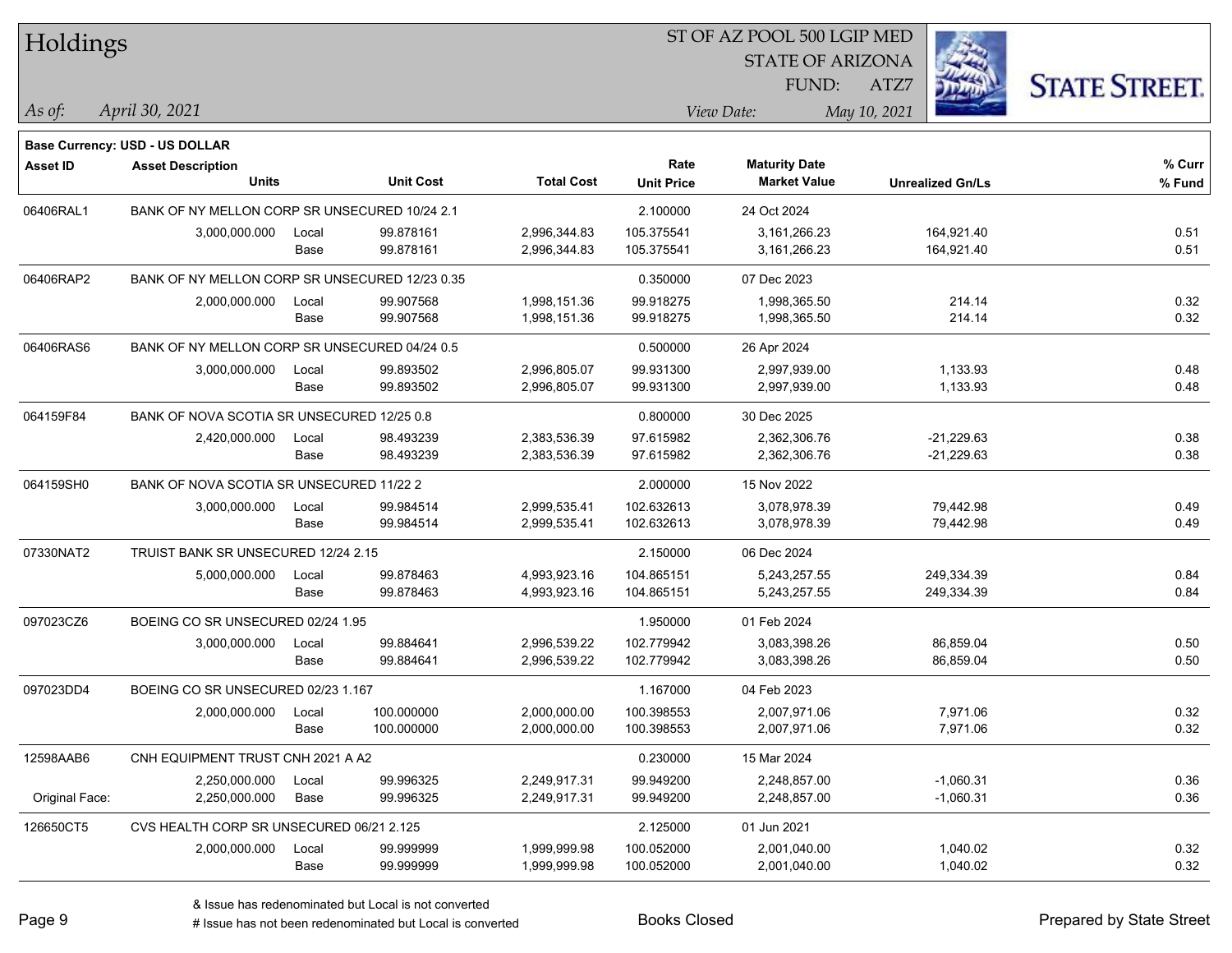| Holdings        |                                                                   |       |                  |                   |                   | ST OF AZ POOL 500 LGIP MED |                         |                      |
|-----------------|-------------------------------------------------------------------|-------|------------------|-------------------|-------------------|----------------------------|-------------------------|----------------------|
|                 |                                                                   |       |                  |                   |                   | <b>STATE OF ARIZONA</b>    |                         |                      |
|                 |                                                                   |       |                  |                   |                   | <b>FUND:</b>               | ATZ7                    | <b>STATE STREET.</b> |
| $\vert$ As of:  | April 30, 2021                                                    |       |                  |                   |                   | View Date:                 | May 10, 2021            |                      |
|                 |                                                                   |       |                  |                   |                   |                            |                         |                      |
| <b>Asset ID</b> | <b>Base Currency: USD - US DOLLAR</b><br><b>Asset Description</b> |       |                  |                   | Rate              | <b>Maturity Date</b>       |                         | % Curr               |
|                 | <b>Units</b>                                                      |       | <b>Unit Cost</b> | <b>Total Cost</b> | <b>Unit Price</b> | <b>Market Value</b>        | <b>Unrealized Gn/Ls</b> | % Fund               |
| 13605W2F7       | CANADIAN IMPERIAL BANK SR UNSECURED 03/26 VAR                     |       |                  |                   | 1.200000          | 23 Mar 2026                |                         |                      |
|                 | 2,000,000.000                                                     | Local | 100.000000       | 2,000,000.00      | 98.457000         | 1,969,140.00               | $-30,860.00$            | 0.32                 |
|                 |                                                                   | Base  | 100.000000       | 2,000,000.00      | 98.457000         | 1,969,140.00               | $-30,860.00$            | 0.32                 |
| 13605W3A7       | CANADIAN IMPERIAL BANK SR UNSECURED 04/26 VAR                     |       |                  |                   | 1.400000          | 14 Apr 2026                |                         |                      |
|                 | 3,000,000.000                                                     | Local | 100.000000       | 3,000,000.00      | 100.328000        | 3,009,840.00               | 9,840.00                | 0.48                 |
|                 |                                                                   | Base  | 100.000000       | 3,000,000.00      | 100.328000        | 3,009,840.00               | 9,840.00                | 0.48                 |
| 136069TZ4       | CANADIAN IMPERIAL BANK SR UNSECURED 06/22 VAR                     |       |                  |                   | 0.909500          | 16 Jun 2022                |                         |                      |
|                 | 3,000,000.000                                                     | Local | 100.000000       | 3,000,000.00      | 100.720970        | 3,021,629.10               | 21,629.10               | 0.49                 |
|                 |                                                                   | Base  | 100.000000       | 3,000,000.00      | 100.720970        | 3,021,629.10               | 21,629.10               | 0.49                 |
| 141781BP8       | CARGILL INC SR UNSECURED 144A 02/24 0.4                           |       |                  |                   | 0.400000          | 02 Feb 2024                |                         |                      |
|                 | 2,000,000.000                                                     | Local | 99.901850        | 1,998,036.99      | 99.568356         | 1,991,367.12               | $-6,669.87$             | 0.32                 |
|                 |                                                                   | Base  | 99.901850        | 1,998,036.99      | 99.568356         | 1,991,367.12               | $-6,669.87$             | 0.32                 |
| 14316HAA0       | CARMAX AUTO OWNER TRUST CARMX 2020 4 A1                           |       |                  |                   | 0.241980          | 15 Oct 2021                |                         |                      |
|                 | 0.040                                                             | Local | 100.000000       | 0.04              | 100.000000        | 0.04                       | 0.00                    | 0.00                 |
| Original Face:  | 2,500,000.000                                                     | Base  | 100.000000       | 0.04              | 100.000000        | 0.04                       | 0.00                    | 0.00                 |
| 166756AE6       | CHEVRON USA INC COMPANY GUAR 08/25 0.687                          |       |                  |                   | 0.687000          | 12 Aug 2025                |                         |                      |
|                 | 5,000,000.000                                                     | Local | 100.000000       | 5,000,000.00      | 98.816511         | 4,940,825.55               | $-59,174.45$            | 0.79                 |
|                 |                                                                   | Base  | 100.000000       | 5,000,000.00      | 98.816511         | 4,940,825.55               | $-59,174.45$            | 0.79                 |
| 17328W4G0       | CITIGROUP GLOBAL MARKETS COMPANY GUAR 07/25 VAR                   |       |                  |                   | 1.100000          | 31 Jul 2025                |                         |                      |
|                 | 5,000,000.000                                                     | Local | 100.000000       | 5,000,000.00      | 97.429092         | 4,871,454.60               | $-128,545.40$           | 0.78                 |
|                 |                                                                   | Base  | 100.000000       | 5,000,000.00      | 97.429092         | 4,871,454.60               | $-128,545.40$           | 0.78                 |
| 24422EVN6       | JOHN DEERE CAPITAL CORP SR UNSECURED 01/24 0.45                   |       |                  |                   | 0.450000          | 17 Jan 2024                |                         |                      |
|                 | 3,000,000.000                                                     | Local | 99.932926        | 2,997,987.77      | 100.010231        | 3,000,306.93               | 2,319.16                | 0.48                 |
|                 |                                                                   | Base  | 99.932926        | 2,997,987.77      | 100.010231        | 3,000,306.93               | 2,319.16                | 0.48                 |
| 254687FK7       | WALT DISNEY COMPANY/THE COMPANY GUAR 08/24 1.75                   |       |                  |                   | 1.750000          | 30 Aug 2024                |                         |                      |
|                 | 5,000,000.000                                                     | Local | 99.729520        | 4,986,476.02      | 103.461910        | 5,173,095.50               | 186,619.48              | 0.83                 |
|                 |                                                                   | Base  | 99.729520        | 4,986,476.02      | 103.461910        | 5,173,095.50               | 186,619.48              | 0.83                 |
| 26441CBD6       | DUKE ENERGY CORP SR UNSECURED 03/22 VAR                           |       |                  |                   | 0.827250          | 11 Mar 2022                |                         |                      |
|                 | 3,000,000.000                                                     | Local | 100.412642       | 3,012,379.25      | 100.412684        | 3,012,380.52               | 1.27                    | 0.48                 |
|                 |                                                                   | Base  | 100.412642       | 3,012,379.25      | 100.412684        | 3,012,380.52               | 1.27                    | 0.48                 |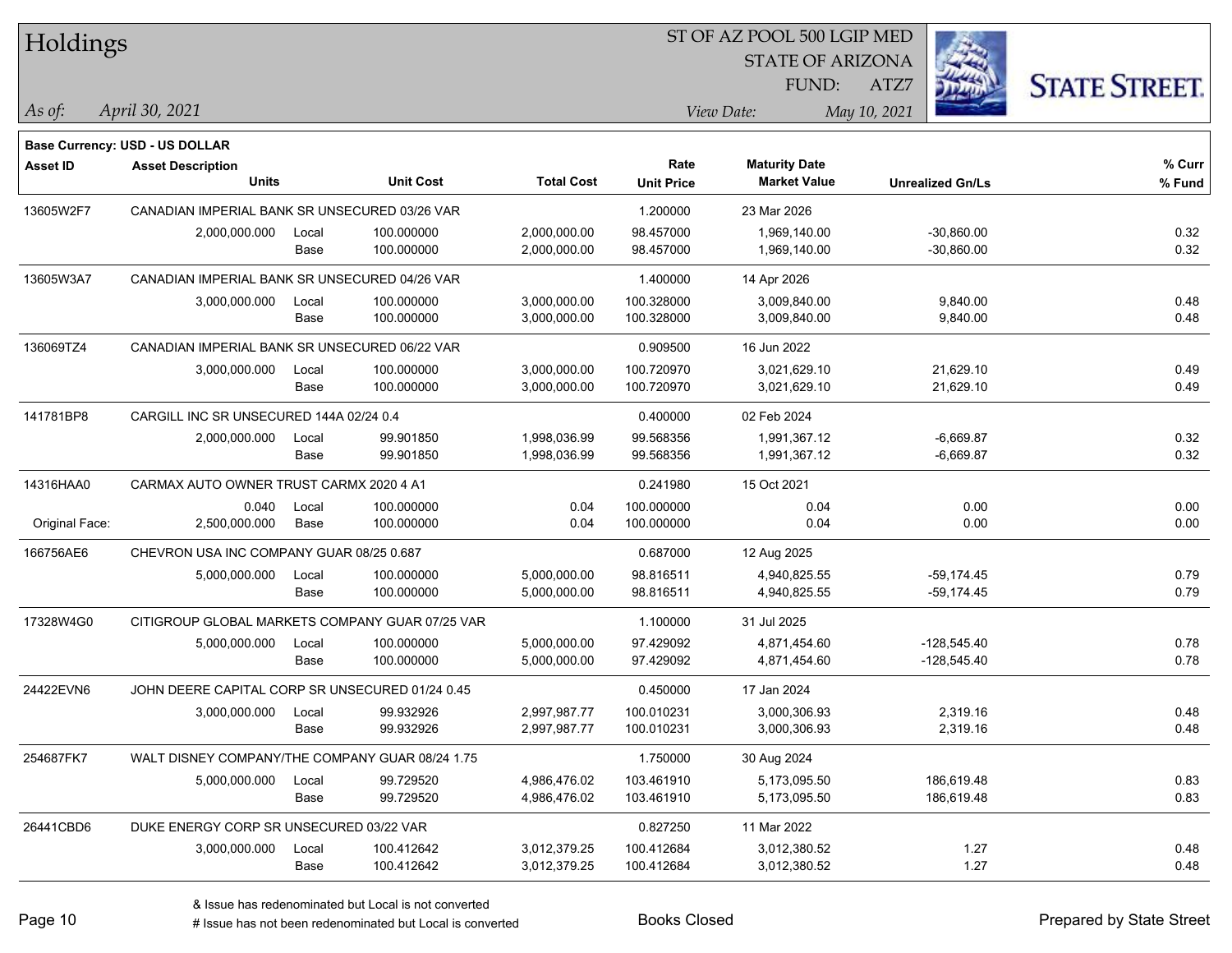Holdings

## ST OF AZ POOL 500 LGIP MED

STATE OF ARIZONA FUND:



*April 30, 2021 As of: View Date: May 10, 2021*

ATZ7

|                 | Base Currency: USD - US DOLLAR                   |       |                                                    |                   |                   |                      |                         |        |
|-----------------|--------------------------------------------------|-------|----------------------------------------------------|-------------------|-------------------|----------------------|-------------------------|--------|
| <b>Asset ID</b> | <b>Asset Description</b>                         |       |                                                    |                   | Rate              | <b>Maturity Date</b> |                         | % Curr |
|                 | <b>Units</b>                                     |       | <b>Unit Cost</b>                                   | <b>Total Cost</b> | <b>Unit Price</b> | <b>Market Value</b>  | <b>Unrealized Gn/Ls</b> | % Fund |
| 30231GBC5       | EXXON MOBIL CORPORATION SR UNSECURED 08/24 2.019 |       |                                                    |                   | 2.019000          | 16 Aug 2024          |                         |        |
|                 | 5,000,000.000                                    | Local | 100.000000                                         | 5,000,000.00      | 104.488240        | 5,224,412.00         | 224,412.00              | 0.84   |
|                 |                                                  | Base  | 100.000000                                         | 5,000,000.00      | 104.488240        | 5,224,412.00         | 224,412.00              | 0.84   |
| 30303KAA4       |                                                  |       | FRESB MULTIFAMILY MORTGAGE PAS FRESB 2017 SB35 A5F |                   | 2.250000          | 25 Jun 2022          |                         |        |
|                 | 2,557,816.370                                    | Local | 100.000000                                         | 2,557,816.37      | 101.671790        | 2.600.577.69         | 42,761.32               | 0.42   |
| Original Face:  | 5,126,000.000                                    | Base  | 100.000000                                         | 2,557,816.37      | 101.671790        | 2,600,577.69         | 42,761.32               | 0.42   |
| 3128M8RU0       | FED HM LN PC POOL G06499 FG 03/41 FIXED 4        |       |                                                    |                   | 4.000000          | 01 Mar 2041          |                         |        |
|                 | 450,861.760                                      | Local | 103.147067                                         | 465,050.68        | 110.927384        | 500,129.16           | 35,078.48               | 0.08   |
| Original Face:  | 2,090,000.000                                    | Base  | 103.147067                                         | 465,050.68        | 110.927384        | 500,129.16           | 35,078.48               | 0.08   |
| 3128MMHX4       | FED HM LN PC POOL G18245 FG 03/23 FIXED 4.5      |       |                                                    |                   | 4.500000          | 01 Mar 2023          |                         |        |
|                 | 930.140                                          | Local | 100.407466                                         | 933.93            | 104.848684        | 975.24               | 41.31                   | 0.00   |
| Original Face:  | 250,000.000                                      | Base  | 100.407466                                         | 933.93            | 104.848684        | 975.24               | 41.31                   | 0.00   |
| 3128MMK36       | FED HM LN PC POOL G18313 FG 06/24 FIXED 4.5      |       |                                                    |                   | 4.500000          | 01 Jun 2024          |                         |        |
|                 | 14,915.050                                       | Local | 100.058397                                         | 14,923.76         | 104.981408        | 15,658.03            | 734.27                  | 0.00   |
| Original Face:  | 1,000,000.000                                    | Base  | 100.058397                                         | 14,923.76         | 104.981408        | 15,658.03            | 734.27                  | 0.00   |
| 3128MMKJ1       | FED HM LN PC POOL G18296 FG 02/24 FIXED 4.5      |       |                                                    |                   | 4.500000          | 01 Feb 2024          |                         |        |
|                 | 15,344.020                                       | Local | 100.330226                                         | 15,394.69         | 104.966903        | 16,106.14            | 711.45                  | 0.00   |
| Original Face:  | 2,206,300.000                                    | Base  | 100.330226                                         | 15,394.69         | 104.966903        | 16,106.14            | 711.45                  | 0.00   |
| 3128MMN33       | FED HM LN PC POOL G18409 FG 11/26 FIXED 3        |       |                                                    |                   | 3.000000          | 01 Nov 2026          |                         |        |
|                 | 368,450.250                                      | Local | 100.990112                                         | 372,098.32        | 105.576199        | 388,995.77           | 16,897.45               | 0.06   |
| Original Face:  | 5,000,000.000                                    | Base  | 100.990112                                         | 372,098.32        | 105.576199        | 388,995.77           | 16,897.45               | 0.06   |
| 3128MMQT3       | FED HM LN PC POOL G18465 FG 05/28 FIXED 2.5      |       |                                                    |                   | 2.500000          | 01 May 2028          |                         |        |
|                 | 1,101,725.350                                    | Local | 101.537223                                         | 1,118,661.33      | 104.857195        | 1,155,238.30         | 36,576.97               | 0.19   |
| Original Face:  | 5,000,000.000                                    | Base  | 101.537223                                         | 1,118,661.33      | 104.857195        | 1,155,238.30         | 36,576.97               | 0.19   |
| 3128PMY87       | FED HM LN PC POOL J09735 FG 06/24 FIXED 4.5      |       |                                                    |                   | 4.500000          | 01 Jun 2024          |                         |        |
|                 | 14,629.300                                       | Local | 100.594355                                         | 14,716.25         | 105.027200        | 15,364.74            | 648.49                  | 0.00   |
| Original Face:  | 1,000,000.000                                    | Base  | 100.594355                                         | 14,716.25         | 105.027200        | 15,364.74            | 648.49                  | 0.00   |
| 3128PR3M9       | FED HM LN PC POOL J12604 FG 07/25 FIXED 4        |       |                                                    |                   | 4.000000          | 01 Jul 2025          |                         |        |
|                 | 175,818.300                                      | Local | 100.821115                                         | 177,261.97        | 106.670419        | 187,546.12           | 10,284.15               | 0.03   |
| Original Face:  | 6,000,000.000                                    | Base  | 100.821115                                         | 177,261.97        | 106.670419        | 187,546.12           | 10,284.15               | 0.03   |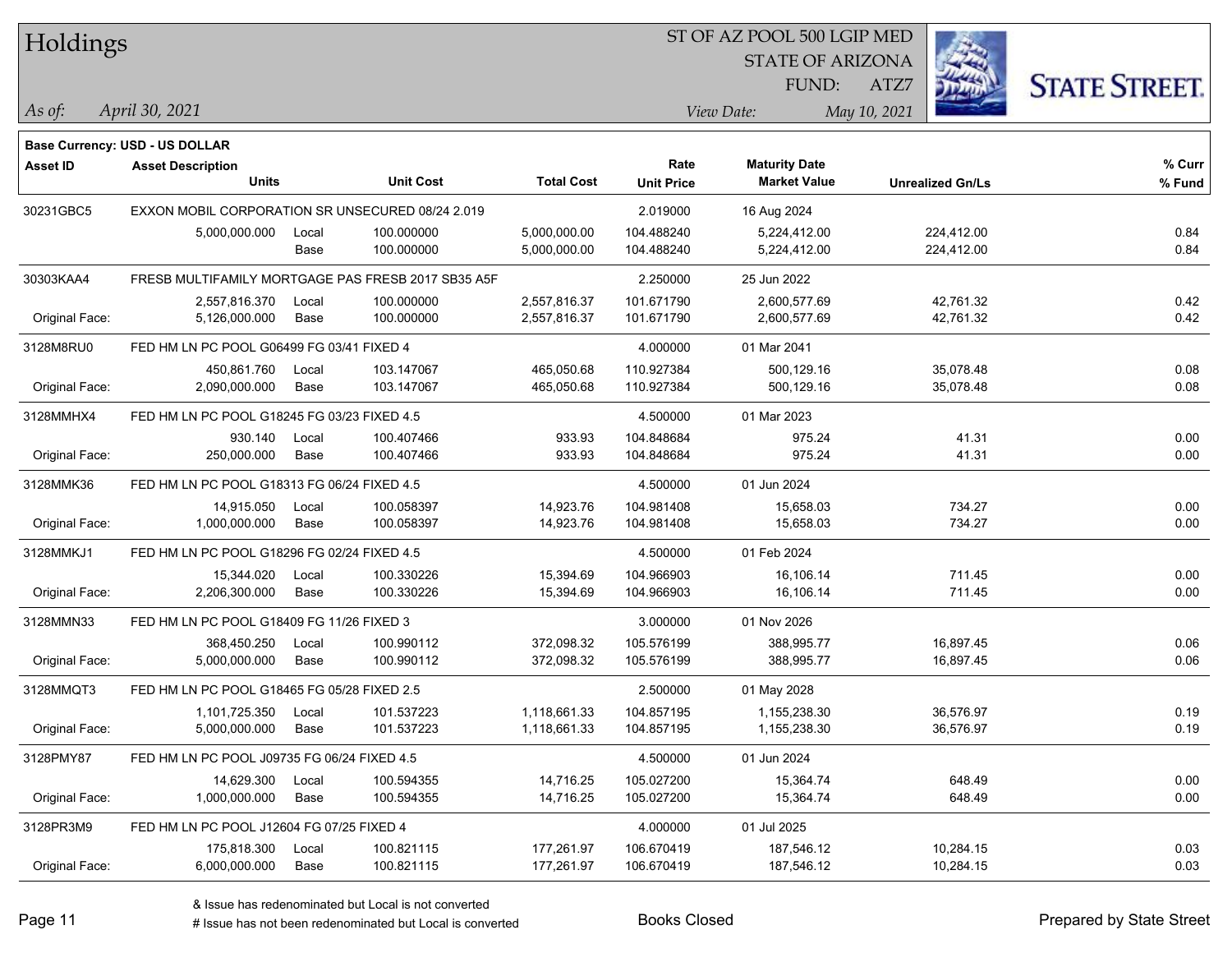| Holdings        |                                             |       |                  |                   |                   | ST OF AZ POOL 500 LGIP MED |                         |                      |
|-----------------|---------------------------------------------|-------|------------------|-------------------|-------------------|----------------------------|-------------------------|----------------------|
|                 |                                             |       |                  |                   |                   | <b>STATE OF ARIZONA</b>    |                         |                      |
|                 |                                             |       |                  |                   |                   | FUND:                      | ATZ7                    | <b>STATE STREET.</b> |
| As of:          | April 30, 2021                              |       |                  |                   |                   | View Date:                 | May 10, 2021            |                      |
|                 | Base Currency: USD - US DOLLAR              |       |                  |                   |                   |                            |                         |                      |
| <b>Asset ID</b> | <b>Asset Description</b>                    |       |                  |                   | Rate              | <b>Maturity Date</b>       |                         | $%$ Curr             |
|                 | <b>Units</b>                                |       | <b>Unit Cost</b> | <b>Total Cost</b> | <b>Unit Price</b> | <b>Market Value</b>        | <b>Unrealized Gn/Ls</b> | % Fund               |
| 3128PSKA4       | FED HM LN PC POOL J12989 FG 09/25 FIXED 3.5 |       |                  |                   | 3.500000          | 01 Sep 2025                |                         |                      |
|                 | 170,567.600                                 | Local | 101.092681       | 172,431.36        | 107.015102        | 182.533.09                 | 10,101.73               | 0.03                 |
| Original Face:  | 5,000,000.000                               | Base  | 101.092681       | 172,431.36        | 107.015102        | 182,533.09                 | 10,101.73               | 0.03                 |
| 31292LFA8       | FED HM LN PC POOL C03761 FG 02/42 FIXED 3.5 |       |                  |                   | 3.500000          | 01 Feb 2042                |                         |                      |
|                 | 940,737.850                                 | Local | 103.487628       | 973,547.29        | 108.940557        | 1,024,845.05               | 51,297.76               | 0.16                 |
| Original Face:  | 5,000,000.000                               | Base  | 103.487628       | 973,547.29        | 108.940557        | 1,024,845.05               | 51,297.76               | 0.16                 |
| 312936EV5       | FED HM LN PC POOL A89148 FG 10/39 FIXED 4   |       |                  |                   | 4.000000          | 01 Oct 2039                |                         |                      |
|                 | 769,807.860                                 | Local | 103.357223       | 795,652.03        | 110.916076        | 853,840.67                 | 58,188.64               | 0.14                 |
| Original Face:  | 5,700,000.000                               | Base  | 103.357223       | 795,652.03        | 110.916076        | 853,840.67                 | 58,188.64               | 0.14                 |
| 312944H79       | FED HM LN PC POOL A95654 FG 12/40 FIXED 4   |       |                  |                   | 4.000000          | 01 Dec 2040                |                         |                      |
|                 | 333,939.060                                 | Local | 103.133308       | 344,402.40        | 110.920782        | 370,407.82                 | 26,005.42               | 0.06                 |
| Original Face:  | 2,000,000.000                               | Base  | 103.133308       | 344,402.40        | 110.920782        | 370,407.82                 | 26,005.42               | 0.06                 |
| 3130AKXZ4       | FEDERAL HOME LOAN BANK BONDS 02/26 0.62     |       |                  |                   | 0.620000          | 26 Feb 2026                |                         |                      |
|                 | 3,000,000.000                               | Local | 100.000000       | 3,000,000.00      | 98.677144         | 2,960,314.32               | $-39,685.68$            | 0.48                 |
|                 |                                             | Base  | 100.000000       | 3,000,000.00      | 98.677144         | 2,960,314.32               | $-39,685.68$            | 0.48                 |
| 3130ALGJ7       | FEDERAL HOME LOAN BANK BONDS 03/26 1        |       |                  |                   | 1.000000          | 23 Mar 2026                |                         |                      |
|                 | 3,000,000.000                               | Local | 100.000000       | 3,000,000.00      | 99.920573         | 2,997,617.19               | $-2,382.81$             | 0.48                 |
|                 |                                             | Base  | 100.000000       | 3,000,000.00      | 99.920573         | 2,997,617.19               | $-2,382.81$             | 0.48                 |
| 3130ALK29       | FEDERAL HOME LOAN BANK BONDS 03/26 1        |       |                  |                   | 1.000000          | 17 Mar 2026                |                         |                      |
|                 | 5,000,000.000                               | Local | 100.000000       | 5,000,000.00      | 99.948987         | 4,997,449.35               | $-2,550.65$             | 0.80                 |
|                 |                                             | Base  | 100.000000       | 5,000,000.00      | 99.948987         | 4,997,449.35               | $-2,550.65$             | 0.80                 |
| 3130ALWD2       | FEDERAL HOME LOAN BANK BONDS 04/26 1.25     |       |                  |                   | 1.250000          | 20 Apr 2026                |                         |                      |
|                 | 3,000,000.000                               | Local | 100.000000       | 3,000,000.00      | 100.003288        | 3,000,098.64               | 98.64                   | 0.48                 |
|                 |                                             | Base  | 100.000000       | 3,000,000.00      | 100.003288        | 3,000,098.64               | 98.64                   | 0.48                 |
| 3133EL4W1       | FEDERAL FARM CREDIT BANK BONDS 08/25 0.61   |       |                  |                   | 0.610000          | 25 Aug 2025                |                         |                      |
|                 | 3,000,000.000                               | Local | 100.000000       | 3,000,000.00      | 98.166332         | 2,944,989.96               | $-55,010.04$            | 0.47                 |
|                 |                                             | Base  | 100.000000       | 3,000,000.00      | 98.166332         | 2,944,989.96               | $-55,010.04$            | 0.47                 |
| 3133ELE67       | FEDERAL FARM CREDIT BANK BONDS 06/24 0.58   |       |                  |                   | 0.580000          | 03 Jun 2024                |                         |                      |
|                 | 5,000,000.000                               | Local | 100.000000       | 5,000,000.00      | 100.034016        | 5,001,700.80               | 1,700.80                | 0.80                 |
|                 |                                             | Base  | 100.000000       | 5,000,000.00      | 100.034016        | 5,001,700.80               | 1,700.80                | 0.80                 |

 $\overline{\phantom{0}}$ 

 $\overline{\phantom{a}}$ 

 $\overline{\phantom{0}}$ 

 $\overline{\phantom{a}}$ 

 $\overline{\phantom{0}}$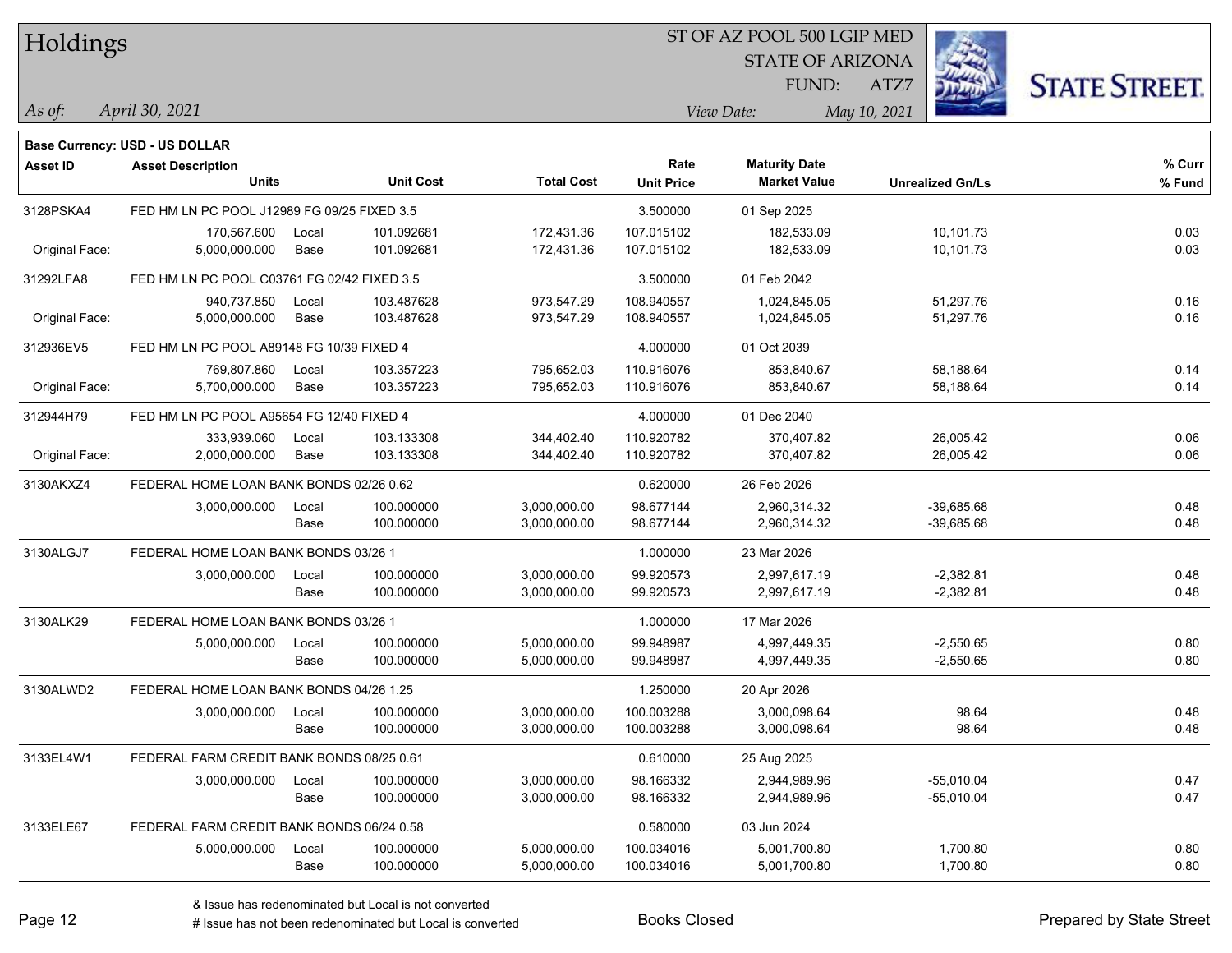| Holdings        |                                             |       |                  |                   |                   | ST OF AZ POOL 500 LGIP MED |                         |                      |
|-----------------|---------------------------------------------|-------|------------------|-------------------|-------------------|----------------------------|-------------------------|----------------------|
|                 |                                             |       |                  |                   |                   | <b>STATE OF ARIZONA</b>    |                         |                      |
|                 |                                             |       |                  |                   |                   | FUND:                      | ATZ7                    | <b>STATE STREET.</b> |
| $\vert$ As of:  | April 30, 2021                              |       |                  |                   |                   | View Date:                 | May 10, 2021            |                      |
|                 | Base Currency: USD - US DOLLAR              |       |                  |                   |                   |                            |                         |                      |
| <b>Asset ID</b> | <b>Asset Description</b>                    |       |                  |                   | Rate              | <b>Maturity Date</b>       |                         | % Curr               |
|                 | <b>Units</b>                                |       | <b>Unit Cost</b> | <b>Total Cost</b> | <b>Unit Price</b> | <b>Market Value</b>        | <b>Unrealized Gn/Ls</b> | % Fund               |
| 3133ELX33       | FEDERAL FARM CREDIT BANK BONDS 07/25 0.69   |       |                  |                   | 0.690000          | 22 Jul 2025                |                         |                      |
|                 | 3,000,000.000                               | Local | 99.988736        | 2,999,662.09      | 99.745321         | 2,992,359.63               | $-7,302.46$             | 0.48                 |
|                 |                                             | Base  | 99.988736        | 2,999,662.09      | 99.745321         | 2,992,359.63               | $-7,302.46$             | 0.48                 |
| 3133L8CR4       | FED HM LN PC POOL RC1880 FR 03/36 FIXED 1.5 |       |                  |                   | 1.500000          | 01 Mar 2036                |                         |                      |
|                 | 1,968,425.900                               | Local | 102.339512       | 2,014,477.46      | 101.431877        | 1,996,611.34               | $-17,866.12$            | 0.32                 |
| Original Face:  | 2,000,000.000                               | Base  | 102.339512       | 2,014,477.46      | 101.431877        | 1,996,611.34               | $-17,866.12$            | 0.32                 |
| 3134GVB31       | FREDDIE MAC NOTES 05/25 0.75                |       |                  |                   | 0.750000          | 28 May 2025                |                         |                      |
|                 | 3,000,000.000                               | Local | 100.000000       | 3,000,000.00      | 99.982912         | 2,999,487.36               | $-512.64$               | 0.48                 |
|                 |                                             | Base  | 100.000000       | 3,000,000.00      | 99.982912         | 2,999,487.36               | $-512.64$               | 0.48                 |
| 3134GWZV1       | FREDDIE MAC NOTES 10/25 0.65                |       |                  |                   | 0.650000          | 22 Oct 2025                |                         |                      |
|                 | 5,000,000.000                               | Local | 100.000000       | 5,000,000.00      | 99.787900         | 4,989,395.00               | $-10,605.00$            | 0.80                 |
|                 |                                             | Base  | 100.000000       | 5,000,000.00      | 99.787900         | 4,989,395.00               | $-10,605.00$            | 0.80                 |
| 3134GXHD9       | FREDDIE MAC NOTES 12/25 0.7                 |       |                  |                   | 0.700000          | 23 Dec 2025                |                         |                      |
|                 | 3,000,000.000                               | Local | 100.000000       | 3,000,000.00      | 99.493163         | 2,984,794.89               | $-15,205.11$            | 0.48                 |
|                 |                                             | Base  | 100.000000       | 3,000,000.00      | 99.493163         | 2,984,794.89               | $-15,205.11$            | 0.48                 |
| 3135G0U92       | <b>FANNIE MAE NOTES 01/22 2.625</b>         |       |                  |                   | 2.625000          | 11 Jan 2022                |                         |                      |
|                 | 2,000,000.000                               | Local | 99.983248        | 1,999,664.96      | 101.803592        | 2,036,071.84               | 36,406.88               | 0.33                 |
|                 |                                             | Base  | 99.983248        | 1,999,664.96      | 101.803592        | 2,036,071.84               | 36,406.88               | 0.33                 |
| 3136ALSW2       | FANNIE MAE FNR 2014 68 MA                   |       |                  |                   | 3.000000          | 25 Nov 2040                |                         |                      |
|                 | 682,835.570                                 | Local | 101.822569       | 695,280.72        | 101.445100        | 692,703.23                 | $-2,577.49$             | 0.11                 |
| Original Face:  | 5,300,000.000                               | Base  | 101.822569       | 695,280.72        | 101.445100        | 692,703.23                 | $-2,577.49$             | 0.11                 |
| 3136B7L41       | FANNIE MAE FNR 2019 77 LV                   |       |                  |                   | 3.000000          | 25 May 2031                |                         |                      |
|                 | 2,696,443.230                               | Local | 102.657990       | 2,768,114.43      | 102.161500        | 2.754.726.85               | $-13,387.58$            | 0.44                 |
| Original Face:  | 3,000,000.000                               | Base  | 102.657990       | 2,768,114.43      | 102.161500        | 2,754,726.85               | $-13,387.58$            | 0.44                 |
| 3136BBHC9       | FANNIE MAE FNR 2020 54 GY                   |       |                  |                   | 2.000000          | 25 Jun 2044                |                         |                      |
|                 | 2,469,688.470                               | Local | 102.603151       | 2,533,978.18      | 102.863470        | 2,540,407.26               | 6,429.08                | 0.41                 |
| Original Face:  | 3,000,000.000                               | Base  | 102.603151       | 2,533,978.18      | 102.863470        | 2,540,407.26               | 6,429.08                | 0.41                 |
| 3136G4D75       | FANNIE MAE NOTES 07/25 0.6                  |       |                  |                   | 0.600000          | 29 Jul 2025                |                         |                      |
|                 | 3,000,000.000                               | Local | 100.000000       | 3,000,000.00      | 99.227899         | 2,976,836.97               | $-23,163.03$            | 0.48                 |
|                 |                                             | Base  | 100.000000       | 3,000,000.00      | 99.227899         | 2,976,836.97               | $-23,163.03$            | 0.48                 |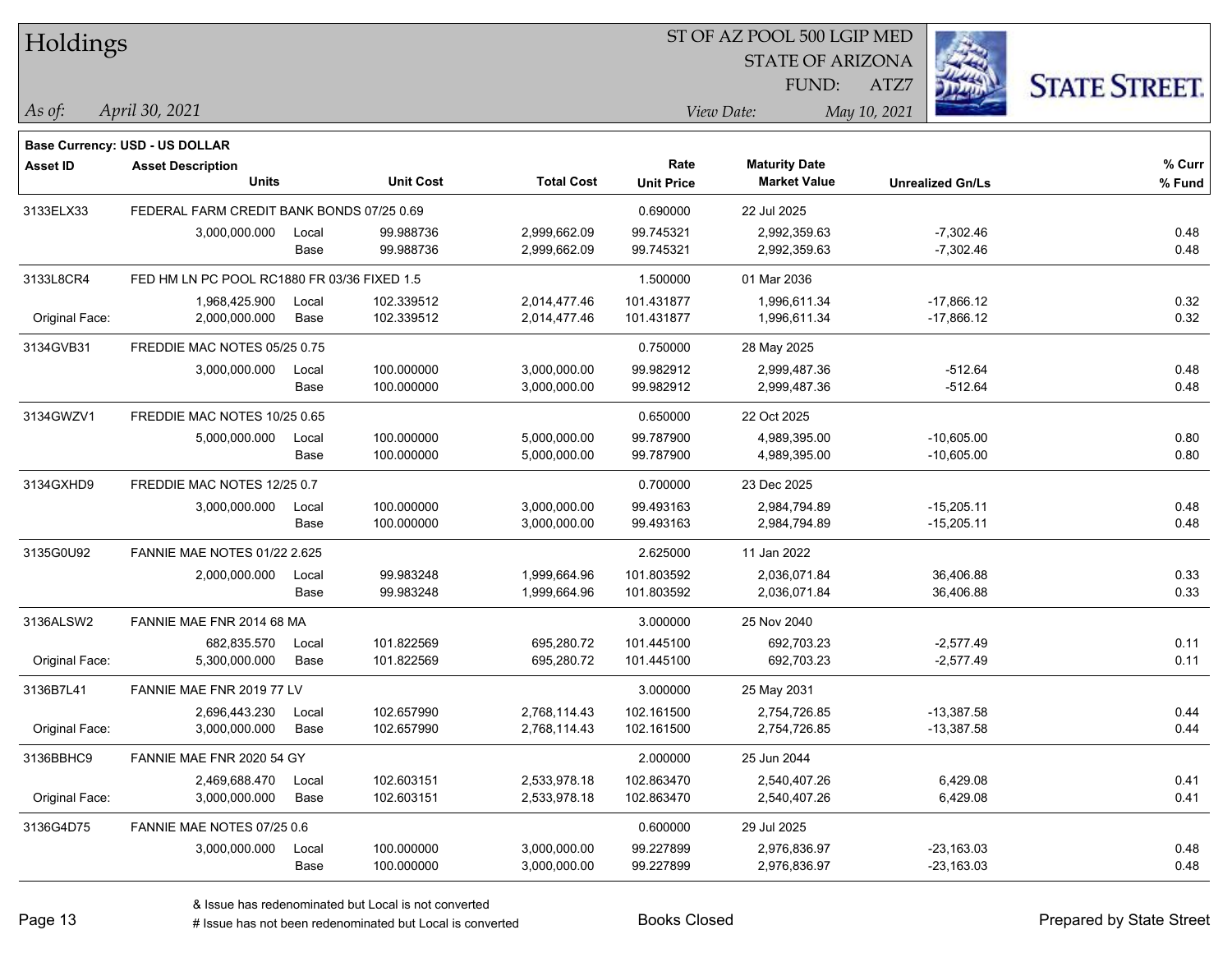| Holdings        |                                          |       |                  |                   |                   | ST OF AZ POOL 500 LGIP MED |              |                         |                      |
|-----------------|------------------------------------------|-------|------------------|-------------------|-------------------|----------------------------|--------------|-------------------------|----------------------|
|                 |                                          |       |                  |                   |                   | <b>STATE OF ARIZONA</b>    |              |                         |                      |
|                 |                                          |       |                  |                   |                   | FUND:                      | ATZ7         |                         | <b>STATE STREET.</b> |
| $\vert$ As of:  | April 30, 2021                           |       |                  |                   |                   | View Date:                 | May 10, 2021 |                         |                      |
|                 |                                          |       |                  |                   |                   |                            |              |                         |                      |
|                 | Base Currency: USD - US DOLLAR           |       |                  |                   | Rate              | <b>Maturity Date</b>       |              |                         | % Curr               |
| <b>Asset ID</b> | <b>Asset Description</b><br><b>Units</b> |       | <b>Unit Cost</b> | <b>Total Cost</b> | <b>Unit Price</b> | <b>Market Value</b>        |              | <b>Unrealized Gn/Ls</b> | % Fund               |
| 3137BDYM2       | FREDDIE MAC FHR 4387 E                   |       |                  |                   | 2.000000          | 15 Nov 2028                |              |                         |                      |
|                 | 1,943,929.420                            | Local | 99.828340        | 1,940,592.48      | 102.963100        | 2,001,529.99               |              | 60,937.51               | 0.32                 |
| Original Face:  | 8,190,000.000                            | Base  | 99.828340        | 1,940,592.48      | 102.963100        | 2,001,529.99               |              | 60,937.51               | 0.32                 |
| 3137BG5C9       | FREDDIE MAC FHR 4425 VL                  |       |                  |                   | 4.000000          | 15 Mar 2026                |              |                         |                      |
|                 | 600,223.810                              | Local | 103.905845       | 623,667.62        | 102.587400        | 615,754.00                 |              | $-7,913.62$             | 0.10                 |
| Original Face:  | 1,212,000.000                            | Base  | 103.905845       | 623,667.62        | 102.587400        | 615,754.00                 |              | $-7,913.62$             | 0.10                 |
| 3137EAEC9       | FREDDIE MAC NOTES 08/21 1.125            |       |                  |                   | 1.125000          | 12 Aug 2021                |              |                         |                      |
|                 | 2,000,000.000                            | Local | 99.971345        | 1,999,426.89      | 100.296000        | 2,005,920.00               |              | 6,493.11                | 0.32                 |
|                 |                                          | Base  | 99.971345        | 1,999,426.89      | 100.296000        | 2,005,920.00               |              | 6,493.11                | 0.32                 |
| 3137F8AW3       | FREDDIE MAC FHR 5058 BD                  |       |                  |                   | 3.000000          | 25 Dec 2035                |              |                         |                      |
|                 | 1,856,782.560                            | Local | 102.577943       | 1,904,649.36      | 103.184020        | 1,915,902.89               |              | 11,253.53               | 0.31                 |
| Original Face:  | 2,000,000.000                            | Base  | 102.577943       | 1,904,649.36      | 103.184020        | 1,915,902.89               |              | 11,253.53               | 0.31                 |
| 3137FVUG5       | FREDDIE MAC FHR 5016 BA                  |       |                  |                   | 2.000000          | 25 Sep 2044                |              |                         |                      |
|                 | 2,280,125.670                            | Local | 102.651195       | 2,340,576.24      | 102.737380        | 2,342,541.37               |              | 1,965.13                | 0.38                 |
| Original Face:  | 3,000,000.000                            | Base  | 102.651195       | 2,340,576.24      | 102.737380        | 2,342,541.37               |              | 1,965.13                | 0.38                 |
| 3138MFUC9       | FNMA POOL AQ0578 FN 11/27 FIXED 2.5      |       |                  |                   | 2.500000          | 01 Nov 2027                |              |                         |                      |
|                 | 301,196.970                              | Local | 100.991544       | 304,183.47        | 105.029149        | 316,344.61                 |              | 12,161.14               | 0.05                 |
| Original Face:  | 1,500,000.000                            | Base  | 100.991544       | 304, 183.47       | 105.029149        | 316,344.61                 |              | 12,161.14               | 0.05                 |
| 31403DHB8       | FNMA POOL 745526 FN 05/21 FIXED VAR      |       |                  |                   | 6.000000          | 01 May 2021                |              |                         |                      |
|                 | 0.880                                    | Local | 101.136364       | 0.89              | 99.887527         | 0.88                       |              | $-0.01$                 | 0.00                 |
| Original Face:  | 2,500,000.000                            | Base  | 101.136364       | 0.89              | 99.887527         | 0.88                       |              | $-0.01$                 | 0.00                 |
| 31412QBF5       | FNMA POOL 931638 FN 07/39 FIXED 4.5      |       |                  |                   | 4.500000          | 01 Jul 2039                |              |                         |                      |
|                 | 38,958.710                               | Local | 101.365523       | 39,490.70         | 112.222398        | 43,720.40                  |              | 4,229.70                | 0.01                 |
| Original Face:  | 983,845.000                              | Base  | 101.365523       | 39,490.70         | 112.222398        | 43,720.40                  |              | 4,229.70                | 0.01                 |
| 31413MFY8       | FNMA POOL 949383 FN 08/22 FIXED 6        |       |                  |                   | 6.000000          | 01 Aug 2022                |              |                         |                      |
|                 | 9,068.380                                | Local | 100.175004       | 9,084.25          | 102.136418        | 9,262.12                   |              | 177.87                  | 0.00                 |
| Original Face:  | 1,800,000.000                            | Base  | 100.175004       | 9,084.25          | 102.136418        | 9,262.12                   |              | 177.87                  | 0.00                 |
| 31416XE97       | FNMA POOL AB1959 FN 12/40 FIXED 4        |       |                  |                   | 4.000000          | 01 Dec 2040                |              |                         |                      |
|                 | 907,743.410                              | Local | 103.458423       | 939,137.02        | 110.855779        | 1,006,286.03               |              | 67,149.01               | 0.16                 |
| Original Face:  | 5,200,000.000                            | Base  | 103.458423       | 939,137.02        | 110.855779        | 1,006,286.03               |              | 67,149.01               | 0.16                 |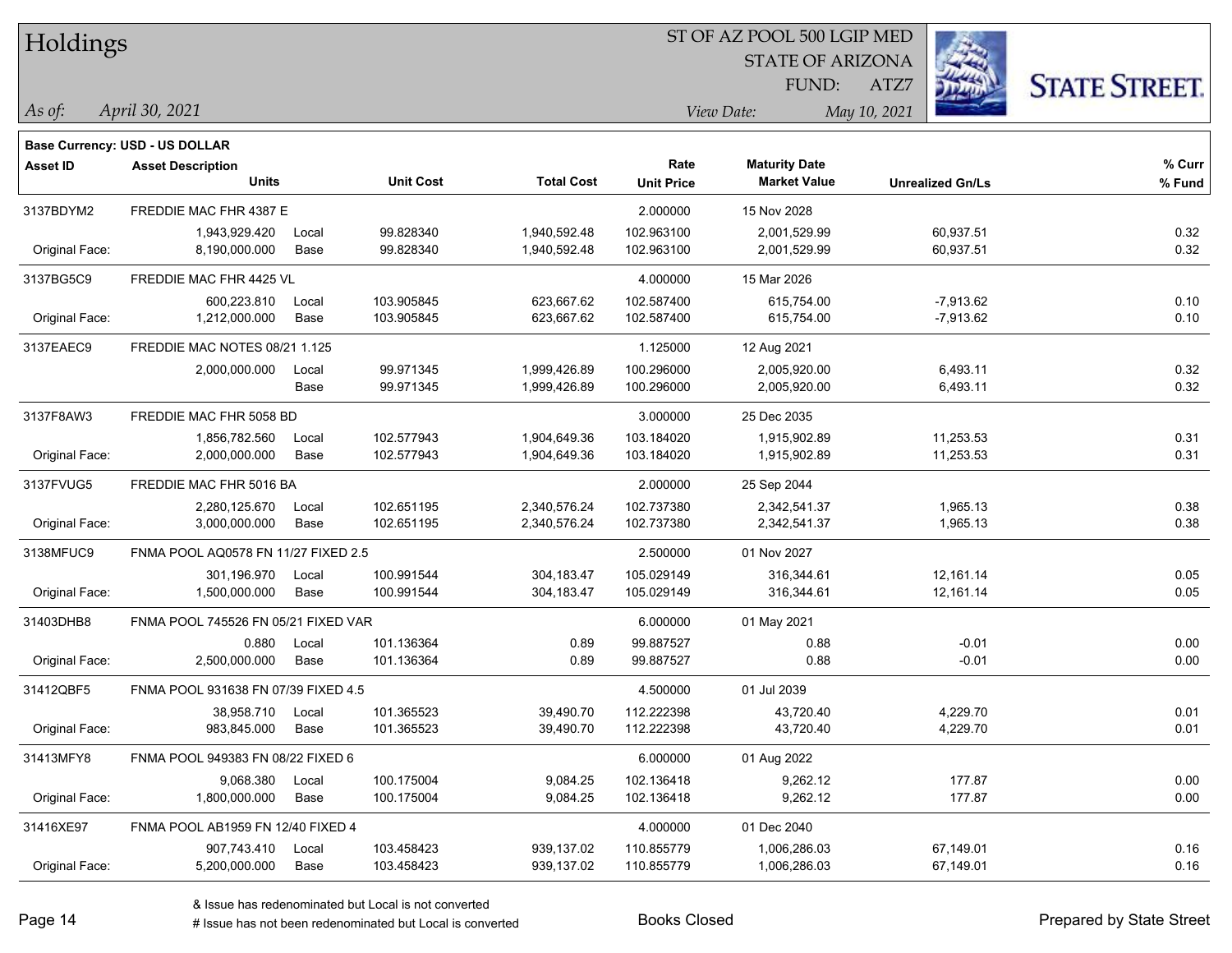| Holdings |  |
|----------|--|
|----------|--|

STATE OF ARIZONA FUND:



**% Fund**

**% Curr**

*April 30, 2021 As of: View Date: May 10, 2021*

**Base Currency: USD - US DOLLAR**

**Asset ID Asset Description** Units

ATZ7

| Units                | <b>Unit Cost</b> | <b>Total Cost</b> | Rate<br><b>Unit Price</b> | <b>Maturity Date</b><br><b>Market Value</b> | <b>Unrealized Gn/Ls</b> |
|----------------------|------------------|-------------------|---------------------------|---------------------------------------------|-------------------------|
| 7 FN 01/27 FIXED 2.5 |                  |                   | 2.500000                  | 01 Jan 2027                                 |                         |

| 31417AU98      | FNMA POOL AB4207 FN 01/27 FIXED 2.5 |       |            |              | 2.500000   | 01 Jan 2027  |           |      |
|----------------|-------------------------------------|-------|------------|--------------|------------|--------------|-----------|------|
|                | 339.146.770                         | Local | 101.082177 | 342,816.94   | 105.056137 | 356,294.50   | 13,477.56 | 0.06 |
| Original Face: | 2,680,283.000                       | Base  | 101.082177 | 342,816.94   | 105.056137 | 356,294.50   | 13,477.56 | 0.06 |
| 31417CUR4      | FNMA POOL AB5991 FN 08/27 FIXED 2.5 |       |            |              | 2.500000   | 01 Aug 2027  |           |      |
|                | 2,674,255.500                       | Local | 101.651113 | 2,718,410.49 | 104.831374 | 2,803,458.78 | 85,048.29 | 0.45 |
| Original Face: | 15,000,000.000                      | Base  | 101.651113 | 2,718,410.49 | 104.831374 | 2,803,458.78 | 85,048.29 | 0.45 |
| 31417GSE7      | FNMA POOL AB9516 FN 05/28 FIXED 2.5 |       |            |              | 2.500000   | 01 May 2028  |           |      |
|                | 979,334.750                         | Local | 100.936165 | 988,502.94   | 104.824665 | 1,026,584.37 | 38,081.43 | 0.16 |
| Original Face: | 4,200,000.000                       | Base  | 100.936165 | 988,502.94   | 104.824665 | 1,026,584.37 | 38,081.43 | 0.16 |
| 31417SXR6      | FNMA POOL AC6087 FN 11/24 FIXED 5   |       |            |              | 5.000000   | 01 Nov 2024  |           |      |
|                | 60,556.560                          | Local | 101.253407 | 61,315.58    | 105.164860 | 63,684.22    | 2,368.64  | 0.01 |
| Original Face: | 1,500,000.000                       | Base  | 101.253407 | 61,315.58    | 105.164860 | 63,684.22    | 2,368.64  | 0.01 |
| 31417VTG8      | FNMA POOL AC8650 FN 01/25 FIXED 4   |       |            |              | 4.000000   | 01 Jan 2025  |           |      |
|                | 83.374.820                          | Local | 100.780344 | 84,025.43    | 106.604016 | 88,880.91    | 4,855.48  | 0.01 |
| Original Face: | 3,200,000.000                       | Base  | 100.780344 | 84,025.43    | 106.604016 | 88,880.91    | 4,855.48  | 0.01 |
| 31418ACU0      | FNMA POOL MA0982 FN 02/27 FIXED 3.5 |       |            |              | 3.500000   | 01 Feb 2027  |           |      |
|                | 78,319.510                          | Local | 102.111632 | 79,973.33    | 107.019526 | 83,817.17    | 3,843.84  | 0.01 |
| Original Face: | 765,534.000                         | Base  | 102.111632 | 79,973.33    | 107.019526 | 83,817.17    | 3,843.84  | 0.01 |
| 31418AHW1      | FNMA POOL MA1144 FN 08/27 FIXED 2.5 |       |            |              | 2.500000   | 01 Aug 2027  |           |      |
|                | 721,151.880                         | Local | 101.648097 | 733,037.16   | 104.826401 | 755,957.56   | 22,920.40 | 0.12 |
| Original Face: | 5,157,070.000                       | Base  | 101.648097 | 733,037.16   | 104.826401 | 755,957.56   | 22,920.40 | 0.12 |
| 31418RFS5      | FNMA POOL AD3776 FN 03/25 FIXED 4.5 |       |            |              | 4.500000   | 01 Mar 2025  |           |      |
|                | 87,673.450                          | Local | 100.937775 | 88,495.63    | 105.371089 | 92,382.47    | 3,886.84  | 0.01 |
| Original Face: | 5,000,000.000                       | Base  | 100.937775 | 88,495.63    | 105.371089 | 92,382.47    | 3,886.84  | 0.01 |
| 31419AJM0      | FNMA POOL AE0267 FN 08/25 FIXED VAR |       |            |              | 4.000000   | 01 Aug 2025  |           |      |
|                | 168,196.850                         | Local | 101.343485 | 170,456.55   | 106.659927 | 179,398.64   | 8,942.09  | 0.03 |
| Original Face: | 5,000,000.000                       | Base  | 101.343485 | 170,456.55   | 106.659927 | 179,398.64   | 8,942.09  | 0.03 |
| 31419BBT1      | FNMA POOL AE0949 FN 02/41 FIXED VAR |       |            |              | 4.000000   | 01 Feb 2041  |           |      |
|                | 228,218.960                         | Local | 103.261447 | 235,662.20   | 110.090391 | 251,247.15   | 15,584.95 | 0.04 |
| Original Face: | 2,000,000.000                       | Base  | 103.261447 | 235,662.20   | 110.090391 | 251,247.15   | 15,584.95 | 0.04 |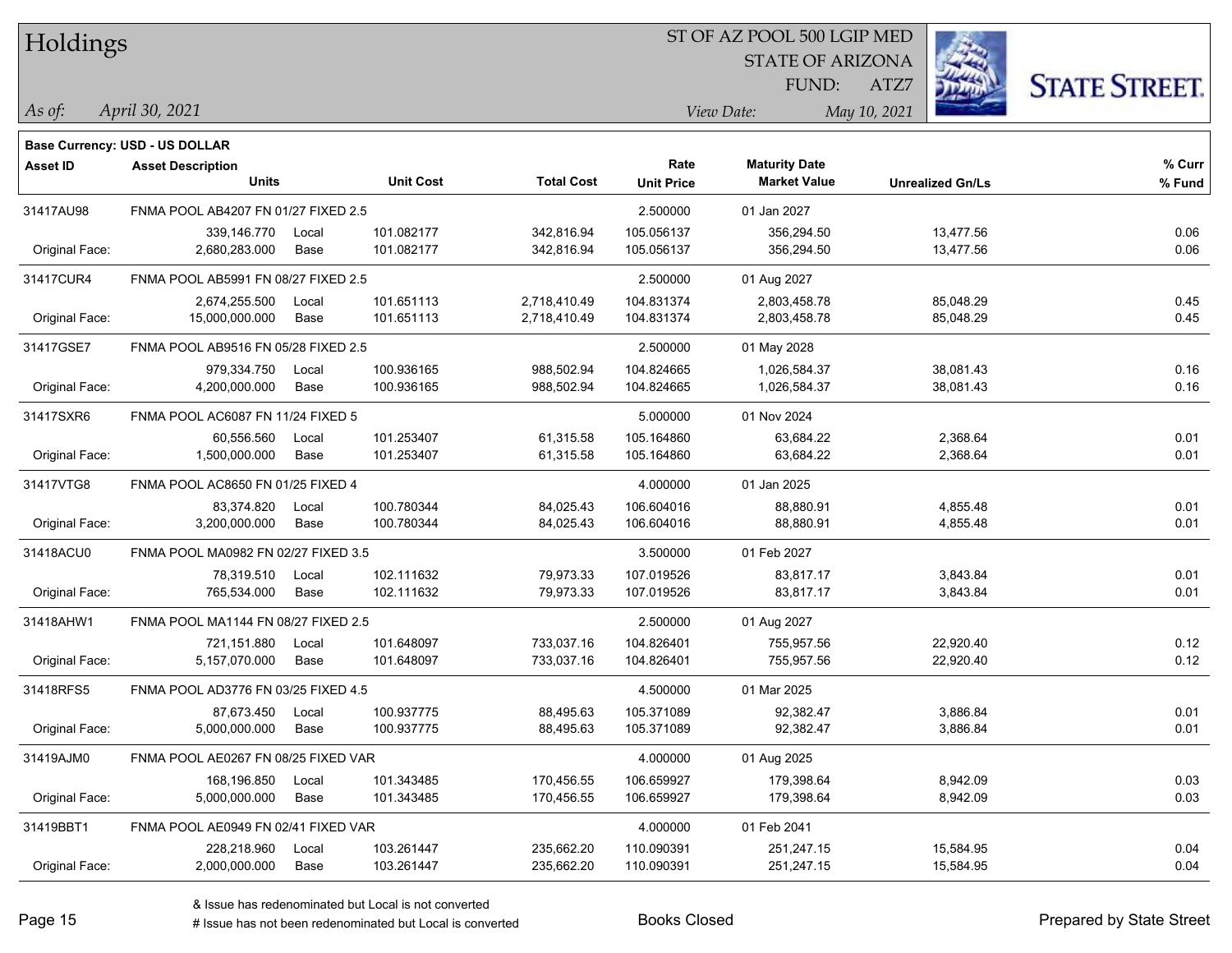| Holdings        |                                                |       |                  |                   |                   | ST OF AZ POOL 500 LGIP MED |                         |                      |  |
|-----------------|------------------------------------------------|-------|------------------|-------------------|-------------------|----------------------------|-------------------------|----------------------|--|
|                 |                                                |       |                  |                   |                   | <b>STATE OF ARIZONA</b>    |                         |                      |  |
|                 |                                                |       |                  |                   |                   | FUND:                      | ATZ7                    | <b>STATE STREET.</b> |  |
| As of:          | April 30, 2021                                 |       |                  |                   |                   | View Date:                 | May 10, 2021            |                      |  |
|                 | Base Currency: USD - US DOLLAR                 |       |                  |                   |                   |                            |                         |                      |  |
| <b>Asset ID</b> | <b>Asset Description</b>                       |       |                  |                   | Rate              | <b>Maturity Date</b>       |                         | $%$ Curr             |  |
|                 | Units                                          |       | <b>Unit Cost</b> | <b>Total Cost</b> | <b>Unit Price</b> | <b>Market Value</b>        | <b>Unrealized Gn/Ls</b> | % Fund               |  |
| 31419CZL0       | FNMA POOL AE2546 FN 09/40 FIXED 4.5            |       |                  |                   | 4.500000          | 01 Sep 2040                |                         |                      |  |
|                 | 131,953.600                                    | Local | 103.098998       | 136,042.84        | 112.815587        | 148,864.23                 | 12,821.39               | 0.02                 |  |
| Original Face:  | 5,000,000.000                                  | Base  | 103.098998       | 136,042.84        | 112.815587        | 148,864.23                 | 12,821.39               | 0.02                 |  |
| 31419JM47       | FNMA POOL AE7578 FN 11/40 FIXED 4.5            |       |                  |                   | 4.500000          | 01 Nov 2040                |                         |                      |  |
|                 | 1,391,104.800                                  | Local | 106.137671       | 1,476,486.23      | 112.869125        | 1,570,127.82               | 93,641.59               | 0.25                 |  |
| Original Face:  | 14,750,000.000                                 | Base  | 106.137671       | 1,476,486.23      | 112.869125        | 1,570,127.82               | 93,641.59               | 0.25                 |  |
| 31419KU78       | FNMA POOL AE8705 FN 11/25 FIXED 3              |       |                  |                   | 3.000000          | 01 Nov 2025                |                         |                      |  |
|                 | 105,017.460                                    | Local | 100.773957       | 105,830.25        | 105.441143        | 110,731.61                 | 4,901.36                | 0.02                 |  |
| Original Face:  | 2,000,000.000                                  | Base  | 100.773957       | 105,830.25        | 105.441143        | 110,731.61                 | 4,901.36                | 0.02                 |  |
| 375558BU6       | GILEAD SCIENCES INC SR UNSECURED 09/21 VAR     |       |                  |                   | 0.332000          | 17 Sep 2021                |                         |                      |  |
|                 | 5,000,000.000                                  | Local | 100.000000       | 5,000,000.00      | 100.025247        | 5,001,262.35               | 1,262.35                | 0.80                 |  |
|                 |                                                | Base  | 100.000000       | 5,000,000.00      | 100.025247        | 5,001,262.35               | 1,262.35                | 0.80                 |  |
| 38141GXZ2       | GOLDMAN SACHS GROUP INC SR UNSECURED 03/24 VAR |       |                  |                   | 0.673000          | 08 Mar 2024                |                         |                      |  |
|                 | 3,000,000.000                                  | Local | 100.000000       | 3,000,000.00      | 100.129560        | 3,003,886.80               | 3,886.80                | 0.48                 |  |
|                 |                                                | Base  | 100.000000       | 3,000,000.00      | 100.129560        | 3,003,886.80               | 3,886.80                | 0.48                 |  |
| 38150AEH4       | GOLDMAN SACHS GROUP INC SR UNSECURED 11/25 VAR |       |                  |                   | 0.800000          | 24 Nov 2025                |                         |                      |  |
|                 | 3,000,000.000                                  | Local | 100.000000       | 3,000,000.00      | 98.306132         | 2,949,183.96               | $-50,816.04$            | 0.47                 |  |
|                 |                                                | Base  | 100.000000       | 3,000,000.00      | 98.306132         | 2,949,183.96               | $-50,816.04$            | 0.47                 |  |
| 38150AFG5       | GOLDMAN SACHS GROUP INC SR UNSECURED 04/26 VAR |       |                  |                   | 1.350000          | 30 Apr 2026                |                         |                      |  |
|                 | 3,000,000.000                                  | Local | 100.000000       | 3,000,000.00      | 99.362588         | 2,980,877.64               | $-19,122.36$            | 0.48                 |  |
|                 |                                                | Base  | 100.000000       | 3,000,000.00      | 99.362588         | 2,980,877.64               | $-19,122.36$            | 0.48                 |  |
| 38378KBF5       | GOVERNMENT NATIONAL MORTGAGE A GNR 2013 30 A   |       |                  |                   | 1.500000          | 16 May 2042                |                         |                      |  |
|                 | 1,105,630.840                                  | Local | 98.938023        | 1,093,889.30      | 100.621720        | 1,112,504.77               | 18,615.47               | 0.18                 |  |
| Original Face:  | 4,000,000.000                                  | Base  | 98.938023        | 1,093,889.30      | 100.621720        | 1,112,504.77               | 18,615.47               | 0.18                 |  |
| 38378KDJ5       | GOVERNMENT NATIONAL MORTGAGE A GNR 2013 46 AB  |       |                  |                   | 1.723000          | 16 Aug 2042                |                         |                      |  |
|                 | 200,982.320                                    | Local | 99.196755        | 199,367.94        | 100.671030        | 202,330.97                 | 2,963.03                | 0.03                 |  |
| Original Face:  | 1,900,000.000                                  | Base  | 99.196755        | 199,367.94        | 100.671030        | 202,330.97                 | 2,963.03                | 0.03                 |  |
| 38379KTC2       | GOVERNMENT NATIONAL MORTGAGE A GNR 2015 85 AF  |       |                  |                   | 2.400000          | 16 May 2044                |                         |                      |  |
|                 | 906,463.870                                    | Local | 99.590640        | 902,753.17        | 101.430170        | 919,427.84                 | 16,674.67               | 0.15                 |  |
| Original Face:  | 3,050,000.000                                  | Base  | 99.590640        | 902,753.17        | 101.430170        | 919,427.84                 | 16,674.67               | 0.15                 |  |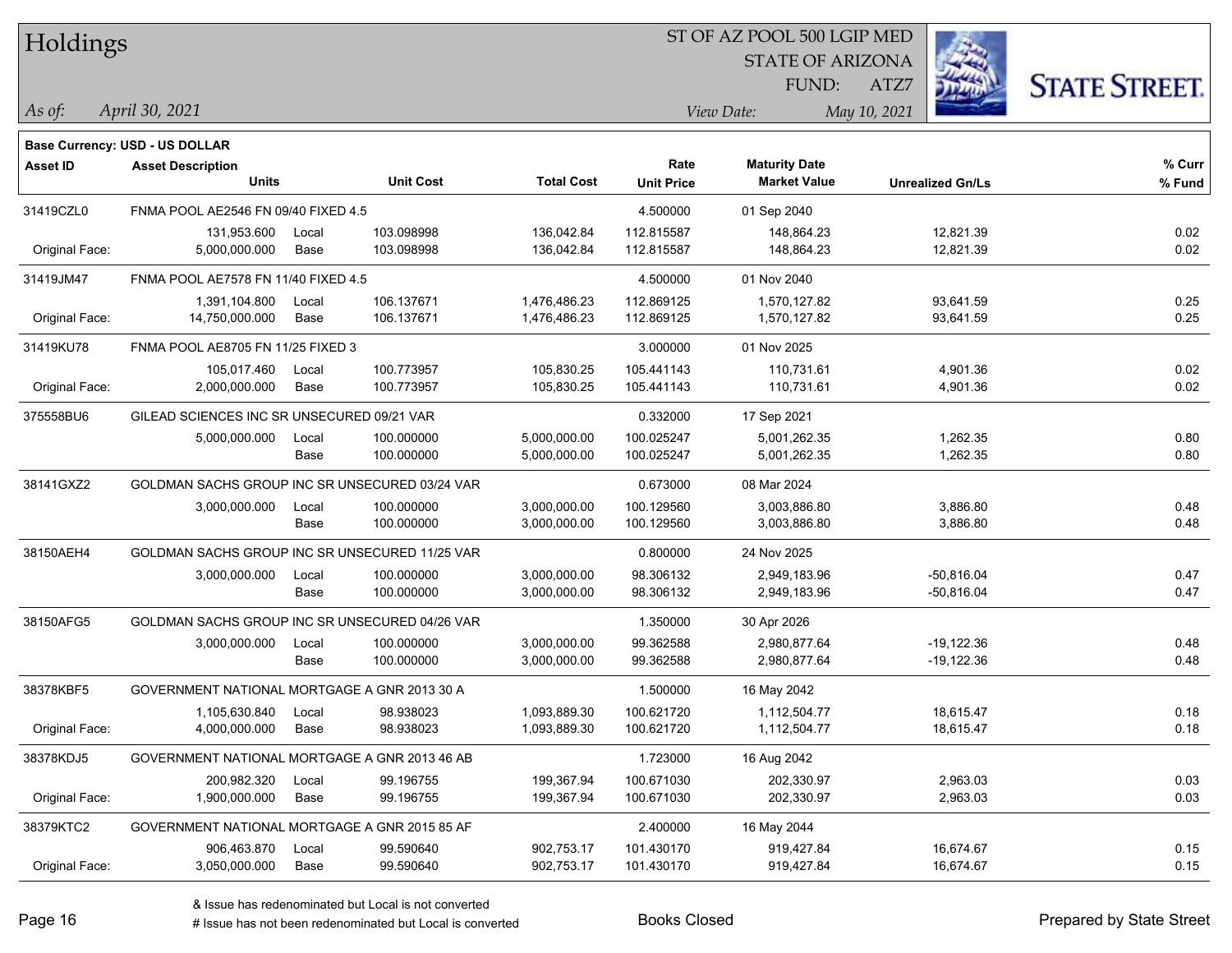| Holdings |
|----------|
|          |

STATE OF ARIZONA FUND:



*April 30, 2021 As of: View Date: May 10, 2021*

**Base Currency: USD - US DOLLAR**

ATZ7

| Asset ID       | <b>Asset Description</b><br><b>Units</b>        |       | <b>Unit Cost</b> | <b>Total Cost</b> | Rate<br><b>Unit Price</b> | <b>Maturity Date</b><br><b>Market Value</b> | <b>Unrealized Gn/Ls</b> | % Curr<br>% Fund |
|----------------|-------------------------------------------------|-------|------------------|-------------------|---------------------------|---------------------------------------------|-------------------------|------------------|
| 38379U5P7      | GOVERNMENT NATIONAL MORTGAGE A GNR 2017 20 AG   |       |                  |                   | 2.000000                  | 16 Aug 2048                                 |                         |                  |
|                | 1,706,687.580                                   | Local | 99.348999        | 1,695,577.03      | 101.689510                | 1,735,522.24                                | 39,945.21               | 0.28             |
| Original Face: | 3,000,000.000                                   | Base  | 99.348999        | 1,695,577.03      | 101.689510                | 1,735,522.24                                | 39,945.21               | 0.28             |
| 38380LD26      | GOVERNMENT NATIONAL MORTGAGE A GNR 2019 H15 GA  |       |                  |                   | 2.250000                  | 20 Aug 2069                                 |                         |                  |
|                | 1,359,674.190                                   | Local | 102.862041       | 1,398,588.62      | 103.704091                | 1,410,037.76                                | 11,449.14               | 0.23             |
| Original Face: | 3,000,000.000                                   | Base  | 102.862041       | 1,398,588.62      | 103.704091                | 1,410,037.76                                | 11,449.14               | 0.23             |
| 38380LN25      | GOVERNMENT NATIONAL MORTGAGE A GNR 2019 H18 KA  |       |                  |                   | 2.200000                  | 20 Nov 2069                                 |                         |                  |
|                | 638,161.280                                     | Local | 100.409948       | 640,777.41        | 103.045268                | 657,595.00                                  | 16,817.59               | 0.11             |
| Original Face: | 1,000,000.000                                   | Base  | 100.409948       | 640,777.41        | 103.045268                | 657,595.00                                  | 16,817.59               | 0.11             |
| 41284NAB6      | HARLEY DAVIDSON MOTORCYCLE TRU HDMOT 2021 A A2  |       |                  |                   | 0.220000                  | 15 Apr 2024                                 |                         |                  |
|                | 2,750,000.000                                   | Local | 99.990764        | 2,749,746.01      | 99.954070                 | 2,748,736.93                                | $-1,009.08$             | 0.44             |
| Original Face: | 2,750,000.000                                   | Base  | 99.990764        | 2,749,746.01      | 99.954070                 | 2,748,736.93                                | $-1,009.08$             | 0.44             |
| 438516CD6      | HONEYWELL INTERNATIONAL SR UNSECURED 08/22 VAR  |       |                  |                   | 0.411380                  | 19 Aug 2022                                 |                         |                  |
|                | 3,000,000.000                                   | Local | 100.000000       | 3,000,000.00      | 100.066278                | 3.001.988.34                                | 1,988.34                | 0.48             |
|                |                                                 | Base  | 100.000000       | 3,000,000.00      | 100.066278                | 3,001,988.34                                | 1,988.34                | 0.48             |
| 45818WCL8      | INTER AMERICAN DEVEL BK SR UNSECURED 07/23 2.53 |       |                  | 2.530000          | 06 Jul 2023               |                                             |                         |                  |
|                | 2,000,000.000                                   | Local | 100.000000       | 2,000,000.00      | 100.404721                | 2,008,094.42                                | 8,094.42                | 0.32             |
|                |                                                 | Base  | 100.000000       | 2,000,000.00      | 100.404721                | 2,008,094.42                                | 8,094.42                | 0.32             |
| 459058HC0      | INTL BK RECON + DEVELOP SR UNSECURED 08/24 VAR  |       |                  |                   | 0.320230                  | 06 Aug 2024                                 |                         |                  |
|                | 3,000,000.000                                   | Local | 100.063481       | 3,001,904.42      | 100.540000                | 3,016,200.00                                | 14,295.58               | 0.48             |
|                |                                                 | Base  | 100.063481       | 3,001,904.42      | 100.540000                | 3,016,200.00                                | 14,295.58               | 0.48             |
| 45905U5V2      | INTL BK RECON + DEVELOP SR UNSECURED 01/25 1.7  |       |                  |                   | 1.700000                  | 31 Jan 2025                                 |                         |                  |
|                | 5,000,000.000                                   | Local | 100.000000       | 5,000,000.00      | 100.498673                | 5,024,933.65                                | 24,933.65               | 0.81             |
|                |                                                 | Base  | 100.000000       | 5,000,000.00      | 100.498673                | 5,024,933.65                                | 24,933.65               | 0.81             |
| 46625HRL6      | JPMORGAN CHASE + CO SR UNSECURED 05/23 2.7      |       |                  |                   | 2.700000                  | 18 May 2023                                 |                         |                  |
|                | 3,000,000.000                                   | Local | 99.203709        | 2,976,111.27      | 104.328350                | 3,129,850.50                                | 153,739.23              | 0.50             |
|                |                                                 | Base  | 99.203709        | 2,976,111.27      | 104.328350                | 3,129,850.50                                | 153,739.23              | 0.50             |
| 478160CN2      | JOHNSON + JOHNSON SR UNSECURED 09/25 0.55       |       |                  |                   | 0.550000                  | 01 Sep 2025                                 |                         |                  |
|                | 2,000,000.000                                   | Local | 99.906062        | 1,998,121.23      | 99.182161                 | 1,983,643.22                                | $-14,478.01$            | 0.32             |
|                |                                                 | Base  | 99.906062        | 1,998,121.23      | 99.182161                 | 1,983,643.22                                | $-14,478.01$            | 0.32             |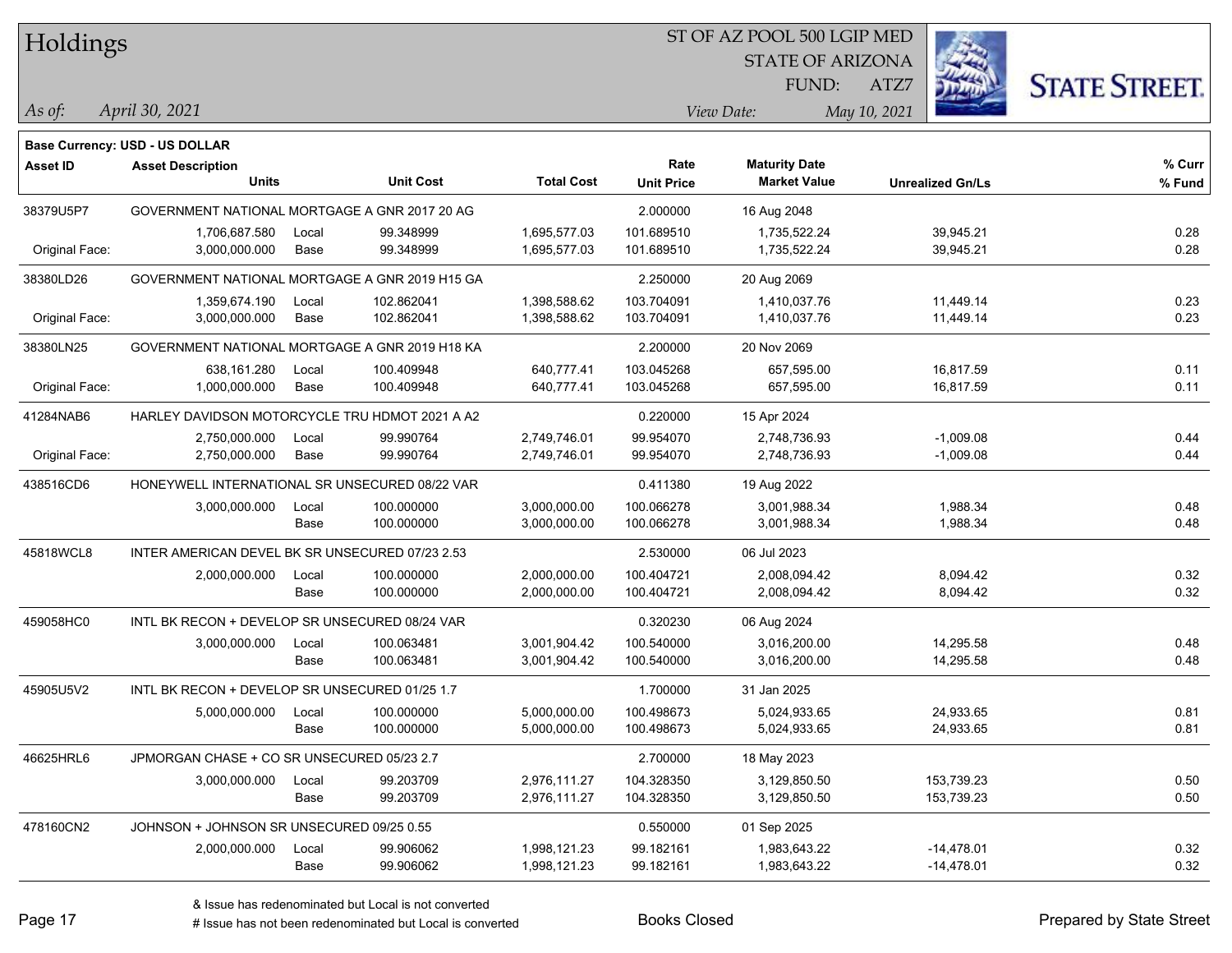| Holdings        |                                                                   |       |                  |                   |                   | ST OF AZ POOL 500 LGIP MED |                         |                      |  |
|-----------------|-------------------------------------------------------------------|-------|------------------|-------------------|-------------------|----------------------------|-------------------------|----------------------|--|
|                 |                                                                   |       |                  |                   |                   | <b>STATE OF ARIZONA</b>    |                         |                      |  |
|                 |                                                                   |       |                  |                   |                   | FUND:                      | ATZ7                    | <b>STATE STREET.</b> |  |
| As of:          | April 30, 2021                                                    |       |                  |                   |                   | View Date:                 | May 10, 2021            |                      |  |
|                 |                                                                   |       |                  |                   |                   |                            |                         |                      |  |
| <b>Asset ID</b> | <b>Base Currency: USD - US DOLLAR</b><br><b>Asset Description</b> |       |                  |                   | Rate              | <b>Maturity Date</b>       |                         | % Curr               |  |
|                 | <b>Units</b>                                                      |       | <b>Unit Cost</b> | <b>Total Cost</b> | <b>Unit Price</b> | <b>Market Value</b>        | <b>Unrealized Gn/Ls</b> | % Fund               |  |
| 48128GG79       | JPMORGAN CHASE + CO SR UNSECURED 08/24 2.25                       |       |                  |                   | 2.250000          | 30 Aug 2024                |                         |                      |  |
|                 | 5,000,000.000                                                     | Local | 100.000000       | 5,000,000.00      | 100.306239        | 5,015,311.95               | 15,311.95               | 0.81                 |  |
|                 |                                                                   | Base  | 100.000000       | 5,000,000.00      | 100.306239        | 5,015,311.95               | 15,311.95               | 0.81                 |  |
| 48128GM49       | JPMORGAN CHASE + CO SR UNSECURED 11/24 VAR                        |       |                  |                   | 2.300000          | 27 Nov 2024                |                         |                      |  |
|                 | 3,000,000.000                                                     | Local | 100.000000       | 3,000,000.00      | 99.858509         | 2,995,755.27               | $-4,244.73$             | 0.48                 |  |
|                 |                                                                   | Base  | 100.000000       | 3,000,000.00      | 99.858509         | 2,995,755.27               | $-4,244.73$             | 0.48                 |  |
| 48128GV56       | JPMORGAN CHASE + CO SR UNSECURED 08/25 0.8                        |       |                  |                   | 0.800000          | 18 Aug 2025                |                         |                      |  |
|                 | 2,000,000.000                                                     | Local | 100.000000       | 2,000,000.00      | 97.099198         | 1,941,983.96               | $-58,016.04$            | 0.31                 |  |
|                 |                                                                   | Base  | 100.000000       | 2,000,000.00      | 97.099198         | 1,941,983.96               | $-58,016.04$            | 0.31                 |  |
| 49327M2Z6       | KEY BANK NA SR UNSECURED 03/23 1.25                               |       |                  |                   | 1.250000          | 10 Mar 2023                |                         |                      |  |
|                 | 3,000,000.000                                                     | Local | 99.972343        | 2,999,170.30      | 101.476156        | 3,044,284.68               | 45,114.38               | 0.49                 |  |
|                 |                                                                   | Base  | 99.972343        | 2,999,170.30      | 101.476156        | 3,044,284.68               | 45,114.38               | 0.49                 |  |
| 59217GEE5       | MET LIFE GLOB FUNDING I SECURED 144A 01/23 1.95                   |       |                  |                   | 1.950000          | 13 Jan 2023                |                         |                      |  |
|                 | 3,000,000.000                                                     | Local | 99.975597        | 2,999,267.90      | 102.637516        | 3,079,125.48               | 79,857.58               | 0.49                 |  |
|                 |                                                                   | Base  | 99.975597        | 2,999,267.90      | 102.637516        | 3,079,125.48               | 79,857.58               | 0.49                 |  |
| 59217GEK1       | MET LIFE GLOB FUNDING I SECURED 144A 09/23 0.45                   |       |                  |                   | 0.450000          | 01 Sep 2023                |                         |                      |  |
|                 | 2,335,000.000                                                     | Local | 99.988627        | 2,334,734.43      | 99.966117         | 2,334,208.83               | $-525.60$               | 0.37                 |  |
|                 |                                                                   | Base  | 99.988627        | 2,334,734.43      | 99.966117         | 2,334,208.83               | $-525.60$               | 0.37                 |  |
| 63743HEU2       | NATIONAL RURAL UTIL COOP SR UNSECURED 02/24 0.35                  |       |                  |                   | 0.350000          | 08 Feb 2024                |                         |                      |  |
|                 | 5,000,000.000                                                     | Local | 99.936167        | 4,996,808.36      | 99.786712         | 4,989,335.60               | $-7,472.76$             | 0.80                 |  |
|                 |                                                                   | Base  | 99.936167        | 4,996,808.36      | 99.786712         | 4,989,335.60               | $-7,472.76$             | 0.80                 |  |
| 637639AB1       | NATIONAL SECS CLEARING SR UNSECURED 144A 04/25 1.5                |       |                  |                   | 1.500000          | 23 Apr 2025                |                         |                      |  |
|                 | 3,000,000.000                                                     | Local | 99.843936        | 2,995,318.09      | 101.833260        | 3,054,997.80               | 59.679.71               | 0.49                 |  |
|                 |                                                                   | Base  | 99.843936        | 2,995,318.09      | 101.833260        | 3,054,997.80               | 59,679.71               | 0.49                 |  |
| 637639AC9       | NATIONAL SECS CLEARING SR UNSECURED 144A 12/23 0.4                |       |                  |                   | 0.400000          | 07 Dec 2023                |                         |                      |  |
|                 | 2,000,000.000                                                     | Local | 99.892019        | 1,997,840.37      | 99.958294         | 1,999,165.88               | 1,325.51                | 0.32                 |  |
|                 |                                                                   | Base  | 99.892019        | 1,997,840.37      | 99.958294         | 1,999,165.88               | 1,325.51                | 0.32                 |  |
| 641062AQ7       | NESTLE HOLDINGS INC COMPANY GUAR 144A 01/24 0.375                 |       |                  |                   | 0.375000          | 15 Jan 2024                |                         |                      |  |
|                 | 5,000,000.000                                                     | Local | 99.804150        | 4,990,207.52      | 99.700613         | 4,985,030.65               | $-5,176.87$             | 0.80                 |  |
|                 |                                                                   | Base  | 99.804150        | 4,990,207.52      | 99.700613         | 4,985,030.65               | $-5,176.87$             | 0.80                 |  |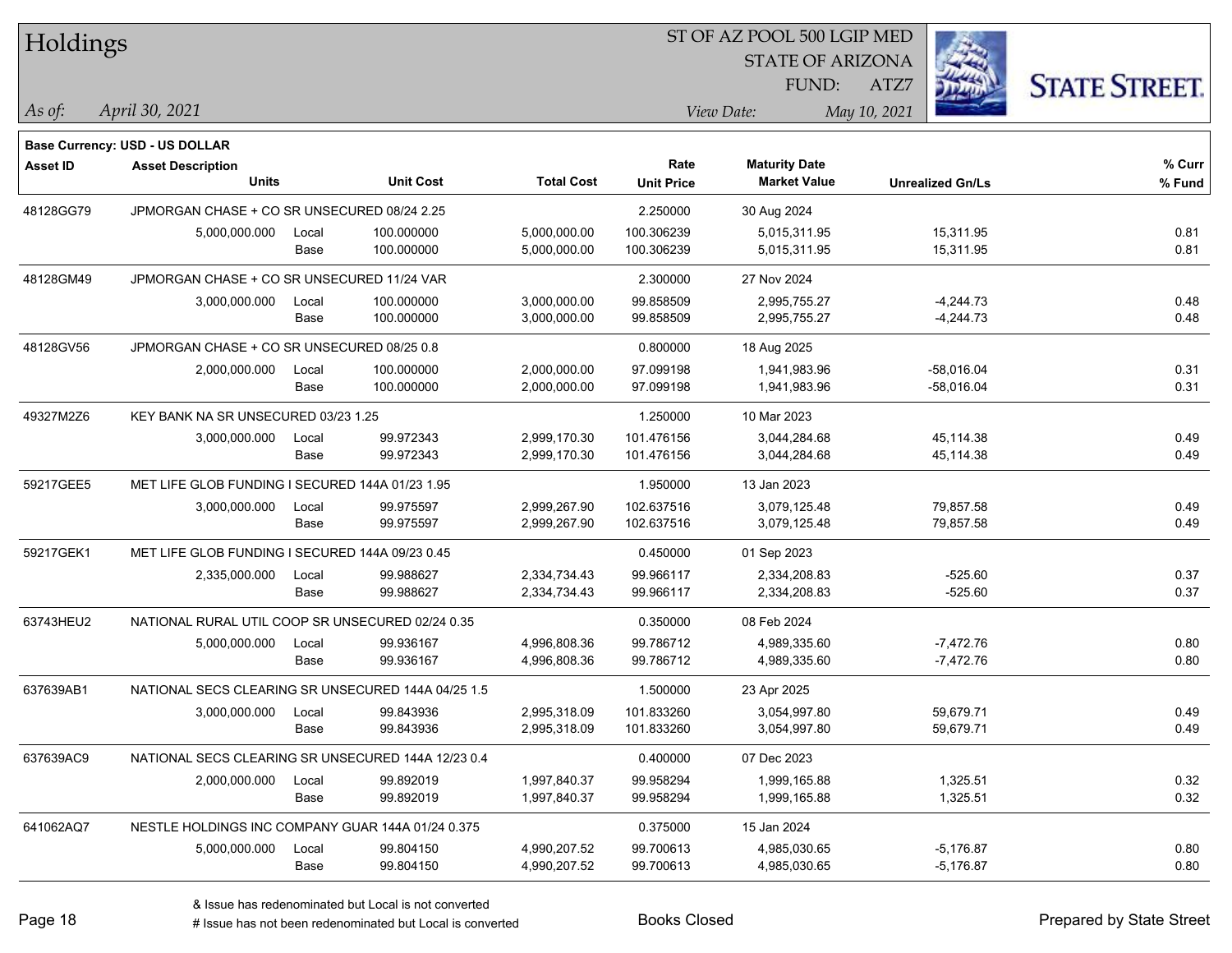| Holdings        |                                                 |       |                  |                   |                   | ST OF AZ POOL 500 LGIP MED |                         |                      |  |
|-----------------|-------------------------------------------------|-------|------------------|-------------------|-------------------|----------------------------|-------------------------|----------------------|--|
|                 |                                                 |       |                  |                   |                   | <b>STATE OF ARIZONA</b>    |                         |                      |  |
|                 |                                                 |       |                  |                   |                   | FUND:                      | ATZ7                    | <b>STATE STREET.</b> |  |
| As of:          | April 30, 2021                                  |       |                  |                   |                   | View Date:                 | May 10, 2021            |                      |  |
|                 | <b>Base Currency: USD - US DOLLAR</b>           |       |                  |                   |                   |                            |                         |                      |  |
| <b>Asset ID</b> | <b>Asset Description</b>                        |       |                  |                   | Rate              | <b>Maturity Date</b>       |                         | % Curr               |  |
|                 | <b>Units</b>                                    |       | <b>Unit Cost</b> | <b>Total Cost</b> | <b>Unit Price</b> | <b>Market Value</b>        | <b>Unrealized Gn/Ls</b> | % Fund               |  |
| 64952WDL4       | NEW YORK LIFE GLOBAL FDG SECURED 144A 01/25 2   |       |                  |                   | 2.000000          | 22 Jan 2025                |                         |                      |  |
|                 | 5,000,000.000                                   | Local | 99.732371        | 4,986,618.55      | 103.456648        | 5,172,832.40               | 186,213.85              | 0.83                 |  |
|                 |                                                 | Base  | 99.732371        | 4,986,618.55      | 103.456648        | 5,172,832.40               | 186,213.85              | 0.83                 |  |
| 65339KAS9       | NEXTERA ENERGY CAPITAL COMPANY GUAR 09/21 2.403 |       |                  |                   | 2.403000          | 01 Sep 2021                |                         |                      |  |
|                 | 5,000,000.000                                   | Local | 100.704955       | 5,035,247.76      | 100.705041        | 5,035,252.05               | 4.29                    | 0.81                 |  |
|                 |                                                 | Base  | 100.704955       | 5,035,247.76      | 100.705041        | 5,035,252.05               | 4.29                    | 0.81                 |  |
| 65339KBU3       | NEXTERA ENERGY CAPITAL COMPANY GUAR 03/23 0.65  |       |                  |                   | 0.650000          | 01 Mar 2023                |                         |                      |  |
|                 | 4,000,000.000                                   | Local | 99.990630        | 3,999,625.21      | 100.307610        | 4,012,304.40               | 12,679.19               | 0.64                 |  |
|                 |                                                 | Base  | 99.990630        | 3,999,625.21      | 100.307610        | 4,012,304.40               | 12,679.19               | 0.64                 |  |
| 68389XCC7       | ORACLE CORP SR UNSECURED 03/26 1.65             |       |                  |                   | 1.650000          | 25 Mar 2026                |                         |                      |  |
|                 | 2,000,000.000                                   | Local | 99.953014        | 1,999,060.28      | 100.967000        | 2,019,340.00               | 20,279.72               | 0.32                 |  |
|                 |                                                 | Base  | 99.953014        | 1,999,060.28      | 100.967000        | 2,019,340.00               | 20,279.72               | 0.32                 |  |
| 713448FB9       | PEPSICO INC SR UNSECURED 10/23 0.4              |       |                  |                   | 0.400000          | 07 Oct 2023                |                         |                      |  |
|                 | 2,000,000.000                                   | Local | 99.953723        | 1,999,074.46      | 100.248000        | 2,004,960.00               | 5,885.54                | 0.32                 |  |
|                 |                                                 | Base  | 99.953723        | 1,999,074.46      | 100.248000        | 2,004,960.00               | 5,885.54                | 0.32                 |  |
| 723484AH4       | PINNACLE WEST CAPITAL SR UNSECURED 06/25 1.3    |       |                  |                   | 1.300000          | 15 Jun 2025                |                         |                      |  |
|                 | 3,000,000.000                                   | Local | 99.991773        | 2,999,753.20      | 100.462420        | 3,013,872.60               | 14,119.40               | 0.48                 |  |
|                 |                                                 | Base  | 99.991773        | 2,999,753.20      | 100.462420        | 3,013,872.60               | 14,119.40               | 0.48                 |  |
| 74256LEM7       | PRINCIPAL LFE GLB FND II SECURED 144A 04/24 VAR |       |                  |                   | 0.460000          | 12 Apr 2024                |                         |                      |  |
|                 | 2,500,000.000                                   | Local | 100.000000       | 2,500,000.00      | 100.053375        | 2,501,334.38               | 1,334.38                | 0.40                 |  |
|                 |                                                 | Base  | 100.000000       | 2,500,000.00      | 100.053375        | 2,501,334.38               | 1,334.38                | 0.40                 |  |
| 742718FP9       | PROCTER + GAMBLE CO/THE SR UNSECURED 04/26 1    |       |                  |                   | 1.000000          | 23 Apr 2026                |                         |                      |  |
|                 | 2,000,000.000                                   | Local | 99.961171        | 1,999,223.42      | 100.298800        | 2,005,976.00               | 6,752.58                | 0.32                 |  |
|                 |                                                 | Base  | 99.961171        | 1,999,223.42      | 100.298800        | 2,005,976.00               | 6,752.58                | 0.32                 |  |
| 771196BR2       | ROCHE HOLDINGS INC COMPANY GUAR 144A 03/24 VAR  |       |                  |                   | 0.250000          | 05 Mar 2024                |                         |                      |  |
|                 | 3,000,000.000                                   | Local | 100.000000       | 3,000,000.00      | 100.065948        | 3,001,978.44               | 1,978.44                | 0.48                 |  |
|                 |                                                 | Base  | 100.000000       | 3,000,000.00      | 100.065948        | 3,001,978.44               | 1,978.44                | 0.48                 |  |
| 78013XGQ5       | ROYAL BANK OF CANADA SR UNSECURED 03/23 VAR     |       |                  |                   | 0.575500          | 06 Mar 2023                |                         |                      |  |
|                 | 5,000,000.000                                   | Local | 100.000000       | 5,000,000.00      | 100.097381        | 5,004,869.05               | 4,869.05                | 0.80                 |  |
|                 |                                                 | Base  | 100.000000       | 5,000,000.00      | 100.097381        | 5,004,869.05               | 4,869.05                | 0.80                 |  |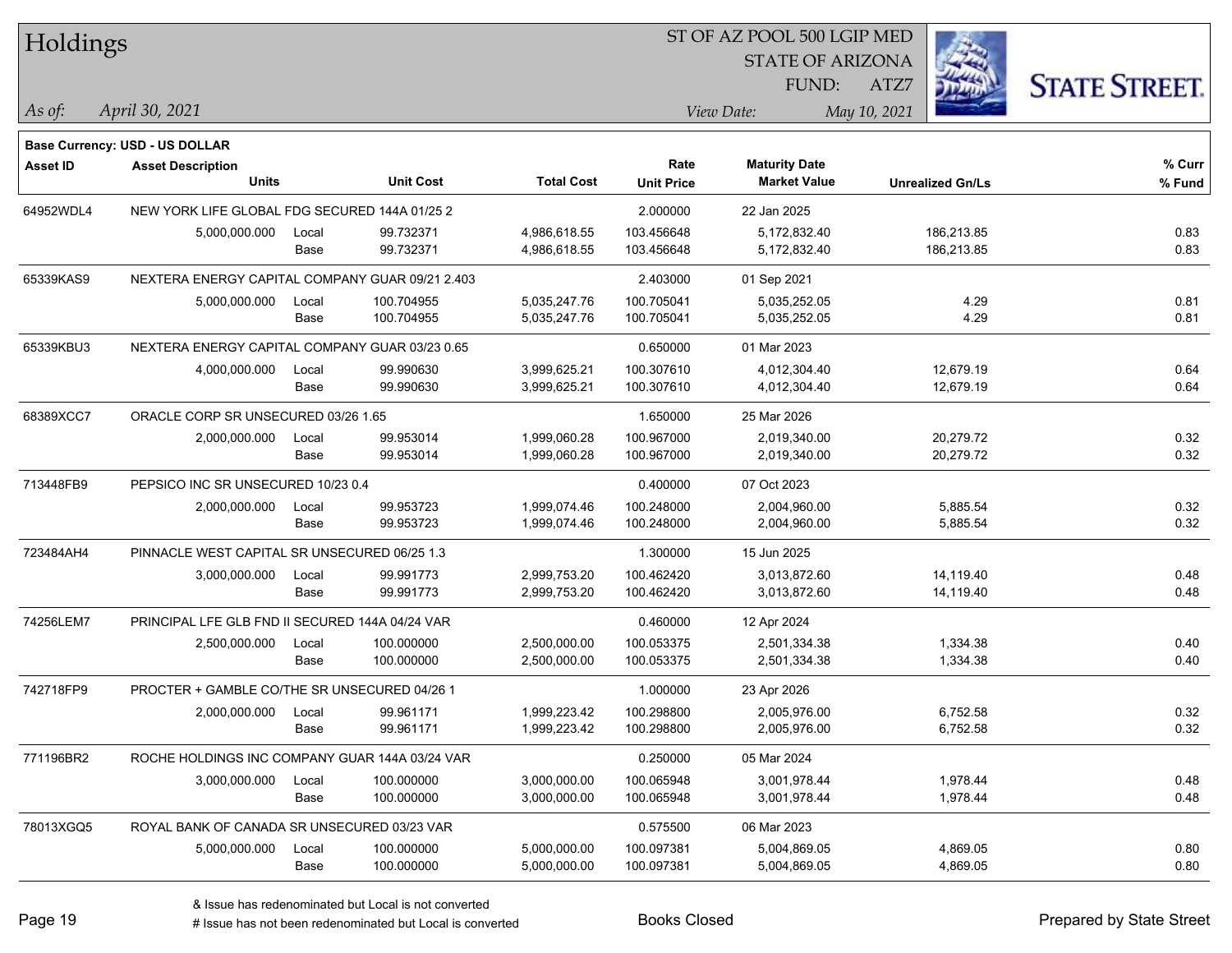| Holdings        |                                                |       |                  |                   |                   | ST OF AZ POOL 500 LGIP MED |                         |                      |  |
|-----------------|------------------------------------------------|-------|------------------|-------------------|-------------------|----------------------------|-------------------------|----------------------|--|
|                 |                                                |       |                  |                   |                   | <b>STATE OF ARIZONA</b>    |                         |                      |  |
|                 |                                                |       |                  |                   |                   | FUND:                      | ATZ7                    | <b>STATE STREET.</b> |  |
| As of:          | April 30, 2021                                 |       |                  |                   |                   | View Date:                 | May 10, 2021            |                      |  |
|                 | <b>Base Currency: USD - US DOLLAR</b>          |       |                  |                   |                   |                            |                         |                      |  |
| <b>Asset ID</b> | <b>Asset Description</b>                       |       |                  |                   | Rate              | <b>Maturity Date</b>       |                         | % Curr               |  |
|                 | <b>Units</b>                                   |       | <b>Unit Cost</b> | <b>Total Cost</b> | <b>Unit Price</b> | <b>Market Value</b>        | <b>Unrealized Gn/Ls</b> | % Fund               |  |
| 78014RAQ3       | ROYAL BANK OF CANADA SR UNSECURED 10/21 VAR    |       |                  |                   | 3.000000          | 22 Oct 2021                |                         |                      |  |
|                 | 2,000,000.000                                  | Local | 100.000000       | 2,000,000.00      | 101.174455        | 2,023,489.10               | 23,489.10               | 0.33                 |  |
|                 |                                                | Base  | 100.000000       | 2,000,000.00      | 101.174455        | 2,023,489.10               | 23,489.10               | 0.33                 |  |
| 78014RBY5       | ROYAL BANK OF CANADA SR UNSECURED 01/25 2.2    |       |                  |                   | 2.200000          | 31 Jan 2025                |                         |                      |  |
|                 | 3,460,000.000                                  | Local | 100.000000       | 3,460,000.00      | 100.342569        | 3,471,852.89               | 11,852.89               | 0.56                 |  |
|                 |                                                | Base  | 100.000000       | 3,460,000.00      | 100.342569        | 3,471,852.89               | 11,852.89               | 0.56                 |  |
| 78014RCM0       | ROYAL BANK OF CANADA SR UNSECURED 03/25 VAR    |       |                  |                   | 1.500000          | 27 Mar 2025                |                         |                      |  |
|                 | 3,000,000.000                                  | Local | 100.000000       | 3,000,000.00      | 101.646000        | 3,049,380.00               | 49,380.00               | 0.49                 |  |
|                 |                                                | Base  | 100.000000       | 3,000,000.00      | 101.646000        | 3,049,380.00               | 49,380.00               | 0.49                 |  |
| 78014RDA5       | ROYAL BANK OF CANADA SR UNSECURED 08/25 VAR    |       |                  |                   | 0.550000          | 18 Aug 2025                |                         |                      |  |
|                 | 3,000,000.000                                  | Local | 100.000000       | 3,000,000.00      | 97.508700         | 2,925,261.00               | $-74,739.00$            | 0.47                 |  |
|                 |                                                | Base  | 100.000000       | 3,000,000.00      | 97.508700         | 2,925,261.00               | $-74,739.00$            | 0.47                 |  |
| 822582CA8       | SHELL INTERNATIONAL FIN COMPANY GUAR 11/23 VAR |       |                  |                   | 0.593750          | 13 Nov 2023                |                         |                      |  |
|                 | 1,950,000.000                                  | Local | 100.212817       | 1,954,149.94      | 100.600792        | 1,961,715.44               | 7,565.50                | 0.32                 |  |
|                 |                                                | Base  | 100.212817       | 1,954,149.94      | 100.600792        | 1,961,715.44               | 7,565.50                | 0.32                 |  |
| 855244AN9       | STARBUCKS CORP SR UNSECURED 03/23 3.1          |       |                  |                   | 3.100000          | 01 Mar 2023                |                         |                      |  |
|                 | 3,000,000.000                                  | Local | 99.988598        | 2,999,657.93      | 104.806104        | 3, 144, 183. 12            | 144,525.19              | 0.51                 |  |
|                 |                                                | Base  | 99.988598        | 2,999,657.93      | 104.806104        | 3,144,183.12               | 144,525.19              | 0.51                 |  |
| 855244AY5       | STARBUCKS CORP SR UNSECURED 05/22 1.3          |       |                  |                   | 1.300000          | 07 May 2022                |                         |                      |  |
|                 | 3,000,000.000                                  | Local | 99.965949        | 2,998,978.48      | 101.112045        | 3,033,361.35               | 34,382.87               | 0.49                 |  |
|                 |                                                | Base  | 99.965949        | 2,998,978.48      | 101.112045        | 3,033,361.35               | 34,382.87               | 0.49                 |  |
| 89114Q3J5       | TORONTO DOMINION BANK SR UNSECURED 07/22 VAR   |       |                  |                   | 0.533750          | 22 Jul 2022                |                         |                      |  |
|                 | 3,000,000.000                                  | Local | 100.000000       | 3,000,000.00      | 100.143144        | 3,004,294.32               | 4,294.32                | 0.48                 |  |
|                 |                                                | Base  | 100.000000       | 3,000,000.00      | 100.143144        | 3,004,294.32               | 4,294.32                | 0.48                 |  |
| 89114Q5A2       | TORONTO DOMINION BANK SR UNSECURED 08/24 VAR   |       |                  |                   | 2.450000          | 14 Aug 2024                |                         |                      |  |
|                 | 3,000,000.000                                  | Local | 100.000000       | 3,000,000.00      | 102.270792        | 3,068,123.76               | 68,123.76               | 0.49                 |  |
|                 |                                                | Base  | 100.000000       | 3,000,000.00      | 102.270792        | 3,068,123.76               | 68,123.76               | 0.49                 |  |
| 89114QCR7       | TORONTO DOMINION BANK SR UNSECURED 03/24 VAR   |       |                  |                   | 0.365000          | 04 Mar 2024                |                         |                      |  |
|                 | 3,000,000.000                                  | Local | 100.000000       | 3,000,000.00      | 100.157000        | 3,004,710.00               | 4,710.00                | 0.48                 |  |
|                 |                                                | Base  | 100.000000       | 3,000,000.00      | 100.157000        | 3,004,710.00               | 4,710.00                | 0.48                 |  |

# Issue has not been redenominated but Local is converted Books Closed Prepared by State Street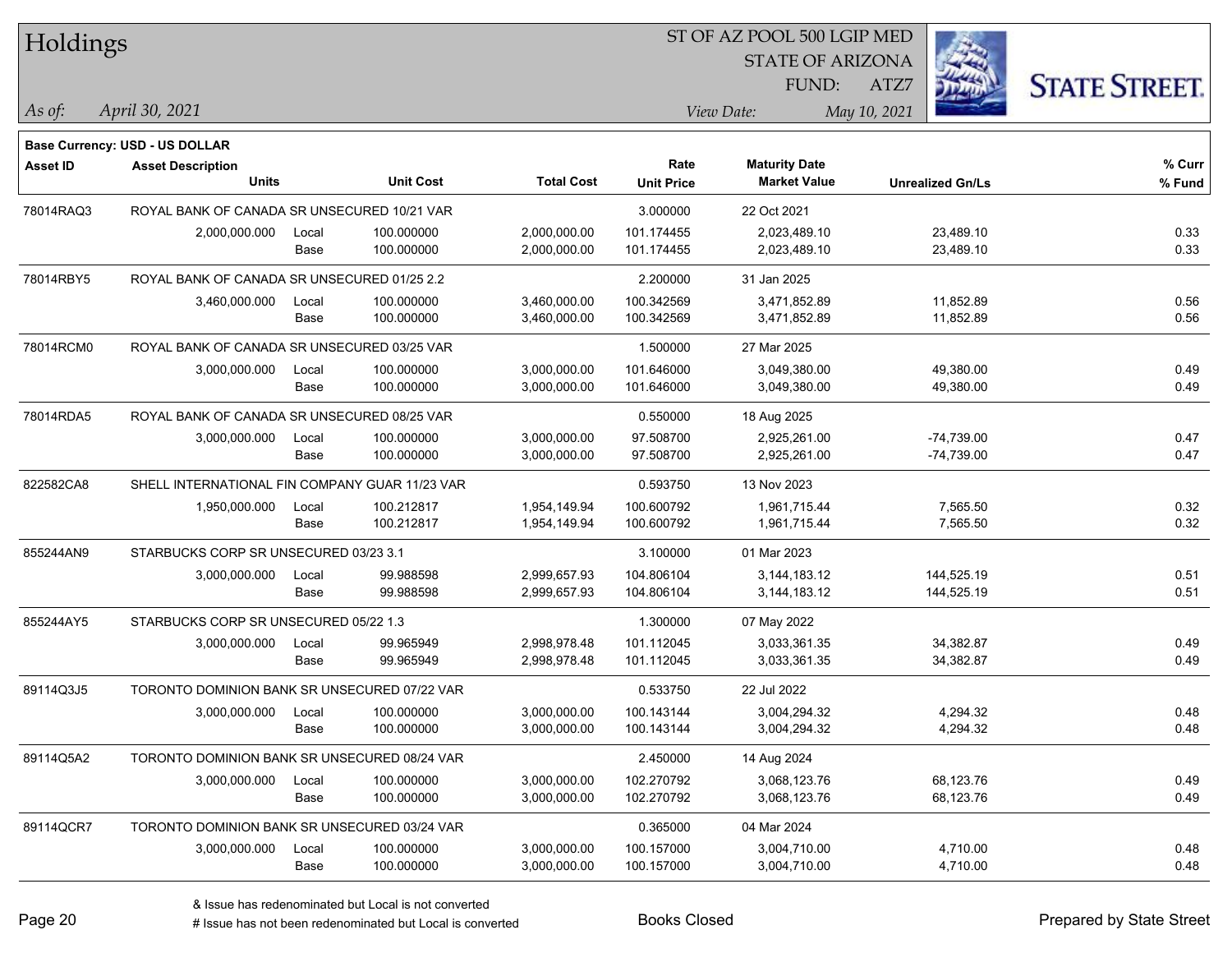| Holdings        |                                                  |       |                  |                   |                   | ST OF AZ POOL 500 LGIP MED |                         |                      |  |
|-----------------|--------------------------------------------------|-------|------------------|-------------------|-------------------|----------------------------|-------------------------|----------------------|--|
|                 |                                                  |       |                  |                   |                   | <b>STATE OF ARIZONA</b>    |                         |                      |  |
|                 |                                                  |       |                  |                   |                   | FUND:                      | ATZ7                    | <b>STATE STREET.</b> |  |
| As of:          | April 30, 2021                                   |       |                  |                   |                   | View Date:                 | May 10, 2021            |                      |  |
|                 | <b>Base Currency: USD - US DOLLAR</b>            |       |                  |                   |                   |                            |                         |                      |  |
| <b>Asset ID</b> | <b>Asset Description</b>                         |       |                  |                   | Rate              | <b>Maturity Date</b>       |                         | % Curr               |  |
|                 | <b>Units</b>                                     |       | <b>Unit Cost</b> | <b>Total Cost</b> | <b>Unit Price</b> | <b>Market Value</b>        | <b>Unrealized Gn/Ls</b> | % Fund               |  |
| 89114RXN1       | TORONTO DOMINION BANK SR UNSECURED 05/24 0.5     |       |                  |                   | 0.500000          | 20 May 2024                |                         |                      |  |
|                 | 3,000,000.000                                    | Local | 99.907167        | 2,997,215.00      | 98.205978         | 2,946,179.34               | $-51,035.66$            | 0.47                 |  |
|                 |                                                  | Base  | 99.907167        | 2,997,215.00      | 98.205978         | 2,946,179.34               | $-51,035.66$            | 0.47                 |  |
| 89114TG71       | TORONTO DOMINION BANK SR UNSECURED 04/26 1.3     |       |                  |                   | 1.300000          | 30 Apr 2026                |                         |                      |  |
|                 | 3,000,000.000                                    | Local | 100.000000       | 3,000,000.00      | 99.613254         | 2,988,397.62               | $-11,602.38$            | 0.48                 |  |
|                 |                                                  | Base  | 100.000000       | 3,000,000.00      | 99.613254         | 2,988,397.62               | $-11,602.38$            | 0.48                 |  |
| 89233MAB9       | TOYOTA AUTO RECEIVABLES OWNER TAOT 2019 D A2     |       |                  |                   | 1.920000          | 15 Jul 2022                |                         |                      |  |
|                 | 669,050.640                                      | Local | 99.995522        | 669,020.68        | 100.223280        | 670,544.50                 | 1,523.82                | 0.11                 |  |
| Original Face:  | 3,000,000.000                                    | Base  | 99.995522        | 669,020.68        | 100.223280        | 670,544.50                 | 1,523.82                | 0.11                 |  |
| 89236TFX8       | TOYOTA MOTOR CREDIT CORP SR UNSECURED 04/22 2.65 |       |                  |                   | 2.650000          | 12 Apr 2022                |                         |                      |  |
|                 | 2,000,000.000                                    | Local | 99.980111        | 1,999,602.22      | 102.276866        | 2,045,537.32               | 45,935.10               | 0.33                 |  |
|                 |                                                  | Base  | 99.980111        | 1,999,602.22      | 102.276866        | 2,045,537.32               | 45,935.10               | 0.33                 |  |
| 89236TGS8       | TOYOTA MOTOR CREDIT CORP SR UNSECURED 08/21 VAR  |       |                  |                   | 0.318750          | 13 Aug 2021                |                         |                      |  |
|                 | 1,000,000.000                                    | Local | 100.000000       | 1,000,000.00      | 100.022790        | 1,000,227.90               | 227.90                  | 0.16                 |  |
|                 |                                                  | Base  | 100.000000       | 1,000,000.00      | 100.022790        | 1,000,227.90               | 227.90                  | 0.16                 |  |
| 89236TGT6       | TOYOTA MOTOR CREDIT CORP SR UNSECURED 02/25 1.8  |       |                  |                   | 1.800000          | 13 Feb 2025                |                         |                      |  |
|                 | 5,000,000.000                                    | Local | 99.949246        | 4,997,462.28      | 103.437669        | 5,171,883.45               | 174,421.17              | 0.83                 |  |
|                 |                                                  | Base  | 99.949246        | 4,997,462.28      | 103.437669        | 5,171,883.45               | 174,421.17              | 0.83                 |  |
| 89236THS7       | TOYOTA MOTOR CREDIT CORP SR UNSECURED 06/22 VAR  |       |                  |                   | 0.310000          | 13 Jun 2022                |                         |                      |  |
|                 | 3,000,000.000                                    | Local | 100.000000       | 3,000,000.00      | 100.135579        | 3,004,067.37               | 4,067.37                | 0.48                 |  |
|                 |                                                  | Base  | 100.000000       | 3,000,000.00      | 100.135579        | 3,004,067.37               | 4,067.37                | 0.48                 |  |
| 89236TJD8       | TOYOTA MOTOR CREDIT CORP SR UNSECURED 04/23 0.4  |       |                  |                   | 0.400000          | 06 Apr 2023                |                         |                      |  |
|                 | 5,000,000.000                                    | Local | 99.921451        | 4,996,072.56      | 100.328601        | 5,016,430.05               | 20,357.49               | 0.81                 |  |
|                 |                                                  | Base  | 99.921451        | 4,996,072.56      | 100.328601        | 5,016,430.05               | 20,357.49               | 0.81                 |  |
| 89788JAA7       | TRUIST BANK SR UNSECURED 03/25 1.5               |       |                  |                   | 1.500000          | 10 Mar 2025                |                         |                      |  |
|                 | 3,000,000.000                                    | Local | 99.841864        | 2,995,255.93      | 102.181787        | 3,065,453.61               | 70,197.68               | 0.49                 |  |
|                 |                                                  | Base  | 99.841864        | 2,995,255.93      | 102.181787        | 3,065,453.61               | 70,197.68               | 0.49                 |  |
| 90327QD48       | USAA CAPITAL CORP SR UNSECURED 144A 05/23 1.5    |       |                  |                   | 1.500000          | 01 May 2023                |                         |                      |  |
|                 | 1,000,000.000                                    | Local | 99.918081        | 999,180.81        | 102.198481        | 1,021,984.81               | 22,804.00               | 0.16                 |  |
|                 |                                                  | Base  | 99.918081        | 999,180.81        | 102.198481        | 1,021,984.81               | 22,804.00               | 0.16                 |  |

# Issue has not been redenominated but Local is converted Books Closed Prepared by State Street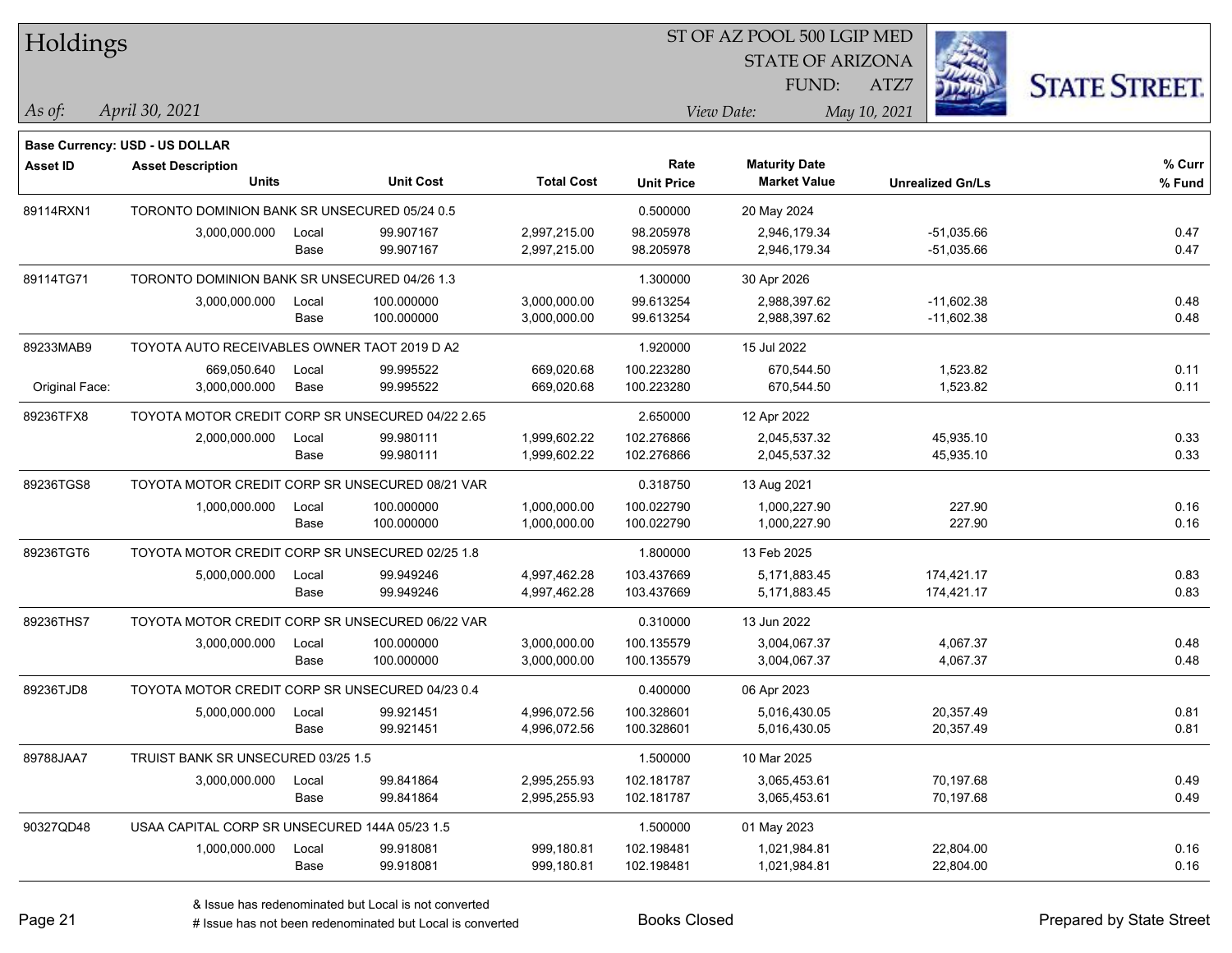| Holdings        |                                                 |       |                  |                   |                   | 51 OF AZ POOL 500 LGIP MED |                         |                      |
|-----------------|-------------------------------------------------|-------|------------------|-------------------|-------------------|----------------------------|-------------------------|----------------------|
|                 |                                                 |       |                  |                   |                   | <b>STATE OF ARIZONA</b>    | i.                      |                      |
|                 |                                                 |       |                  |                   |                   | FUND:                      | ATZ7                    | <b>STATE STREET.</b> |
| As of:          | April 30, 2021                                  |       |                  |                   |                   | View Date:                 | May 10, 2021            |                      |
|                 |                                                 |       |                  |                   |                   |                            |                         |                      |
|                 | <b>Base Currency: USD - US DOLLAR</b>           |       |                  |                   |                   |                            |                         |                      |
| <b>Asset ID</b> | <b>Asset Description</b>                        |       |                  |                   | Rate              | <b>Maturity Date</b>       |                         | % Curr               |
|                 | <b>Units</b>                                    |       | <b>Unit Cost</b> | <b>Total Cost</b> | <b>Unit Price</b> | <b>Market Value</b>        | <b>Unrealized Gn/Ls</b> | % Fund               |
| 90331HNL3       | US BANK NA CINCINNATI SR UNSECURED 01/23 2.85   |       |                  |                   | 2.850000          | 23 Jan 2023                |                         |                      |
|                 | 2,000,000.000                                   | Local | 100.159277       | 2,003,185.54      | 104.137708        | 2,082,754.16               | 79,568.62               | 0.33                 |
|                 |                                                 | Base  | 100.159277       | 2,003,185.54      | 104.137708        | 2,082,754.16               | 79,568.62               | 0.33                 |
| 90331HPG2       | US BANK NA CINCINNATI SR UNSECURED 12/22 VAR    |       |                  |                   | 0.585380          | 09 Dec 2022                |                         |                      |
|                 | 5,000,000.000                                   | Local | 100.000000       | 5,000,000.00      | 100.451332        | 5,022,566.60               | 22,566.60               | 0.81                 |
|                 |                                                 | Base  | 100.000000       | 5,000,000.00      | 100.451332        | 5,022,566.60               | 22,566.60               | 0.81                 |
| 91159HHX1       | US BANCORP SR UNSECURED 07/24 2.4               |       |                  |                   | 2.400000          | 30 Jul 2024                |                         |                      |
|                 | 5,000,000.000                                   | Local | 99.936418        | 4,996,820.89      | 105.734621        | 5,286,731.05               | 289,910.16              | 0.85                 |
|                 |                                                 | Base  | 99.936418        | 4,996,820.89      | 105.734621        | 5,286,731.05               | 289,910.16              | 0.85                 |
| 91159HHZ6       | US BANCORP SR UNSECURED 05/25 1.45              |       |                  |                   | 1.450000          | 12 May 2025                |                         |                      |
|                 | 3,000,000.000                                   | Local | 99.907667        | 2,997,230.01      | 102.105065        | 3,063,151.95               | 65,921.94               | 0.49                 |
|                 |                                                 | Base  | 99.907667        | 2,997,230.01      | 102.105065        | 3,063,151.95               | 65,921.94               | 0.49                 |
| 91282CBQ3       | US TREASURY N/B 02/26 0.5                       |       |                  |                   | 0.500000          | 28 Feb 2026                |                         |                      |
|                 | 2,000,000.000                                   | Local | 99.490731        | 1,989,814.62      | 98.467200         | 1,969,344.00               | $-20,470.62$            | 0.32                 |
|                 |                                                 | Base  | 99.490731        | 1,989,814.62      | 98.467200         | 1,969,344.00               | $-20,470.62$            | 0.32                 |
| 91324PDH2       | UNITEDHEALTH GROUP INC SR UNSECURED 06/21 3.15  |       |                  |                   | 3.150000          | 15 Jun 2021                |                         |                      |
|                 | 2,000,000.000                                   | Local | 99.997775        | 1,999,955.49      | 100.322000        | 2,006,440.00               | 6,484.51                | 0.32                 |
|                 |                                                 | Base  | 99.997775        | 1,999,955.49      | 100.322000        | 2,006,440.00               | 6,484.51                | 0.32                 |
| 91324PDR0       | UNITEDHEALTH GROUP INC SR UNSECURED 08/24 2.375 |       |                  |                   | 2.375000          | 15 Aug 2024                |                         |                      |
|                 | 3,000,000.000                                   | Local | 99.983739        | 2,999,512.17      | 105.762397        | 3,172,871.91               | 173,359.74              | 0.51                 |
|                 |                                                 | Base  | 99.983739        | 2,999,512.17      | 105.762397        | 3,172,871.91               | 173,359.74              | 0.51                 |
| 92290BAA9       | VERIZON OWNER TRUST VZOT 2020 B A               |       |                  |                   | 0.470000          | 20 Feb 2025                |                         |                      |
|                 | 3,250,000.000                                   | Local | 99.982328        | 3,249,425.67      | 100.382980        | 3,262,446.85               | 13,021.18               | 0.52                 |
| Original Face:  | 3,250,000.000                                   | Base  | 99.982328        | 3,249,425.67      | 100.382980        | 3,262,446.85               | 13,021.18               | 0.52                 |
| 92343VGE8       | VERIZON COMMUNICATIONS SR UNSECURED 03/26 VAR   |       |                  |                   | 0.800000          | 20 Mar 2026                |                         |                      |
|                 | 3,000,000.000                                   | Local | 100.000000       | 3,000,000.00      | 101.664000        | 3,049,920.00               | 49,920.00               | 0.49                 |
|                 |                                                 | Base  | 100.000000       | 3,000,000.00      | 101.664000        | 3,049,920.00               | 49,920.00               | 0.49                 |
| 92343VGF5       | VERIZON COMMUNICATIONS SR UNSECURED 03/24 0.75  |       |                  |                   | 0.750000          | 22 Mar 2024                |                         |                      |
|                 | 2,000,000.000                                   | Local | 99.994219        | 1,999,884.38      | 100.403900        | 2,008,078.00               | 8,193.62                | 0.32                 |
|                 |                                                 | Base  | 99.994219        | 1,999,884.38      | 100.403900        | 2,008,078.00               | 8,193.62                | 0.32                 |
|                 |                                                 |       |                  |                   |                   |                            |                         |                      |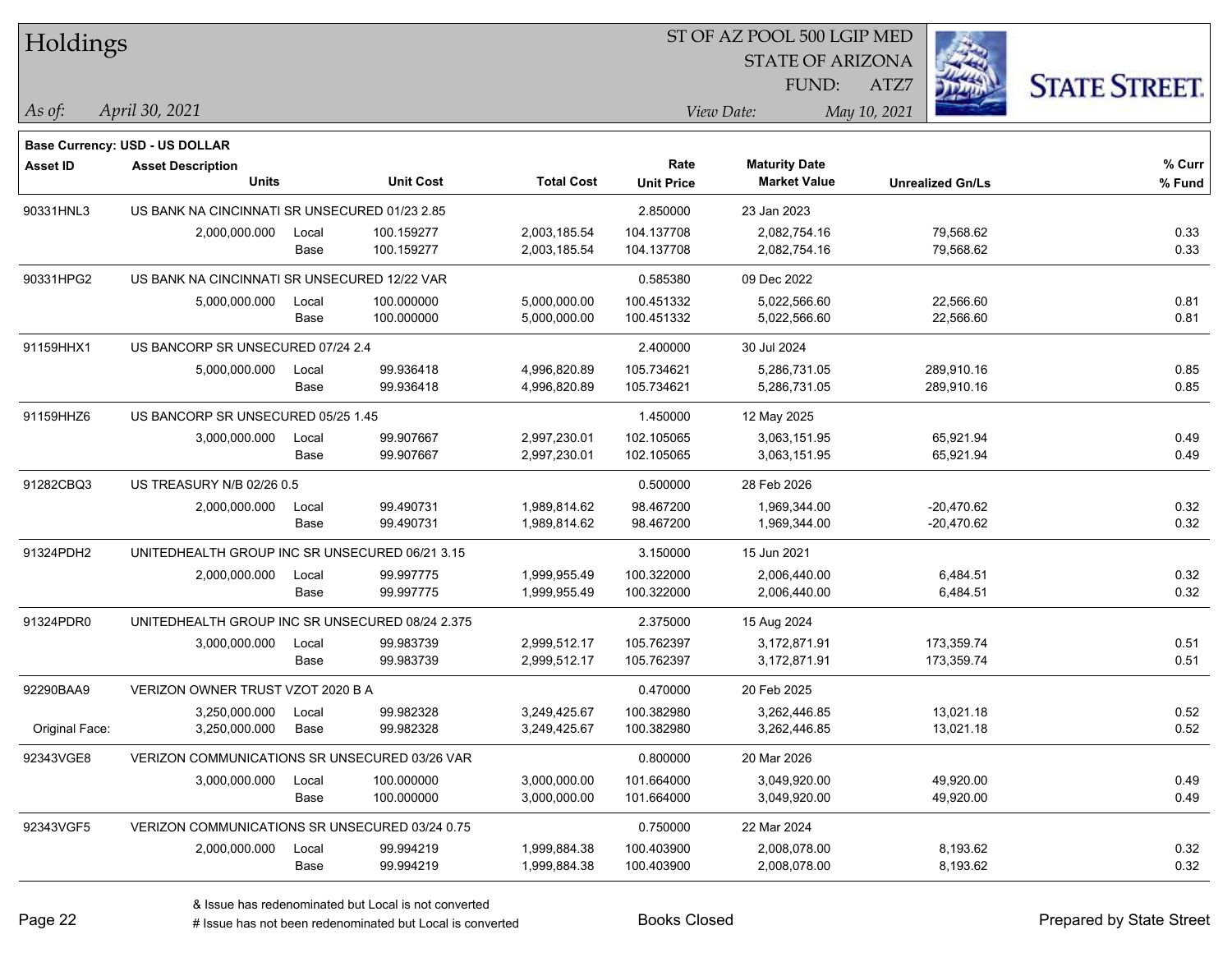| Holdings |
|----------|
|          |

**Maturity Date**

STATE OF ARIZONA FUND:



**% Curr**

*April 30, 2021 As of: View Date: May 10, 2021*

**Base Currency: USD - US DOLLAR**

ATZ7

|                | <b>Units</b>                                   |       | <b>Unit Cost</b>                                       | <b>Total Cost</b> | <b>Unit Price</b> | <b>Market Value</b> | <b>Unrealized Gn/Ls</b> | % Fund |
|----------------|------------------------------------------------|-------|--------------------------------------------------------|-------------------|-------------------|---------------------|-------------------------|--------|
| 92343VGG3      | VERIZON COMMUNICATIONS SR UNSECURED 03/26 1.45 |       |                                                        |                   | 1.450000          | 20 Mar 2026         |                         |        |
|                | 2,000,000.000                                  | Local | 99.807388                                              | 1,996,147.75      | 100.454673        | 2,009,093.46        | 12,945.71               | 0.32   |
|                |                                                | Base  | 99.807388                                              | 1,996,147.75      | 100.454673        | 2,009,093.46        | 12,945.71               | 0.32   |
| 92347YAA2      | VERIZON OWNER TRUST VZOT 2019 A A1A            |       |                                                        |                   | 2.930000          | 20 Sep 2023         |                         |        |
|                | 1,748,578.300                                  | Local | 99.989443                                              | 1,748,393.70      | 101.272810        | 1.770.834.38        | 22,440.68               | 0.28   |
| Original Face: | 2,000,000.000                                  | Base  | 99.989443                                              | 1,748,393.70      | 101.272810        | 1,770,834.38        | 22,440.68               | 0.28   |
| 92348TAA2      | VERIZON OWNER TRUST VZOT 2020 A A1A            |       |                                                        |                   | 1.850000          | 22 Jul 2024         |                         |        |
|                | 2,000,000.000                                  | Local | 99.991568                                              | 1,999,831.36      | 101.948270        | 2,038,965.40        | 39,134.04               | 0.33   |
| Original Face: | 2,000,000.000                                  | Base  | 99.991568                                              | 1,999,831.36      | 101.948270        | 2,038,965.40        | 39,134.04               | 0.33   |
| 92348XAA3      | VERIZON OWNER TRUST VZOT 2018 A A1A            |       |                                                        |                   | 3.230000          | 20 Apr 2023         |                         |        |
|                | 427,976.150                                    | Local | 99.999320                                              | 427,973.24        | 100.921230        | 431.918.79          | 3,945.55                | 0.07   |
| Original Face: | 1,000,000.000                                  | Base  | 99.999320                                              | 427,973.24        | 100.921230        | 431,918.79          | 3,945.55                | 0.07   |
| 928668BJ0      |                                                |       | VOLKSWAGEN GROUP AMERICA COMPANY GUAR 144A 11/23 0.875 |                   | 0.875000          | 22 Nov 2023         |                         |        |
|                | 3,000,000.000                                  | Local | 99.871683                                              | 2,996,150.50      | 100.430886        | 3,012,926.58        | 16,776.08               | 0.48   |
|                |                                                | Base  | 99.871683                                              | 2,996,150.50      | 100.430886        | 3,012,926.58        | 16,776.08               | 0.48   |
| 931142EL3      | WALMART INC SR UNSECURED 07/24 2.85            |       |                                                        |                   | 2.850000          | 08 Jul 2024         |                         |        |
|                | 2,000,000.000                                  | Local | 99.925377                                              | 1,998,507.53      | 107.377478        | 2,147,549.56        | 149,042.03              | 0.34   |
|                |                                                | Base  | 99.925377                                              | 1,998,507.53      | 107.377478        | 2,147,549.56        | 149,042.03              | 0.34   |
| 949746SA0      | WELLS FARGO + COMPANY SR UNSECURED 07/21 2.1   |       |                                                        |                   | 2.100000          | 26 Jul 2021         |                         |        |
|                | 1,000,000.000                                  | Local | 99.883344                                              | 998,833.44        | 100.436000        | 1,004,360.00        | 5,526.56                | 0.16   |
|                |                                                | Base  | 99.883344                                              | 998,833.44        | 100.436000        | 1,004,360.00        | 5,526.56                | 0.16   |
| 95001DA75      | WELLS FARGO + COMPANY SR UNSECURED 06/22 1     |       |                                                        |                   | 1.000000          | 17 Jun 2022         |                         |        |
|                | 3,000,000.000                                  | Local | 100.000000                                             | 3,000,000.00      | 99.629829         | 2,988,894.87        | $-11, 105.13$           | 0.48   |
|                |                                                | Base  | 100.000000                                             | 3,000,000.00      | 99.629829         | 2,988,894.87        | $-11, 105.13$           | 0.48   |
| 961214DQ3      | WESTPAC BANKING CORP SR UNSECURED 06/22 2.5    |       |                                                        |                   | 2.500000          | 28 Jun 2022         |                         |        |
|                | 2,000,000.000                                  | Local | 99.962240                                              | 1,999,244.80      | 102.628202        | 2,052,564.04        | 53,319.24               | 0.33   |
|                |                                                | Base  | 99.962240                                              | 1,999,244.80      | 102.628202        | 2,052,564.04        | 53,319.24               | 0.33   |
|                |                                                |       |                                                        |                   |                   |                     |                         |        |

**Asset ID Asset Description Rate**

Page 23

# Issue has not been redenominated but Local is converted Books Closed Prepared by State Street

Original Face: 190,011,032.000 Base 421,217,972.04 425,386,439.13 4,168,467.09 68.32

420,690,476.010 Local 421,217,972.04 425,386,439.13 4,168,467.09 68.32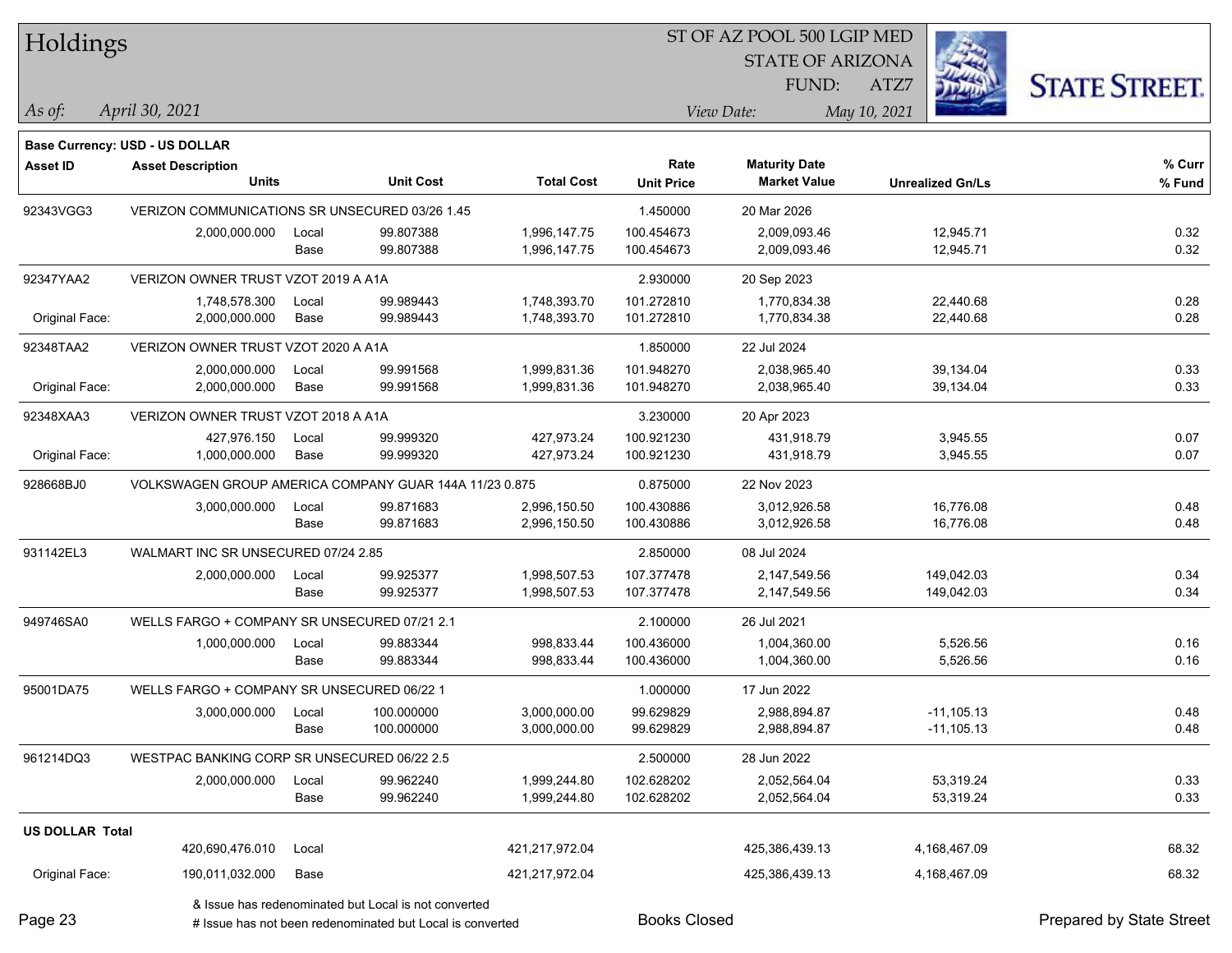| Holdings                  |                                          |      |                  | ST OF AZ POOL 500 LGIP MED<br><b>STATE OF ARIZONA</b> |                           |                                             |                              | <b>CONTRACTOR</b>    |  |
|---------------------------|------------------------------------------|------|------------------|-------------------------------------------------------|---------------------------|---------------------------------------------|------------------------------|----------------------|--|
| $ $ As of:                | April 30, 2021                           |      |                  |                                                       |                           | FUND:<br>View Date:                         | ATZ7<br>מיית<br>May 10, 2021 | <b>STATE STREET.</b> |  |
|                           | <b>Base Currency: USD - US DOLLAR</b>    |      |                  |                                                       |                           |                                             |                              |                      |  |
| Asset ID                  | <b>Asset Description</b><br><b>Units</b> |      | <b>Unit Cost</b> | <b>Total Cost</b>                                     | Rate<br><b>Unit Price</b> | <b>Maturity Date</b><br><b>Market Value</b> | <b>Unrealized Gn/Ls</b>      | % Curr<br>% Fund     |  |
| <b>FIXED INCOME Total</b> |                                          |      |                  |                                                       |                           |                                             |                              |                      |  |
|                           | 420,690,476.010                          | Base |                  | 421,217,972.04                                        |                           | 425,386,439.13                              | 4,168,467.09                 | 68.32                |  |
| Original Face:            | 190,011,032.000                          |      |                  |                                                       |                           |                                             |                              |                      |  |

Page 24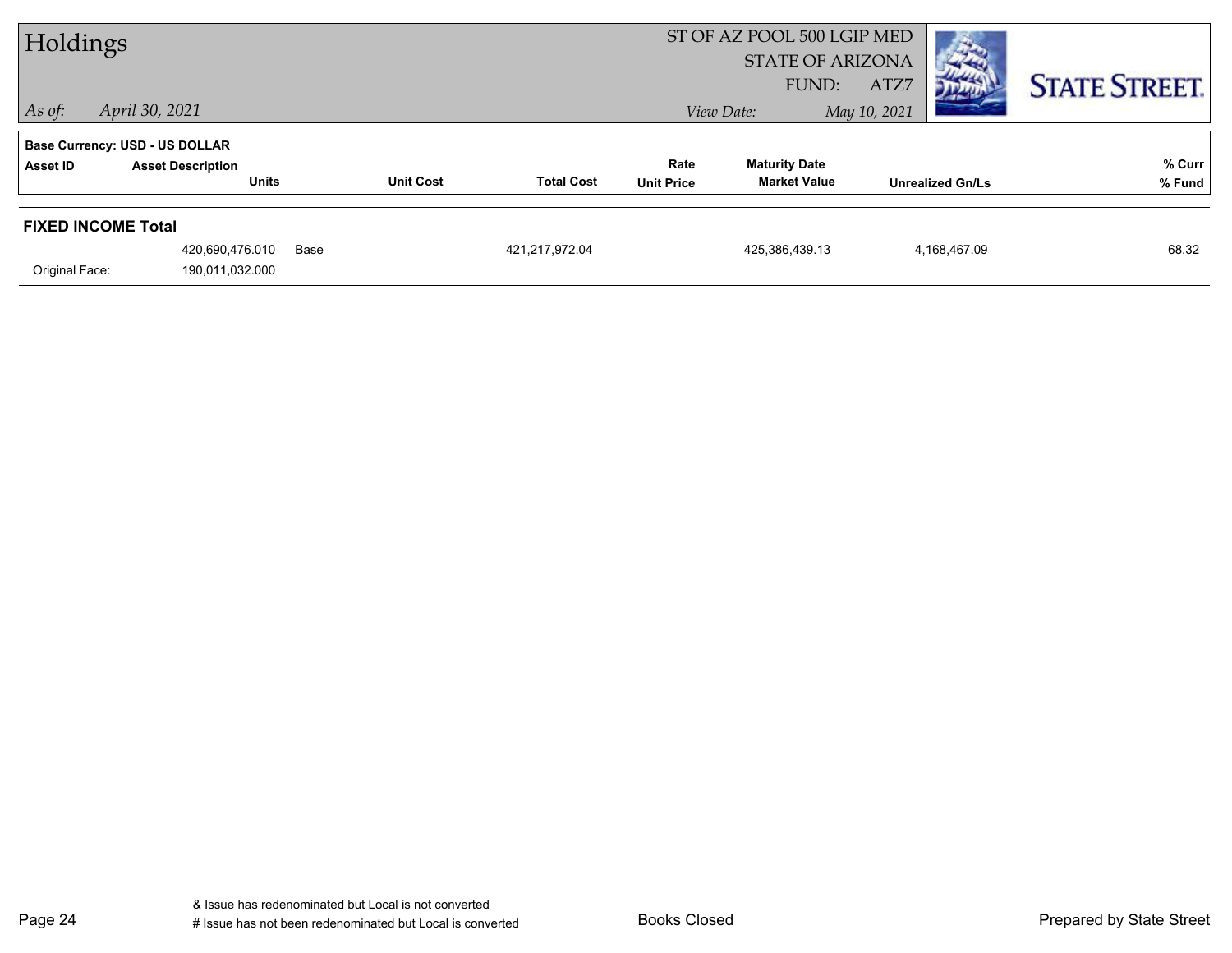| Holdings          |                                          |      |                  |                   |                           | ST OF AZ POOL 500 LGIP MED<br><b>STATE OF ARIZONA</b><br>ATZ7<br>FUND: |              |                         | <b>STATE STREET.</b> |
|-------------------|------------------------------------------|------|------------------|-------------------|---------------------------|------------------------------------------------------------------------|--------------|-------------------------|----------------------|
| $ $ As of:        | April 30, 2021                           |      |                  |                   |                           | View Date:                                                             | May 10, 2021 |                         |                      |
|                   | <b>Base Currency: USD - US DOLLAR</b>    |      |                  |                   |                           |                                                                        |              |                         |                      |
| <b>Asset ID</b>   | <b>Asset Description</b><br><b>Units</b> |      | <b>Unit Cost</b> | <b>Total Cost</b> | Rate<br><b>Unit Price</b> | <b>Maturity Date</b><br><b>Market Value</b>                            |              | <b>Unrealized Gn/Ls</b> | % Curr<br>% Fund     |
| <b>FUND Total</b> |                                          |      |                  |                   |                           |                                                                        |              |                         |                      |
| Original Face:    | 618,034,428.210<br>190,011,032.000       | Base |                  | 618,440,644.43    |                           | 622,609,111.52                                                         |              | 4,168,467.09            | 100.00               |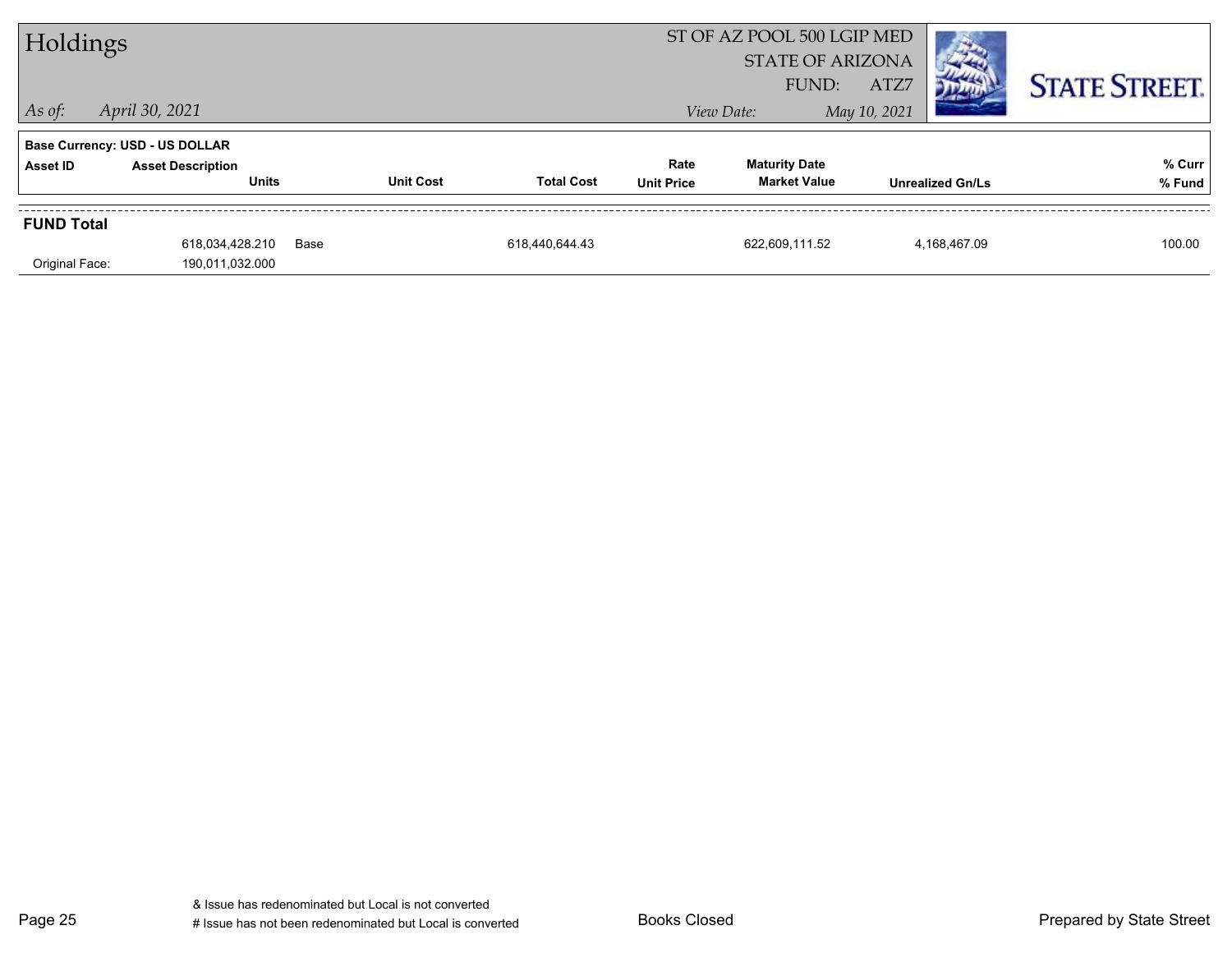# Holdings

## Currency Summary

*As of: April 30, 2021*

## ST OF AZ POOL 500 LGIP MED

 STATE OF ARIZONAFUND:

ATZ7



*View Date:May 10, 2021*

| Base Currency: USD - US DOLLAR |  |
|--------------------------------|--|
|--------------------------------|--|

| <b>Dase Ourlelley.00D - 00 DOLLAR</b> |                 |       |                   |                     | % Currency |                         |                          |                           |
|---------------------------------------|-----------------|-------|-------------------|---------------------|------------|-------------------------|--------------------------|---------------------------|
|                                       | <b>Units</b>    |       | <b>Total Cost</b> | <b>Market Value</b> | % Fund     | <b>Unreal Sec Gn/Ls</b> | <b>Unreal Curr Gn/Ls</b> | <b>Total Unreal Gn/Ls</b> |
| <b>US DOLLAR</b>                      |                 |       |                   |                     |            |                         | Exchange Rate:           | 1.000000                  |
| <b>CASH</b>                           |                 |       |                   |                     |            |                         |                          |                           |
|                                       | 47,952.200      | Local | 47,952.20         | 47,952.20           | 0.01       | 0.00                    |                          | 0.00                      |
|                                       |                 | Base  | 47,952.20         | 47,952.20           | 0.01       | 0.00                    | 0.00                     | 0.00                      |
| <b>CASH EQUIVALENT</b>                |                 |       |                   |                     |            |                         |                          |                           |
|                                       | 197,296,000.000 | Local | 197, 174, 720. 19 | 197, 174, 720. 19   | 31.67      | 0.00                    |                          | 0.00                      |
|                                       |                 | Base  | 197, 174, 720. 19 | 197, 174, 720. 19   | 31.67      | 0.00                    | 0.00                     | 0.00                      |
| <b>FIXED INCOME</b>                   |                 |       |                   |                     |            |                         |                          |                           |
|                                       | 420,690,476.010 | Local | 421,217,972.04    | 425,386,439.13      | 68.32      | 4,168,467.09            |                          | 4,168,467.09              |
| Original Face:                        | 190,011,032.000 | Base  | 421,217,972.04    | 425,386,439.13      | 68.32      | 4,168,467.09            | 0.00                     | 4,168,467.09              |
| <b>US DOLLAR Total</b>                |                 |       |                   |                     |            |                         |                          |                           |
|                                       | 618,034,428.210 | Local | 618,440,644.43    | 622,609,111.52      | 100.00     | 4,168,467.09            |                          | 4,168,467.09              |
| Original Face:                        | 190,011,032.000 | Base  | 618,440,644.43    | 622,609,111.52      | 100.00     | 4,168,467.09            | 0.00                     | 4,168,467.09              |
| <b>FUND Total</b>                     |                 |       |                   |                     |            |                         |                          |                           |
|                                       | 618,034,428.210 | Base  | 618,440,644.43    | 622,609,111.52      | 100.00     | 4,168,467.09            | 0.00                     | 4,168,467.09              |
| Original Face:                        | 190,011,032.000 |       |                   |                     |            |                         |                          |                           |
|                                       |                 |       |                   |                     |            |                         |                          |                           |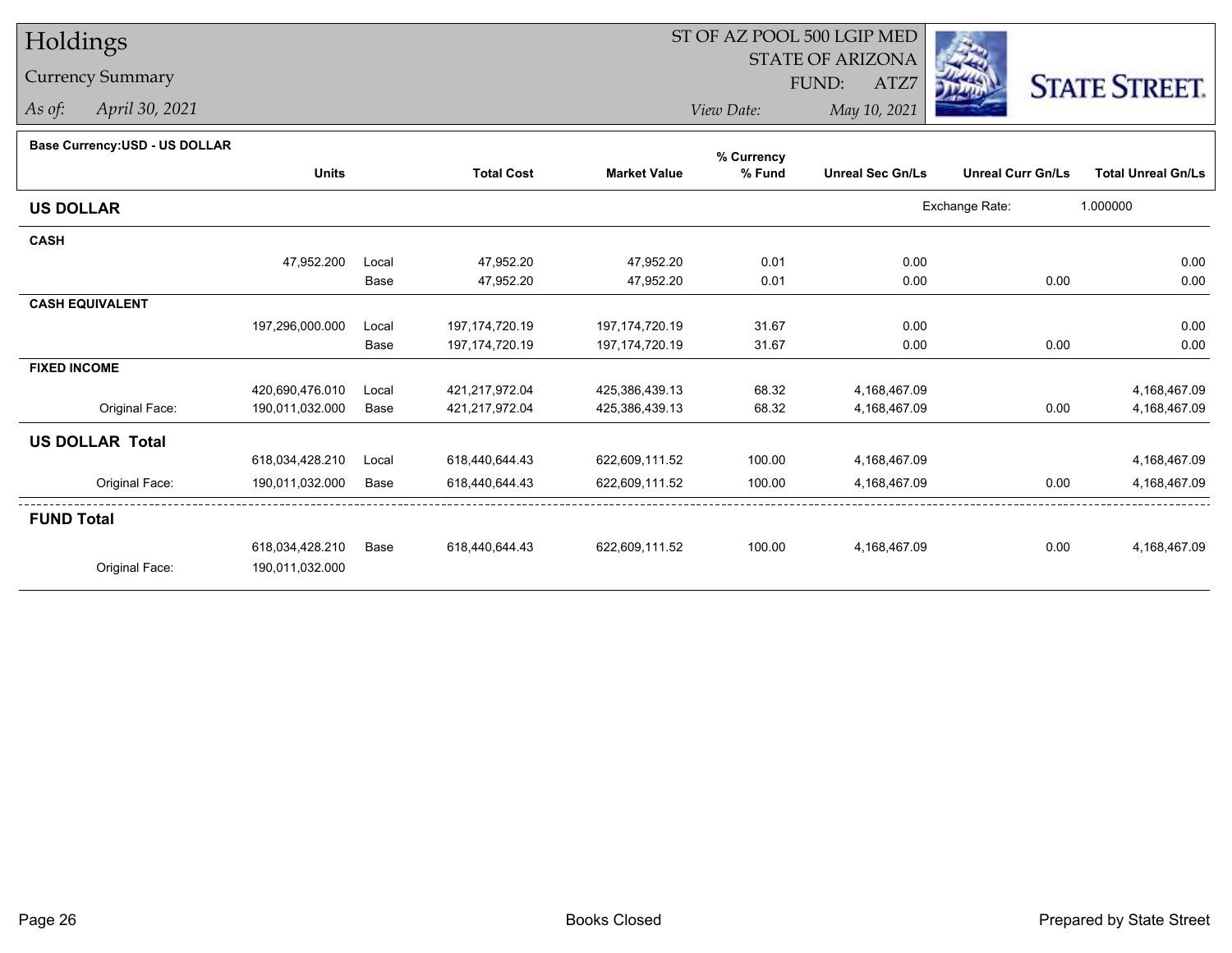| Holdings             |                                       |                   |                     |            | ST OF AZ POOL 500 LGIP MED               |                          |                           |
|----------------------|---------------------------------------|-------------------|---------------------|------------|------------------------------------------|--------------------------|---------------------------|
| <b>Asset Summary</b> |                                       |                   |                     |            | <b>STATE OF ARIZONA</b><br>FUND:<br>ATZ7 |                          | <b>STATE STREET.</b>      |
| As of:               | April 30, 2021                        |                   |                     | View Date: | May 10, 2021                             |                          |                           |
|                      | <b>Base Currency: USD - US DOLLAR</b> |                   |                     |            |                                          |                          |                           |
|                      | <b>Units</b>                          | <b>Total Cost</b> | <b>Market Value</b> | % Fund     | <b>Unreal Sec Gn/Ls</b>                  | <b>Unreal Curr Gn/Ls</b> | <b>Total Unreal Gn/Ls</b> |
| <b>CASH</b>          |                                       |                   |                     |            |                                          |                          |                           |
| <b>US DOLLAR</b>     |                                       |                   |                     |            |                                          |                          |                           |
|                      | 47,952.200                            | 47,952.20         | 47,952.20           | 0.01       | 0.00                                     | 0.00                     | 0.00                      |
| <b>CASH Total</b>    | 47,952.200                            | 47,952.20         | 47,952.20           | 0.01       | 0.00                                     | 0.00                     | 0.00                      |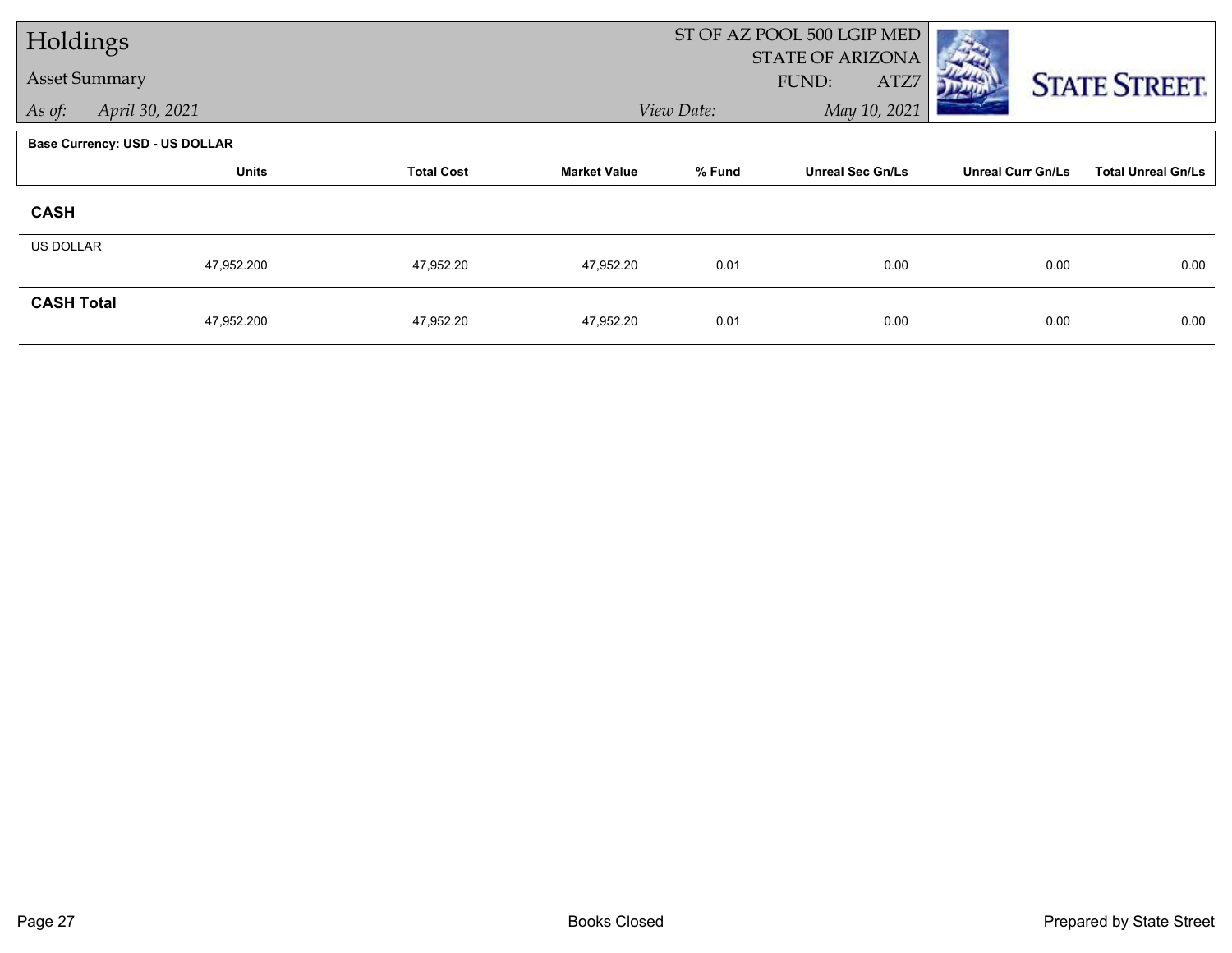| Holdings  |                                |                   |                     |            | ST OF AZ POOL 500 LGIP MED |                          |                           |
|-----------|--------------------------------|-------------------|---------------------|------------|----------------------------|--------------------------|---------------------------|
|           |                                |                   |                     |            | <b>STATE OF ARIZONA</b>    |                          |                           |
|           | <b>Asset Summary</b>           |                   |                     |            | FUND:<br>ATZ7              |                          | <b>STATE STREET.</b>      |
| As of:    | April 30, 2021                 |                   |                     | View Date: | May 10, 2021               |                          |                           |
|           | Base Currency: USD - US DOLLAR |                   |                     |            |                            |                          |                           |
|           | <b>Units</b>                   | <b>Total Cost</b> | <b>Market Value</b> | % Fund     | <b>Unreal Sec Gn/Ls</b>    | <b>Unreal Curr Gn/Ls</b> | <b>Total Unreal Gn/Ls</b> |
|           | <b>CASH EQUIVALENT</b>         |                   |                     |            |                            |                          |                           |
| US DOLLAR |                                |                   |                     |            |                            |                          |                           |
|           | 197,296,000.000                | 197, 174, 720. 19 | 197, 174, 720. 19   | 31.67      | 0.00                       | 0.00                     | 0.00                      |
|           | <b>CASH EQUIVALENT Total</b>   |                   |                     |            |                            |                          |                           |
|           | 197,296,000.000                | 197, 174, 720. 19 | 197, 174, 720. 19   | 31.67      | 0.00                       | 0.00                     | 0.00                      |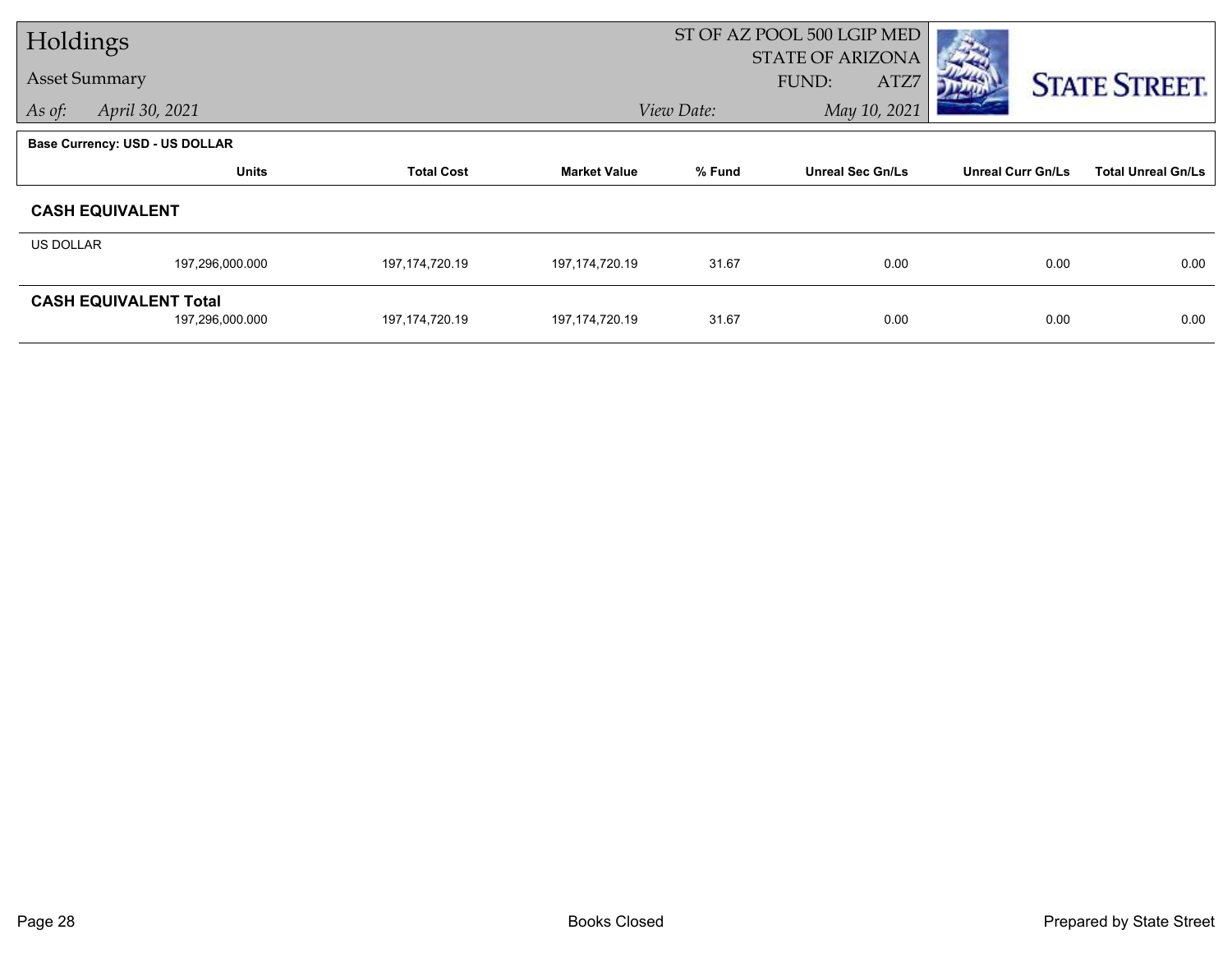| Holdings             |                                       |                   |                     | ST OF AZ POOL 500 LGIP MED |                         |                          |                           |
|----------------------|---------------------------------------|-------------------|---------------------|----------------------------|-------------------------|--------------------------|---------------------------|
| <b>Asset Summary</b> |                                       |                   |                     |                            | <b>STATE OF ARIZONA</b> |                          |                           |
|                      |                                       |                   |                     |                            | FUND:<br>ATZ7           |                          | <b>STATE STREET.</b>      |
| As of:               | April 30, 2021                        |                   |                     | View Date:                 | May 10, 2021            |                          |                           |
|                      | <b>Base Currency: USD - US DOLLAR</b> |                   |                     |                            |                         |                          |                           |
|                      | <b>Units</b>                          | <b>Total Cost</b> | <b>Market Value</b> | % Fund                     | <b>Unreal Sec Gn/Ls</b> | <b>Unreal Curr Gn/Ls</b> | <b>Total Unreal Gn/Ls</b> |
|                      | <b>FIXED INCOME</b>                   |                   |                     |                            |                         |                          |                           |
| US DOLLAR            |                                       |                   |                     |                            |                         |                          |                           |
|                      | 420,690,476.010                       | 421,217,972.04    | 425,386,439.13      | 68.32                      | 4,168,467.09            | 0.00                     | 4,168,467.09              |
|                      | <b>FIXED INCOME Total</b>             |                   |                     |                            |                         |                          |                           |
|                      | 420,690,476.010                       | 421,217,972.04    | 425,386,439.13      | 68.32                      | 4,168,467.09            | 0.00                     | 4,168,467.09              |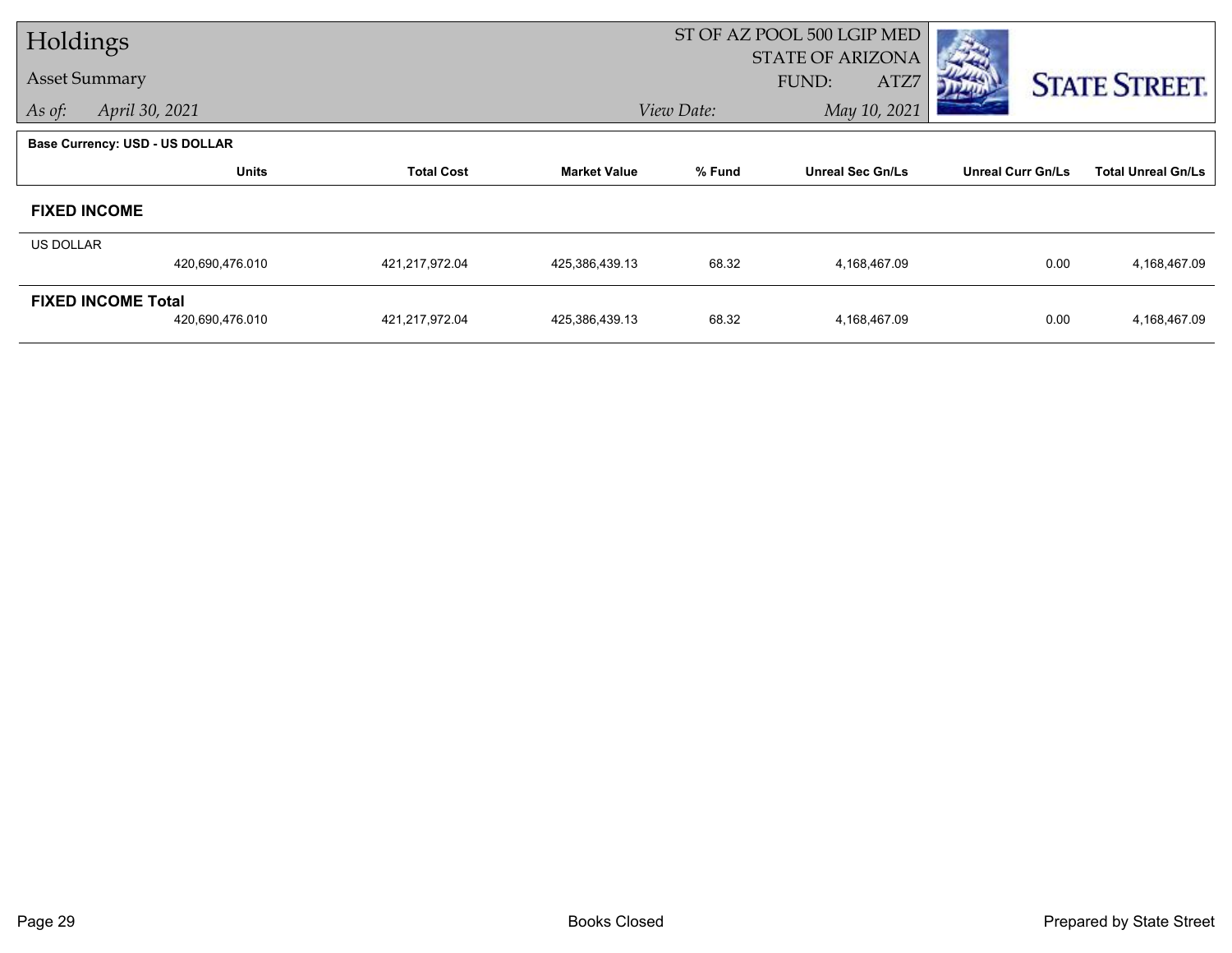| Holdings          |                                       |                   | ST OF AZ POOL 500 LGIP MED | <b>The State of State</b> |                                          |                   |                           |  |
|-------------------|---------------------------------------|-------------------|----------------------------|---------------------------|------------------------------------------|-------------------|---------------------------|--|
|                   | <b>Asset Summary</b>                  |                   |                            |                           | <b>STATE OF ARIZONA</b><br>ATZ7<br>FUND: |                   | <b>STATE STREET.</b>      |  |
| As of:            | April 30, 2021                        |                   | View Date:                 | May 10, 2021              |                                          |                   |                           |  |
|                   | <b>Base Currency: USD - US DOLLAR</b> |                   |                            |                           |                                          |                   |                           |  |
|                   | <b>Units</b>                          | <b>Total Cost</b> | <b>Market Value</b>        | % Fund                    | <b>Unreal Sec Gn/Ls</b>                  | Unreal Curr Gn/Ls | <b>Total Unreal Gn/Ls</b> |  |
| <b>FUND Total</b> |                                       |                   |                            |                           |                                          |                   |                           |  |
|                   | 618,034,428.210                       | 618,440,644.43    | 622.609.111.52             | 100.00                    | 4.168.467.09                             | 0.00              | 4,168,467.09              |  |